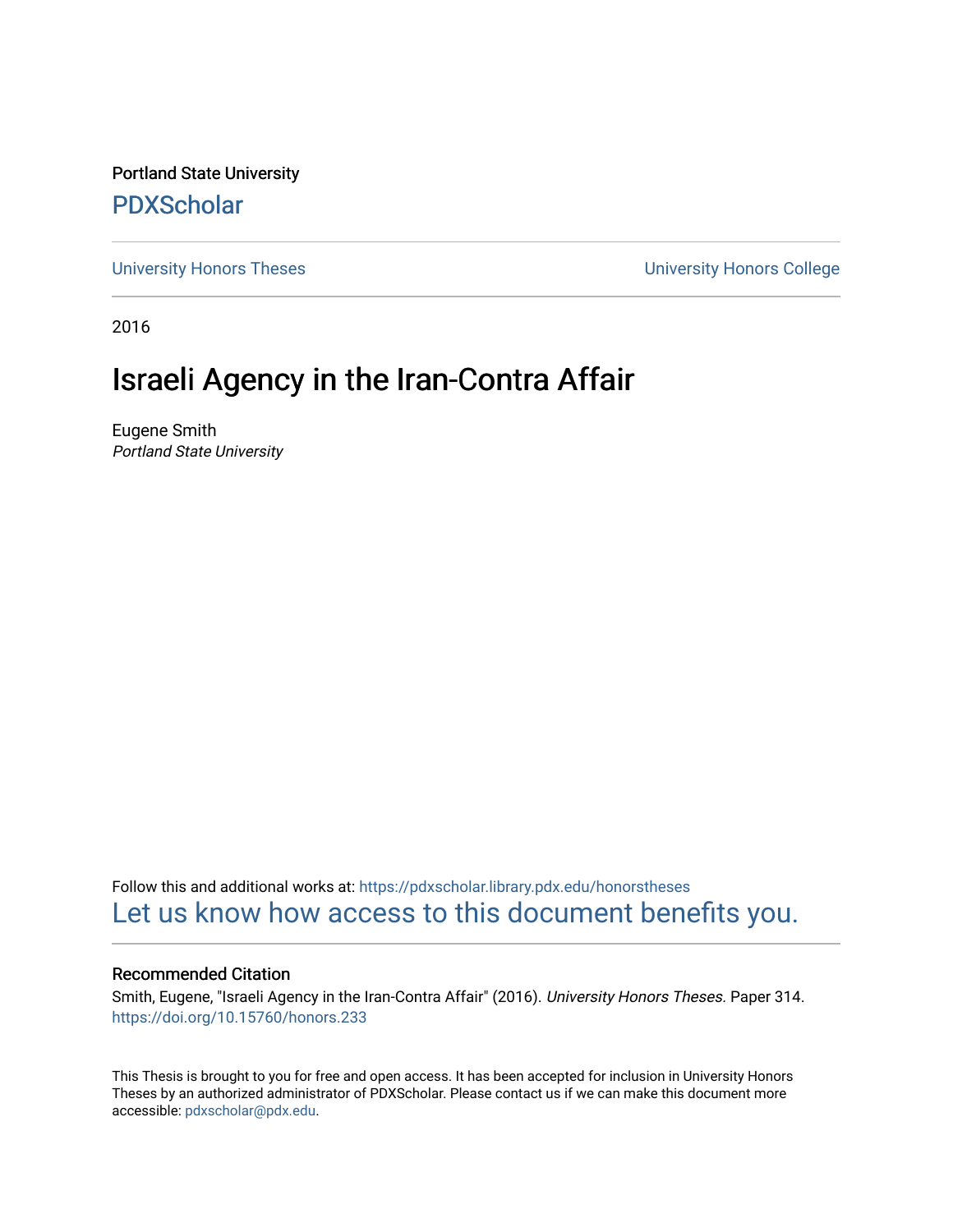Israeli Agency in the Iran-Contra Affair

By Eugene Smith

An undergraduate honors thesis submitted in fulfilment of the

requirements for the degree of

Bachelor of Science

in

University Honors

and

History

Thesis Advisor

Dr. Laura Robson

Portland State University

2016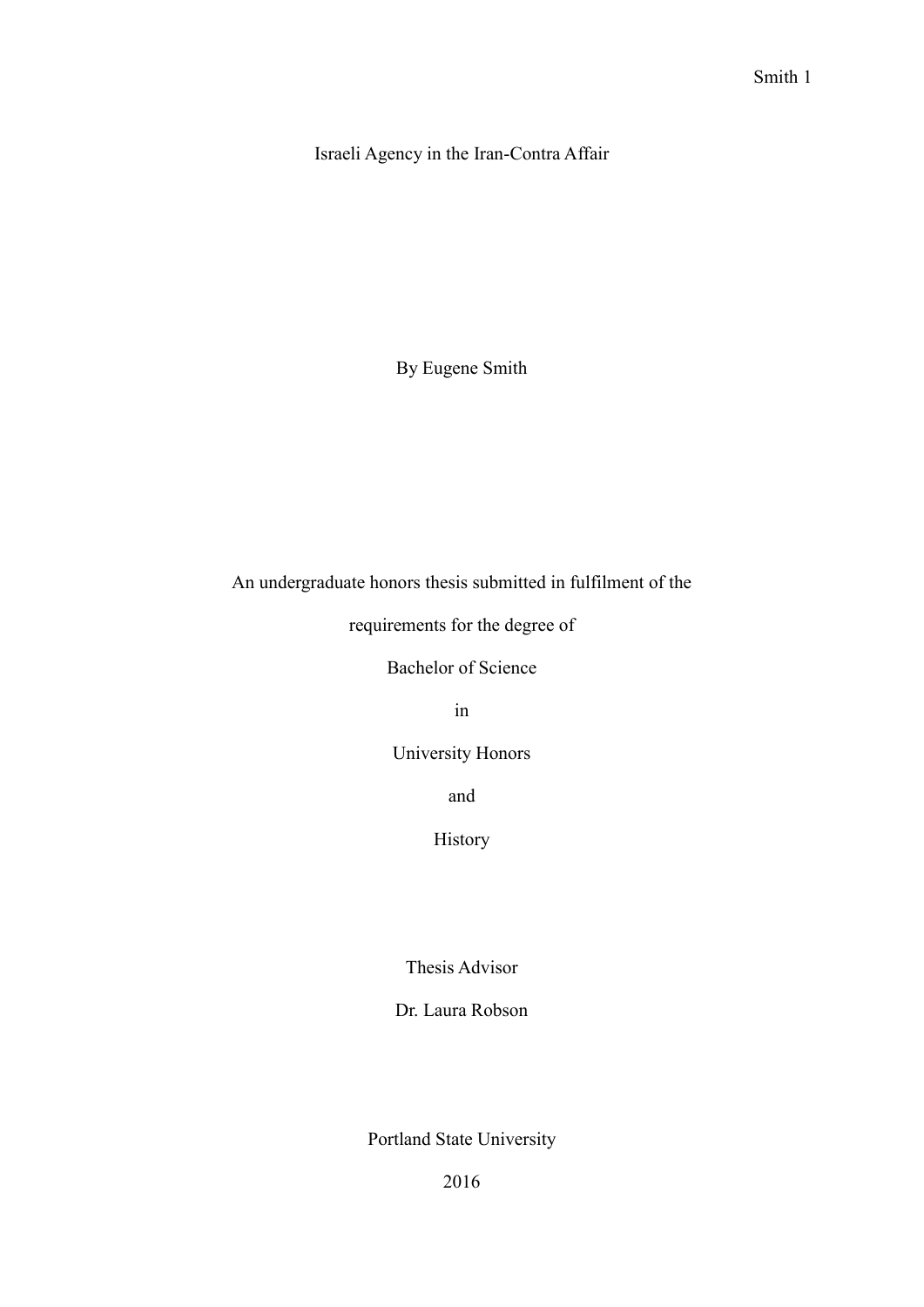# **Table of Contents**

| Background history of Nicaragua                                  |  |
|------------------------------------------------------------------|--|
|                                                                  |  |
|                                                                  |  |
|                                                                  |  |
| Background history of Iran                                       |  |
|                                                                  |  |
|                                                                  |  |
| Israeli investments in Iran, Nicaragua, and Lebanon              |  |
| Likud politics and the Israeli invasion of Lebanon 1977-198216   |  |
|                                                                  |  |
| Misperceptions of Israeli incentives to partake in Iran-Contra21 |  |
| Israeli Agency                                                   |  |
|                                                                  |  |
| How Israeli investments in Iran-Contra were on par with the US27 |  |
|                                                                  |  |
|                                                                  |  |
|                                                                  |  |
|                                                                  |  |
|                                                                  |  |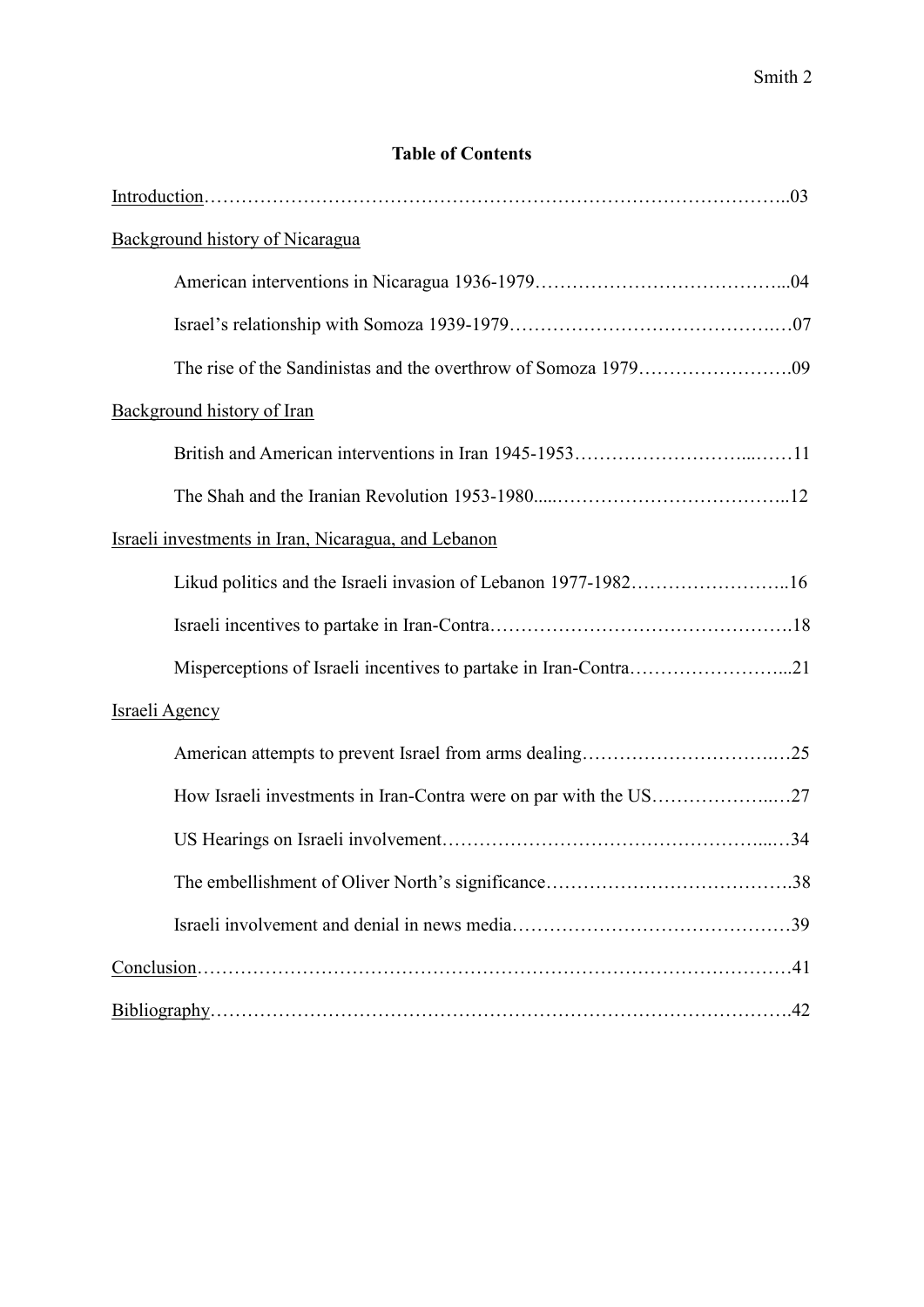## **Introduction**

In the global political scandal that became known as the Iran-Contra Affair, various

American diplomats were caught secretly and illegally selling weapons to Iran and using

those funds to support anti-communist militias in Nicaragua. On the  $9<sup>th</sup>$  of July 1987,

Lieutenant Colonel Oliver North gave his opening statement to the Joint Iran-Contra

Congressional Committee in the first of many televised hearings that would follow:

One thing is, I think, for certain: that you will not investigate yourselves in this matter. There is not much chance that you will conclude at the end of these hearings that… the Administration acted properly by trying to sustain the freedom fighters in Nicaragua when they were abandoned. And you are not likely to conclude by commending the President of the United States, who tried valiantly to recover our citizens and achieve an opening with strategically vital Iran. I would not be frank with you if I did not admit that the last several months have been very difficult for me and my family. It has been difficult to be on the front pages of every newspaper in the land day after day, to be the lead story on national television day after day, to be photographed thousands of times by bands of photographers, who chase us around since November just because my name arose at the hearings… But I am going to walk from here with my head high and my shoulders straight because I am proud of what we accomplished. I am proud of the efforts that we made. And I am proud of the fight that we fought. I am proud of serving in the Administration of a great President.<sup>1</sup>

This speech perfectly personifies the discourse in which the Iran-Contra affair has been embedded, featuring a flawed but noble character willing to break the law in order to prove his unshakeable dedication to his country and president. The Iran-Contra affair is usually followed by parentheses that state '(1985-1987),' as if to suggest that the scandal had no significant background prior to 1985 or repercussions after 1987. It has largely been treated as an American domestic political scandal that was uncovered in the mid-1980s and then solved by the Congressional hearings of 1987. This perspective not only ignores the military and political ramifications of the affair in Nicaragua and Iran, but also omits one of the most

<sup>1</sup> Oliver North, "Opening Statement to Joint Iran Contra Congressional Committee." American Rhetoric: Online Speech Bank, 1986, [http://www.americanrhetoric.com/speeches/olivernorthfrancontrahearing.htm.](http://www.americanrhetoric.com/speeches/olivernorthfrancontrahearing.htm)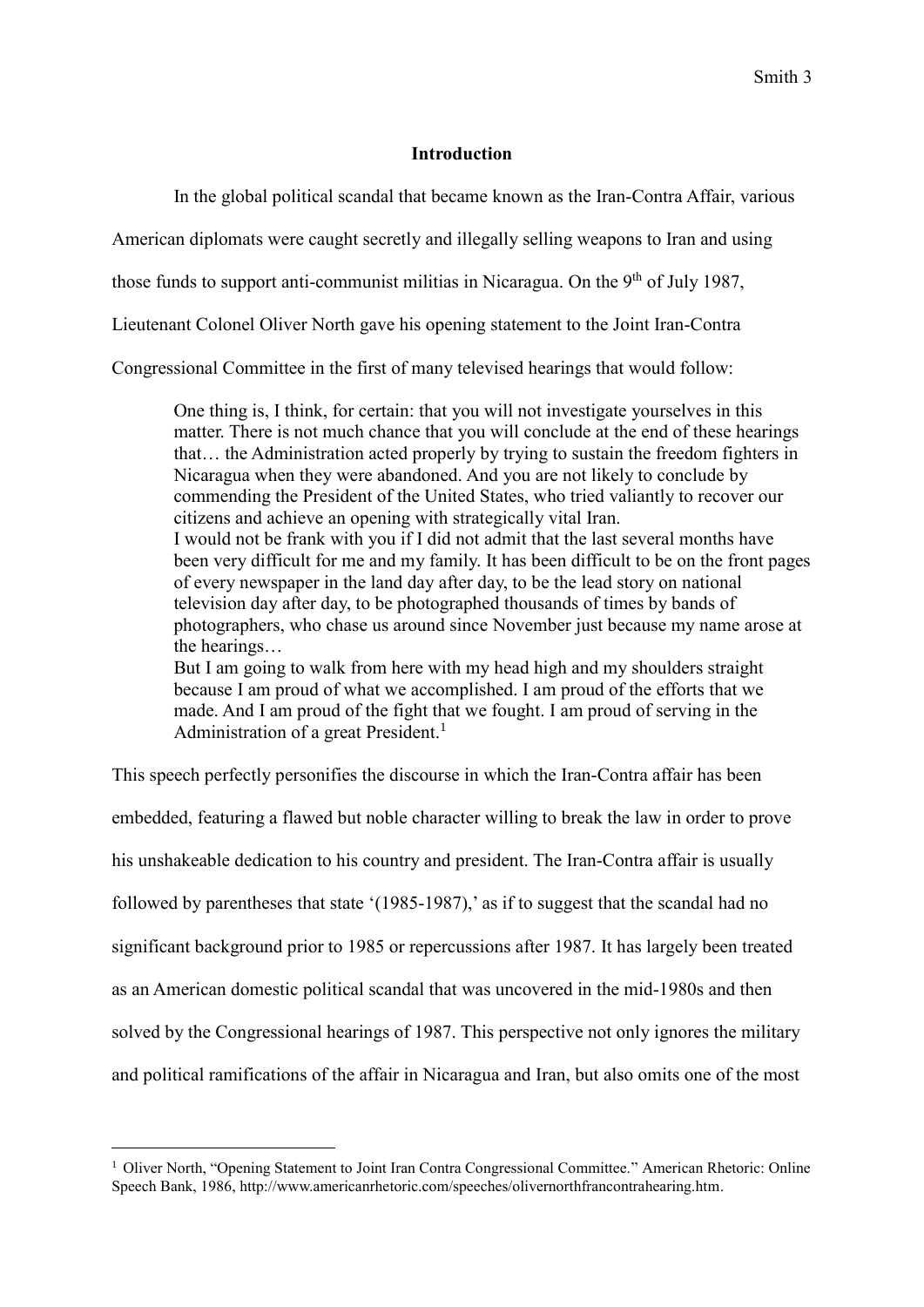important actors in this international arms trade: Israel.

The historical literature concerning Israel's role in the Iran-Contra affair is minimal. On the surface, the lack of material written on the Israeli contribution to Iran-Contra suggests that it was only a minor middleman. However, in examining the history of Israel's international arms dealing, it becomes apparent that Israel played a significant role in Iran-Contra. Israel's role as an arms salesman dates back to the 1950s in Iran and the 1930s in Nicaragua; its investments in Central America and Iran were just as significant as American investments; and in many instances, the United States based their policies on a precedent that Israel had already set.

Israeli agency was crucial in moulding and creating the circumstances under which the Iran-Contra Affair emerged.

#### **Background History of Nicaragua**

## American interventions in Nicaragua 1936-1979

-

After 1848, the United States made a practice of intervening militarily in Nicaragua and other Latin American countries under the rhetoric of Manifest Destiny and "Dollar Diplomacy.<sup>22</sup> Manifest Destiny was the belief that the US would and should expand its borders across the continent in order to spread the fruits of its so called "democratic" civilisation. Once the boundaries of the US reached the Pacific Ocean, the country began to expand towards its southern neighbours. However, instead of annexing territory, the US used military interventions and threats of force against various governments in the Western Hemisphere to allow friendly conditions for American companies to invest in a policy that

<sup>2</sup> Karl Bermann, *Under the Big Stick: Nicaragua and the United States Since 1848* (Boston: South End Press, 1986).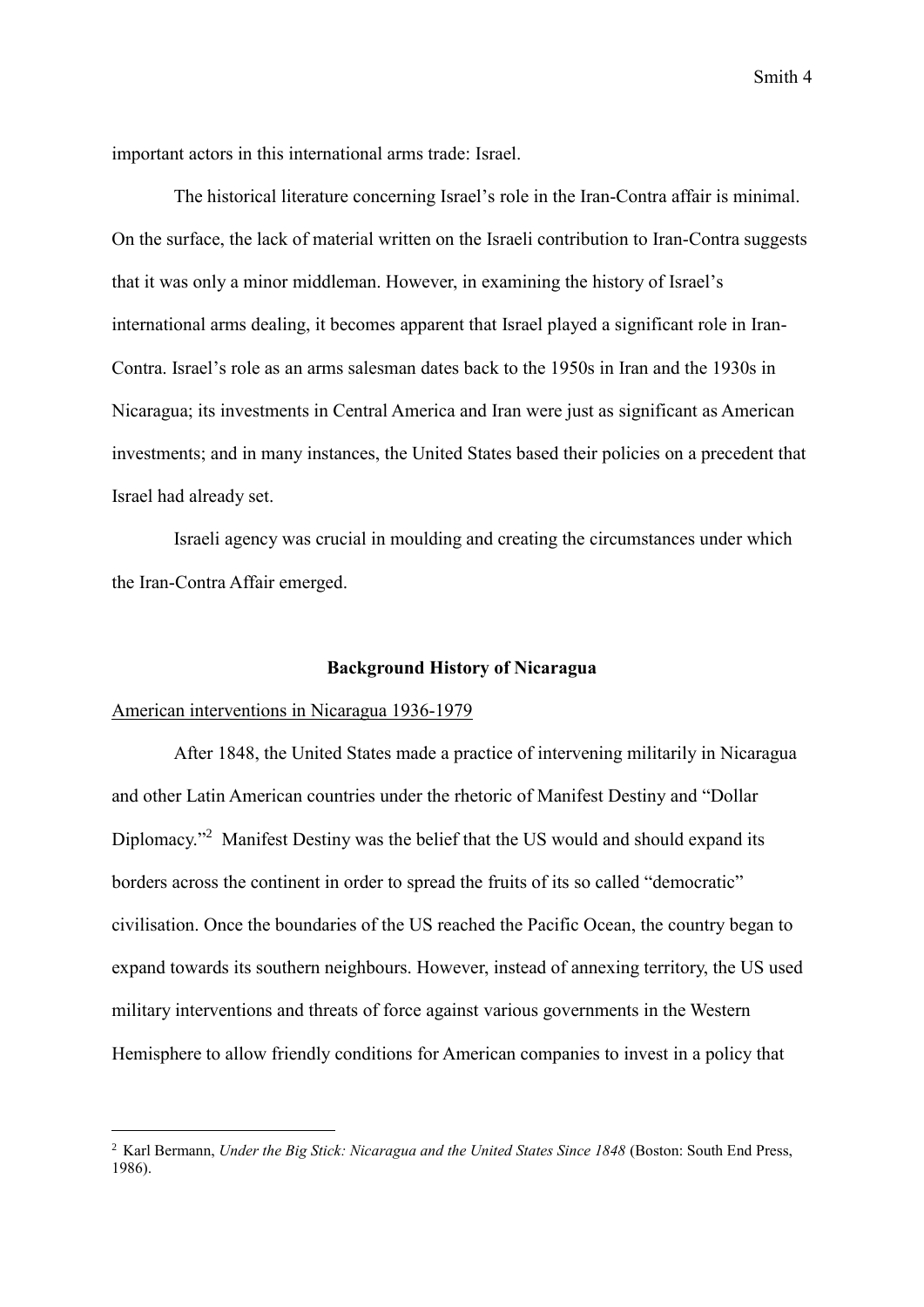become known as "Dollar Diplomacy."

Although the US economy and its companies benefited greatly from expansion in the Western Hemisphere, most Latin American citizens remained in poverty with the exception of the elites who collaborated with outside interests. <sup>3</sup> Throughout Latin America and particularly Central America, armed protests against pro-American business elites occurred almost every year between 1898 and 1936.<sup>4</sup> The United States often resorted to military force to quell these rebellions, and imposed friendly authoritarian leaders to maintain unlimited access to Central America's gold, fruit, and shipping lanes.<sup>5</sup>

Nicaragua, in particular, proved a significant sources of US investments, particularly after 1909, when the US introduced a garrison of a few hundred troops to surround the US embassy. <sup>6</sup> American general Smedley Butler characterised the deployment in his diaries from 1909 to 1912. As he put it: "everybody was happy, the Gold mines and fruit companies operated unmolested, and canal schemes were plotted all over the country for years."7 Butler's troops were there to ensure that these companies were to remain 'unmolested,' he wrote.

In 1926, after multiple leadership changes in Nicaragua, a young revolutionary general Augusto Nicolas Sandino, revolted against American corporate and military control in

<sup>&</sup>lt;sup>3</sup> Due to the frequency of US interventions, Central America held very little economic and military autonomy. The Panama Canal, constructed in 1914, was the ultimate symbol of American economic supremacy. The Panama Canal was paid for by American investors and built by indigenous labour. The canal and a zone of 8km around it were to remain a US overseas territory until 1999 as stated in the 1977 Torrijos Carter Treaties. The US wanted to safeguard its investments in Panama as well as maintain its role as a dominant supervisor for economic development and industrialisation.

<sup>4</sup> Bermann, *Under the Big Stick*.

<sup>5</sup> Sklar, Holly. *Washington's War on Nicaragua*. (Boston, MA: South End, 1988) 2.

<sup>6</sup> Sklar, *Washington's War on Nicaragua,* 3.

<sup>7</sup> Major General Smedley D. Butler, "America's Armed Forces," Part 3, "'Happy Days Are Here Again': The Navy," pp. 13-14. 1935.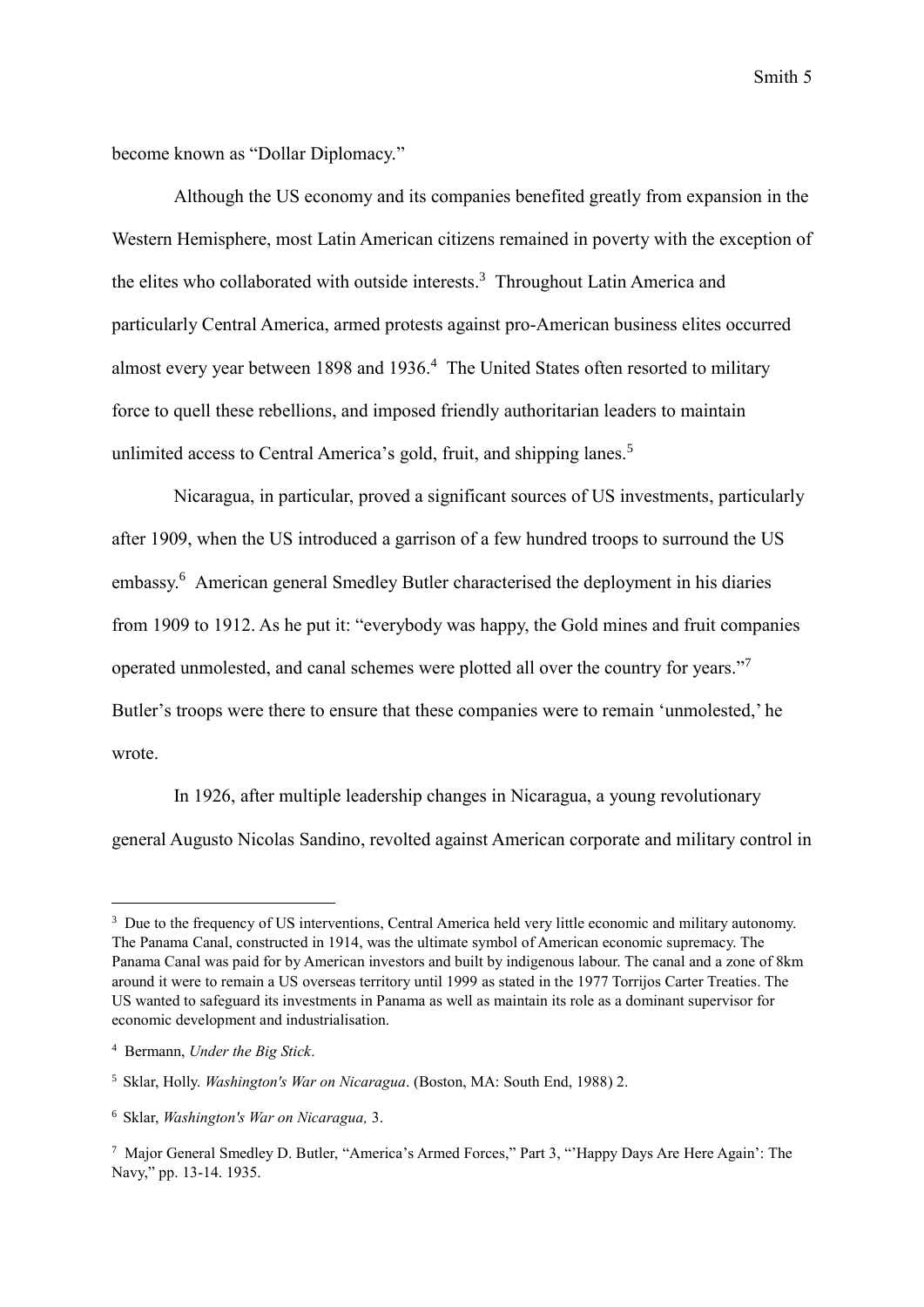a bloody six-year guerrilla war. This contributed to a temporary expulsion of American troops in 1933.<sup>8</sup> Sandino's victory immortalised him throughout Latin America as a symbol of resistance against American imperialism.<sup>9</sup> His grand reputation was not only due to his military prowess, but also due to his economically modest background as a 'common man.' Sandino's speeches were widely circulated, especially in Mexico, and paintings of his stories were romanticised by artists throughout the region. This inspiration carried on into the 1970s where the Sandinistas would name their organisation after Sandino.

However, Sandino's victory was short lived; he was assassinated in 1934 by pro-US rebels armed with American guns.<sup>10</sup> Sandino was replaced by General Anastasio Somoza Garcia whose National Guards came to power in 1936.<sup>11</sup> Somoza, nicknamed El Yanqui for his Philadelphia bred English, was seen by the majority of Nicaraguans as an American puppet and despot.<sup>12</sup> His political opponents were subjected to electrical shocks, repeated near-drownings, imprisonment in coffin-sized cells, or incarceration in the Somoza's personal zoo alongside lions and panthers.<sup>13</sup> In 1956 he declared "I'll give this country peace, if I have to shoot every other man in Nicaragua to get it."<sup>14</sup> Somoza's successors, first his brother and then his son, proved to be just as brutal and pro-American. Somoza Debayle declared that he was more comfortable speaking English than Spanish and that he knew "the

<sup>8</sup> American troops were already scheduled to pull out in 1933, but Sandino's constant fighting against the US presence gave his supporters the impression that he was the primary reason why the US retreated.

<sup>9</sup> Sklar, *Washington's War on Nicaragua,* 4.

<sup>10</sup> Knut Walter, *The Regime of Anastasio Somoza,* (Univ. of North Carolina Press 1993).

<sup>11</sup> Sklar, *Washington's War on Nicaragua,* 5.

<sup>12</sup> Bermann, *Under the Big Stick*, 219-226.

<sup>&</sup>lt;sup>13</sup> John, Booth, *The End and the Beginning: The Nicaraguan Revolution*, (Boulder, CO: Westview Press, 2<sup>nd</sup> ed. 1985).

<sup>14</sup> Alejandro Bendana, "Crisis in Nicaragua," *NACLA Report on the Americas*, November-December 1978, p. 2, citing *Time*, October 8 1956.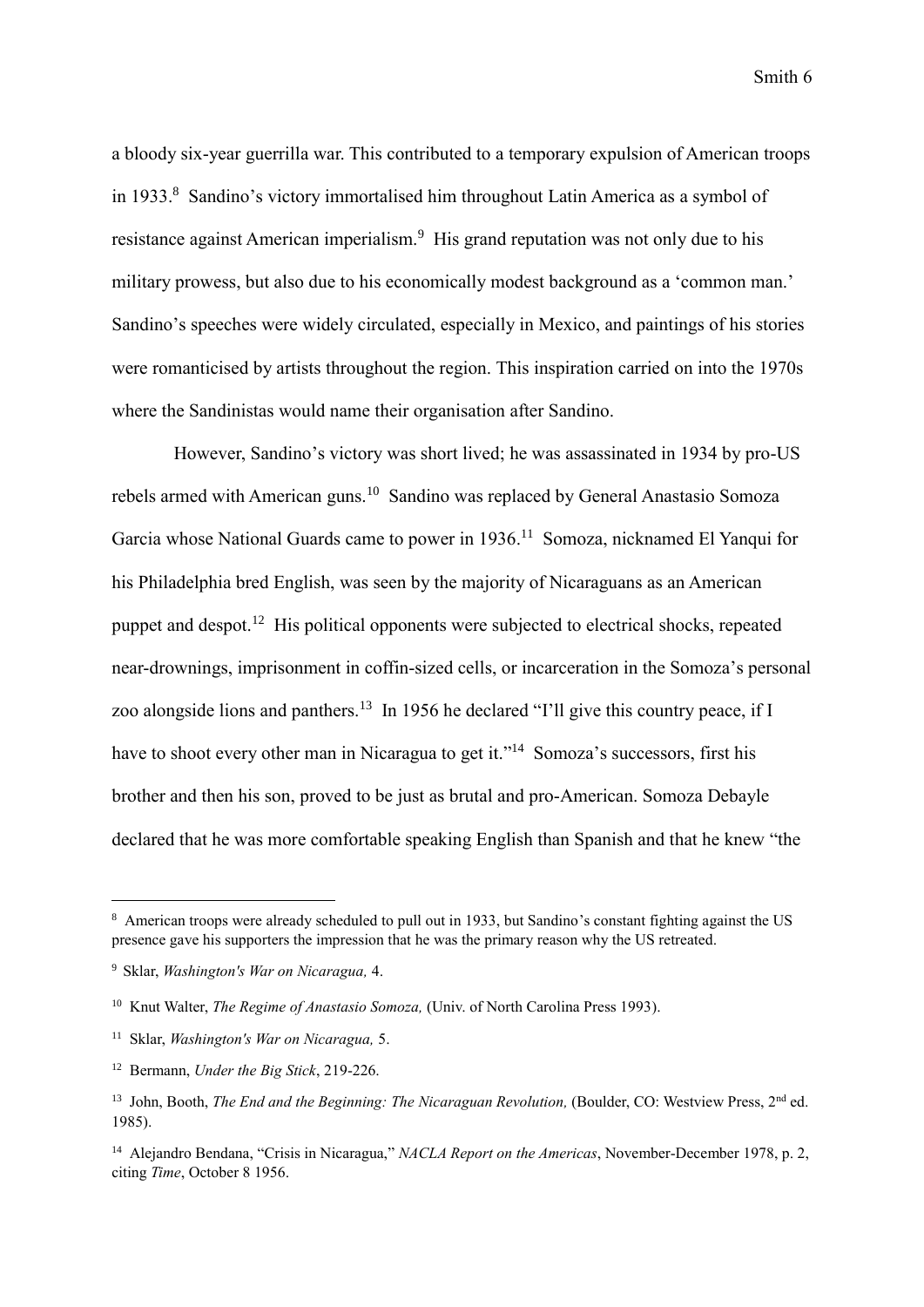US better than my country."<sup>15</sup> He and his brother were fiercely anti-communist and supported American "containment" around the world.<sup>16</sup> The Somozas allowed the US to launch troops from Nicaraguan soil to invade Cuba in the Bay of Pigs in 1961, offered to send troops to Vietnam, sent troops alongside the US in the 1965 invasion of the Dominican Republic, put US Ambassador Turner Shelton on the 20 Corboda Bill (equivalent to 3 USD), and donated \$1 million to Richard Nixon's re-election campaign in 1972.<sup>17</sup>

#### Israel's relationship with Somoza 1939-1979

-

The United States was not the only close ally of Somoza. Starting in 1939, Somoza developed a very strong relationship with what would become the state of Israel. During the beginning stages of World War Two, Somoza provided agents with diplomatic covers necessary for the selling of arms to the Haganah, the Zionist military force in mandate Palestine. The Haganah needed arms not only to fight the Axis but also to combat both the British and the Arabs after the war. Some splinter groups such as the Irgun started attacking the British with Nicaraguan arms as early as late 1944.<sup>18</sup> In 1947, the Haganah paid Somoza over \$200,000 and a large diamond for arms and passports needed by Haganah dealers to buy weapons from other European countries.<sup>19</sup> The Haganah were instrumental in expanding the

<sup>&</sup>lt;sup>15</sup> Robert A. Pastor, Condemned to Repetition: The United States and Nicaragua (Princeton, NJ: Princess University Press, 1987), p. 54.

<sup>16</sup> Abraham Lowenthal, "The United States and Latin America: Ending the Hegemonic Presumption," *Foreign Affairs*, October 1976.

<sup>&</sup>lt;sup>17</sup> Walter LeFeber, Inevitable Revolutions: The United States in Central America (New York: W.W. Norton & Co., 1984), p. 226, citing Diederich, Somoza, pp. 88-89. John Huey, Wall Street Journal, February 23, 1978.

<sup>&</sup>lt;sup>18</sup> Edy Kaufman, Yoram Shapira and Joel Barromi, Israel-Latin American Relations (New Brunswick, NJ: Transaction Books, 1979), p. 108. See also *Newsweek*, November 20, 1978, p. 68; Bishara A. Bahbah, *Israel and Latin America: The Military Connection* (New York: St. Martin's Press, 1986), p. 132, and *Israeli Foreign Affairs* 1/1 (December 1984), p. 3.

<sup>19</sup> Jane Hunter. "Israeli Arms Sales to Central America: An Overview." WRMEA. January 1987. Accessed December 2, 2015 http://www.wrmea.org/1987-january/israeli-arms-sales-to-central-america-an-overview.html.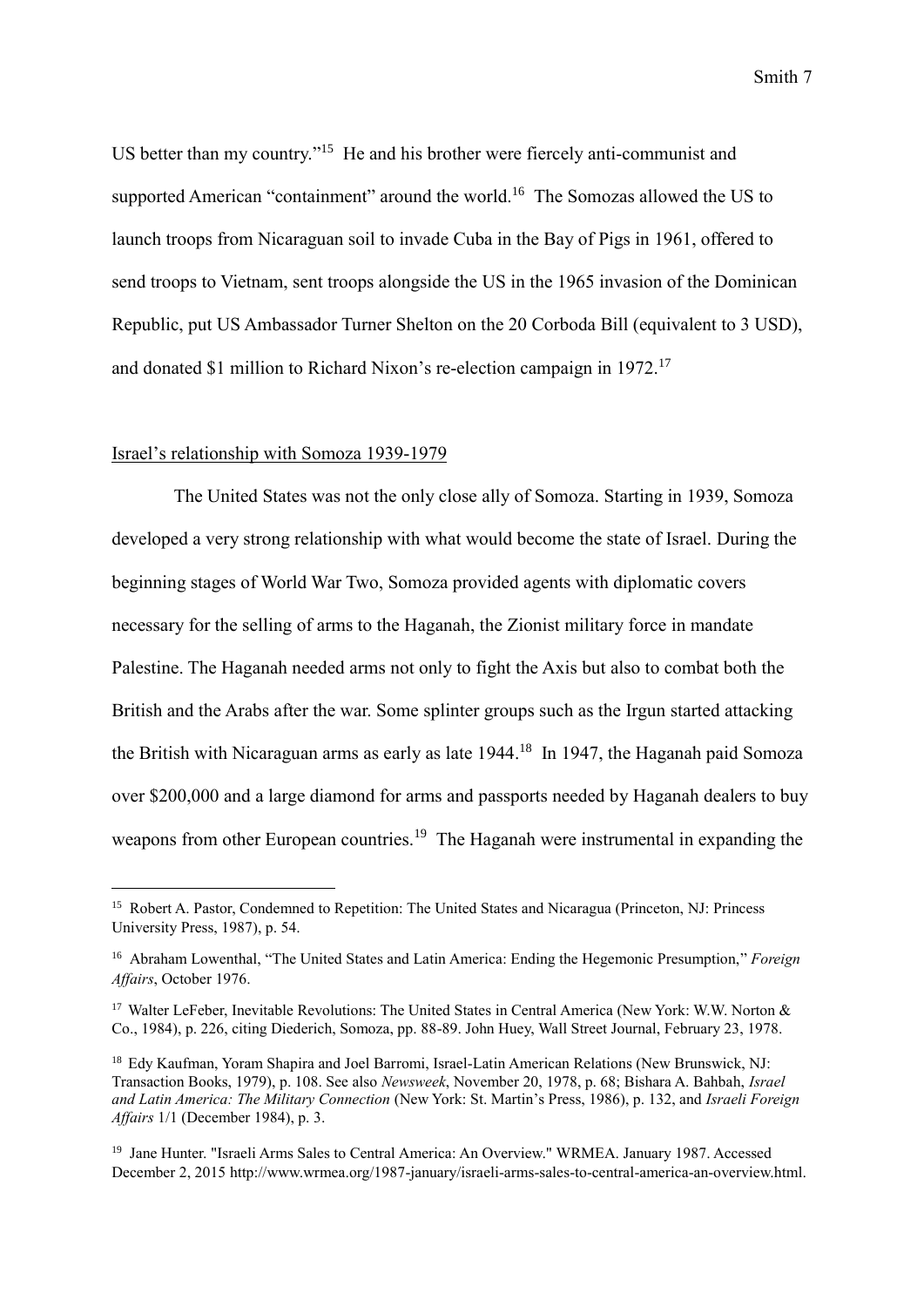borders of the UN partitioned Jewish territory into the modern state of Israel in 1948; and Nicaragua was one of the first countries to support the creation of a Jewish state via partition.<sup>20</sup>

Starting in the mid to late 1950s, the dynamics of the relationship between Nicaragua and Israel changed as Israel became the primary seller of arms to Somoza. Israel referred to Managua as a part of their 'special relationship.<sup>21</sup> In February 1957, a Nicaraguan delegation to Israel negotiated a \$1.2 million arms deal with Shimon Peres who was the director general of the Israeli Defence Ministry.<sup>22</sup>According to the Stockholm International Peace Research Institute (SIPRI), by the 1970s Israel accounted for 98% of Nicaragua's arms imports.<sup>23</sup> This included tanks, light aircraft, armoured cars, ammunition, and automatic rifles.<sup>24</sup> In early 1978, Somoza changed his National Guard's standard arms from the American Garan M-1, to the modern Israeli Galil assault rifle.<sup>25</sup> Some members of the National Guard were also armed with Israeli made lightweight UZI submachine guns.<sup>26</sup> In

<sup>&</sup>lt;sup>20</sup> "United Nations General Assembly Resolution 181." - Wikisource, the Free Online Library. November 29, 1947. Accessed November 16, 2015.

https://en.wikisource.org/wiki/United Nations General Assembly Resolution 181.

<sup>21</sup> Sadowski Yahya, "Israel in Central America | Middle East Research and Information Project." Israel in Central America | Middle East Research and Information Project. 2015. Accessed January 28, 2016. http://www.merip.org/mer/mer140/israel-centralamerica?ip\_login\_no\_cache=464c22e0a4d61c4ee9adf8fa931c1154.

<sup>22</sup> Matti Golan, *Shimon Peres: A Biography* (New York: St Martin's Press, 1982), 81.

<sup>&</sup>lt;sup>23</sup> Other sources report that during this period the US remained the major provider of arms and training to Somoza's National Guard. See Marc Edelman, "Lifelines: Nicaragua and the Socialist Countries," *NACLA Report on the Americas* 19/3 (May-June 1985), p. 37 and *Newsweek*, November 20, 1978, p. 68. The SIPRI information is from *World Armaments and Disarmament: SIPRI Yearbook 1980* (London: Taylor and Francis, 1980), p. 96.

<sup>24</sup> "Nicaragua 201 Israel." Nicaragua 201 Israel. Accessed August 14, 2015. http://www.cascoscoleccion.com/nicaragu/nica201.htm.

<sup>25</sup> Bernard Diederich, *Somoza and the Legacy of US Involvement in Central America*. (New York: Dutton, 1981), 216.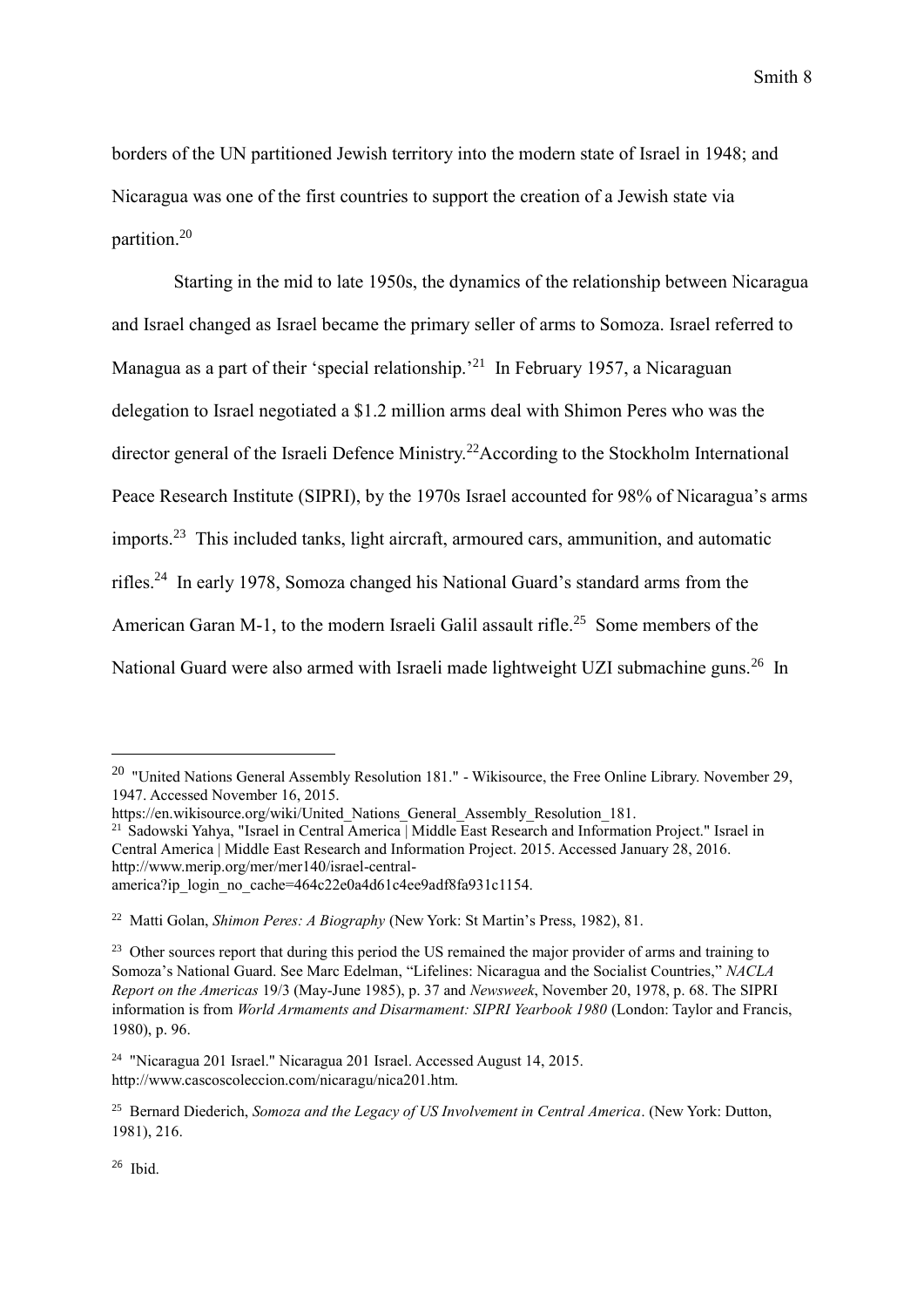January 1979, a group of American diplomats expressed concern over Somoza's military overconfidence, that "one reason Somoza was so cocky in resisting pressures to resign was the knowledge that Israel, which had been a full-times arms salesman working the countries of the Caribbean Basin, could and would supply whatever the National Guard needed."<sup>27</sup>

Although Nicaragua was Israel's biggest ally in Central America, it was by no means the only one. SIPRI numbers estimate than between 1975 and 1979, 83% of El Salvador's defence imports were from Israel including chemical weapons such as napalm.<sup>28</sup> El Salvador's infamous secret police ANSESAL, as well as Guatemala's death squads who were responsible for the ethnic cleansing of its Mayan population, were all supplied by Israeli and American weapons.<sup>29</sup> By 1979, Israel had a global reputation as a large-scale arms dealer, not only did it supply more arms to the Somoza regime than the United States, but also rivalled the US in supplying weaponry to Argentina, Honduras, Chile, Brazil, Taiwan, Portugal, Spain, and South Africa.<sup>30</sup> The US was primarily involved in controlling Nicaragua's agricultural and gold production while Israel was primarily involved in supplying weapons; and when Nicaragua started to implode with revolutionary unrest in the mid-1970s, both countries feared the safety of their respective economic investments.<sup>31</sup>

# The rise of the Sandinistas and the overthrow of Somoza 1979

The Sandinistas, a Marxist inspired revolutionary organisation founded in 1961, sought to regain economic independence from American influence using the same tactics as

<sup>27</sup> Shirley Christian. *Nicaragua: Revolution in the Family*. (New York: Random House), 92.

<sup>28</sup> SIPRI, p. 97. See also Los Angeles Times, July 29, 1981. Klieman (*Israel's Global Reach*, p. 134)

<sup>29</sup> Hunter. "Israeli Arms Sales to Central America: An Overview."

<sup>30</sup> Sklar, *Washington's War on Nicaragua*, 21.

<sup>31</sup> Thomas W. Walker, *Nicaragua, the Land of Sandino* (Boulder, CO: West View Press), 38.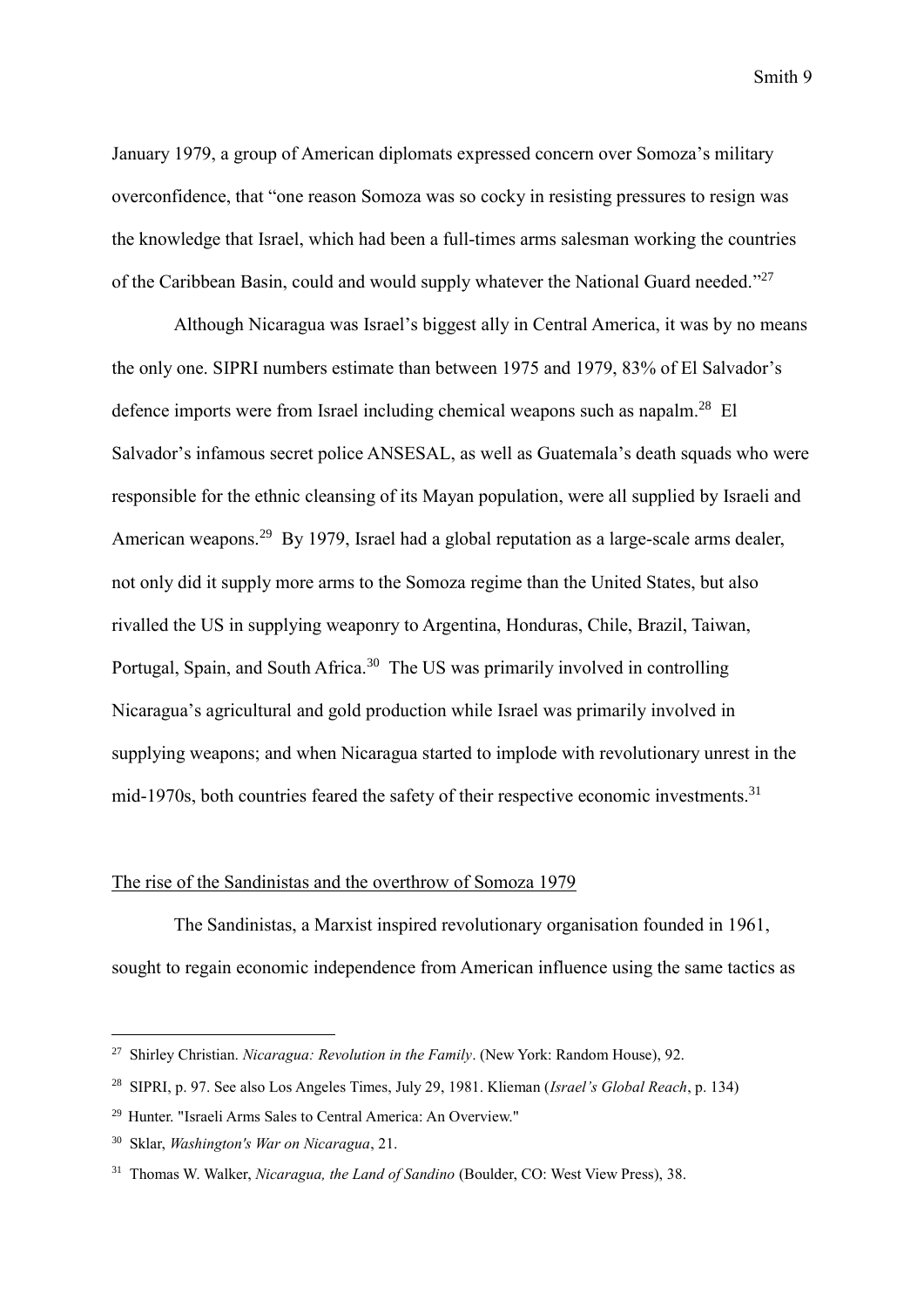Sandino. However, the Sandinistas did not gain widespread support among the population until a devastating earthquake in 1972. When news emerged of National Guardsmen selling donated relief goods from abroad and preventing aid from being dispersed to the population, support for the Sandinistas swelled into an armed revolution.<sup>32</sup> An extremely bloody civil war arose and Somoza responded by using a death squad named the Anti-Communist League, which was notorious for widespread torture, rape, killings, mass arrests, and disappearances.<sup>33</sup>

Despite the destruction in Nicaragua, American advertisements still treated Nicaragua in the way Smedley Butler had described in 1909. On May 31 1977, the *Wall Street Journal* ran a two-page advertisement titled "Nicaragua: An Investor's Dream Come True."<sup>34</sup> The US Department of Commerce predicted that "Nicaragua will continue to enjoy political stability and a bright economic future."<sup>35</sup> However, the extreme violence of the regime started to turn some liberal American politicians against Somoza, and President Jimmy Carter started to pressure Somoza to improve his human rights record.<sup>36</sup> These efforts to liberalise Somoza were too little and too late and the Sandinistas came to power in July 1979, and the US and Israel lost an important ally.<sup>37</sup> As similar revolutions threatened to break out throughout Central America, Israel was concerned that its market for weapons would dry up while the US was worried that a power vacuum would let the Soviet Union

<sup>32</sup> Sklar, *Washington's War on Nicaragua*, 9.

 $33$  Ibid.

<sup>34</sup> Noam Chomsky and Edward S. Herman, *The Washington Connection and Third World Fascism* (Boston: South End Press, 1979), 283-84.

 $35$  Ibid.

<sup>36</sup> Sklar, *Washington's War on Nicaragua*, 15.

<sup>37</sup> Peter Kornbluh. "The US Role in the Counterrevolution" in *Revolution & Counter Revolution in Nicaragua*, ed. Thomas W. Walker (Boulder: Westview Press, 1992), 324.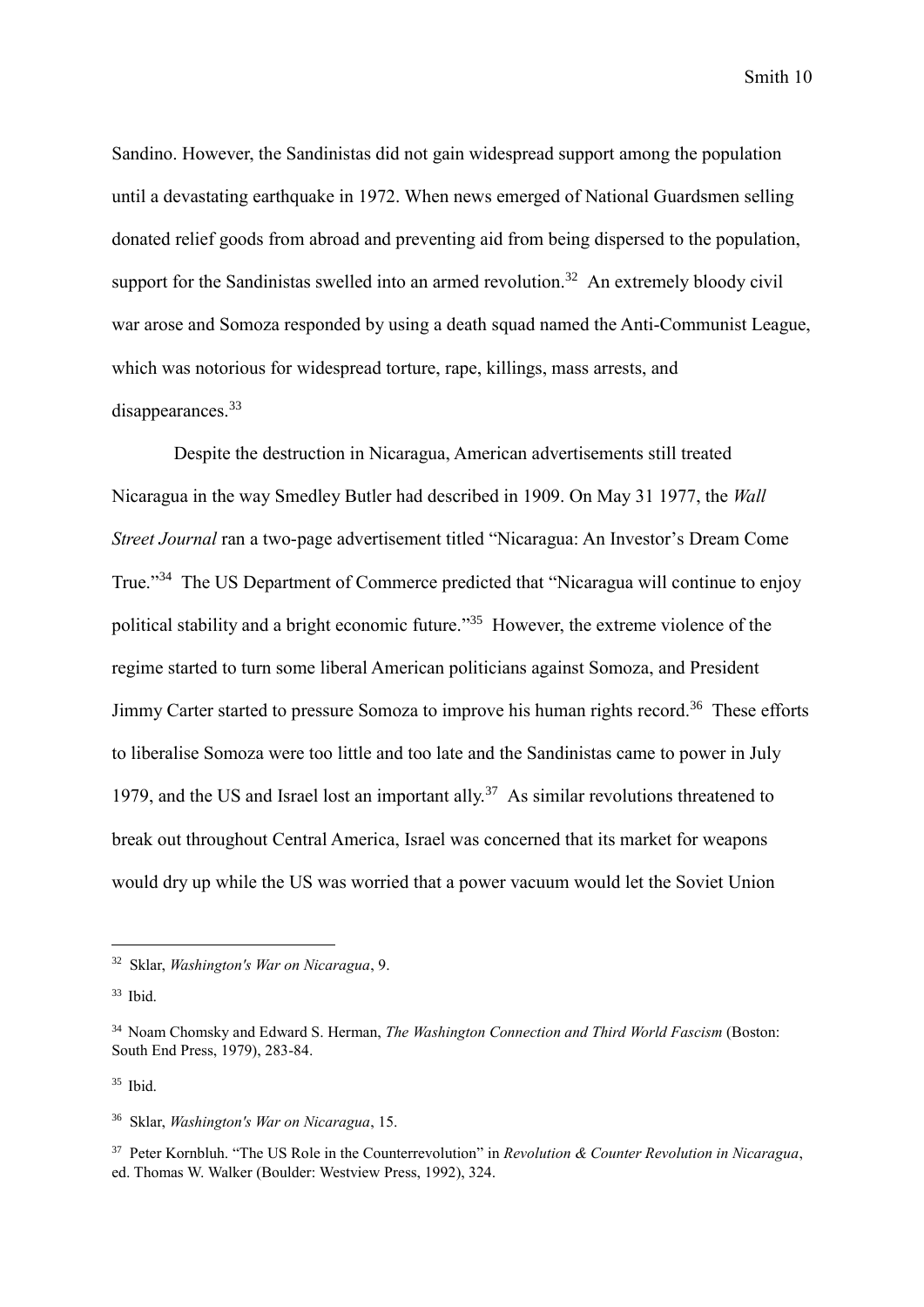spread communism in their 'backyard.'<sup>38</sup> Meanwhile, a similar revolution with a similar history was going on halfway around the world in Iran.

# **Background history of Iran**

## British and American interventions in Iran 1945-1953

During the nineteenth century, Qajar power faced significant decline in the face of growing Russian and British imperial influence. Iran was invaded by Commonwealth and Russian/Soviet forces during both world wars due to its economic ties to Germany as well as their longstanding economic ambitions in Iran. <sup>39</sup> Each occupation produced concessions for British, Russian, and later American, oil companies. The most infamous of these corporations was the Anglo-Persian Oil Company, known today as British Petroleum, which operated the world's largest refinery with virtual independence from the state.<sup>40</sup> The company owned its own roads and airports and negotiated with other entities without state approval.<sup>41</sup> Iran's oil fields were vital to its economy; more workers were employed in the oil fields than in all other industries combined.<sup>42</sup> British control over these industries was so total that it effectively denied sovereignty to the Iranian economy.<sup>43</sup> Iranians fiercely objected to having

<sup>38</sup> Mauricio Solaun, U.S. Intervention and Regime Change in Nicaragua. (Lincoln: University of Nebraska Press, 2005). Notes. Bibliography. Index. xii, 391. See more in Hispanic American Historical Review (215): http://hahr.dukejournals.org/content/87/1/180.full.pdf+html?sid=0a47e57c-3b64-485c-891e-8de52975e866.

<sup>39</sup> Nikki R. Keddie & Yann Richard, *Modern Iran: Roots and Results of Revolution* (New Haven: Yale University Press 2003) 101.

<sup>40</sup> Keddie & Richard, *Modern Iran*, 102.

<sup>41</sup> William Cleveland and Martin Bunton, *A History of the Modern Middle East* (Boulder, 2009).

<sup>42</sup> M. W. Thornburg, "An Economic Study of the Near East with Particular Reference to Oil Revenues (unpublished study, 1944), 25-29.

<sup>43</sup> Keddie & Richard, *Modern Iran*, 101.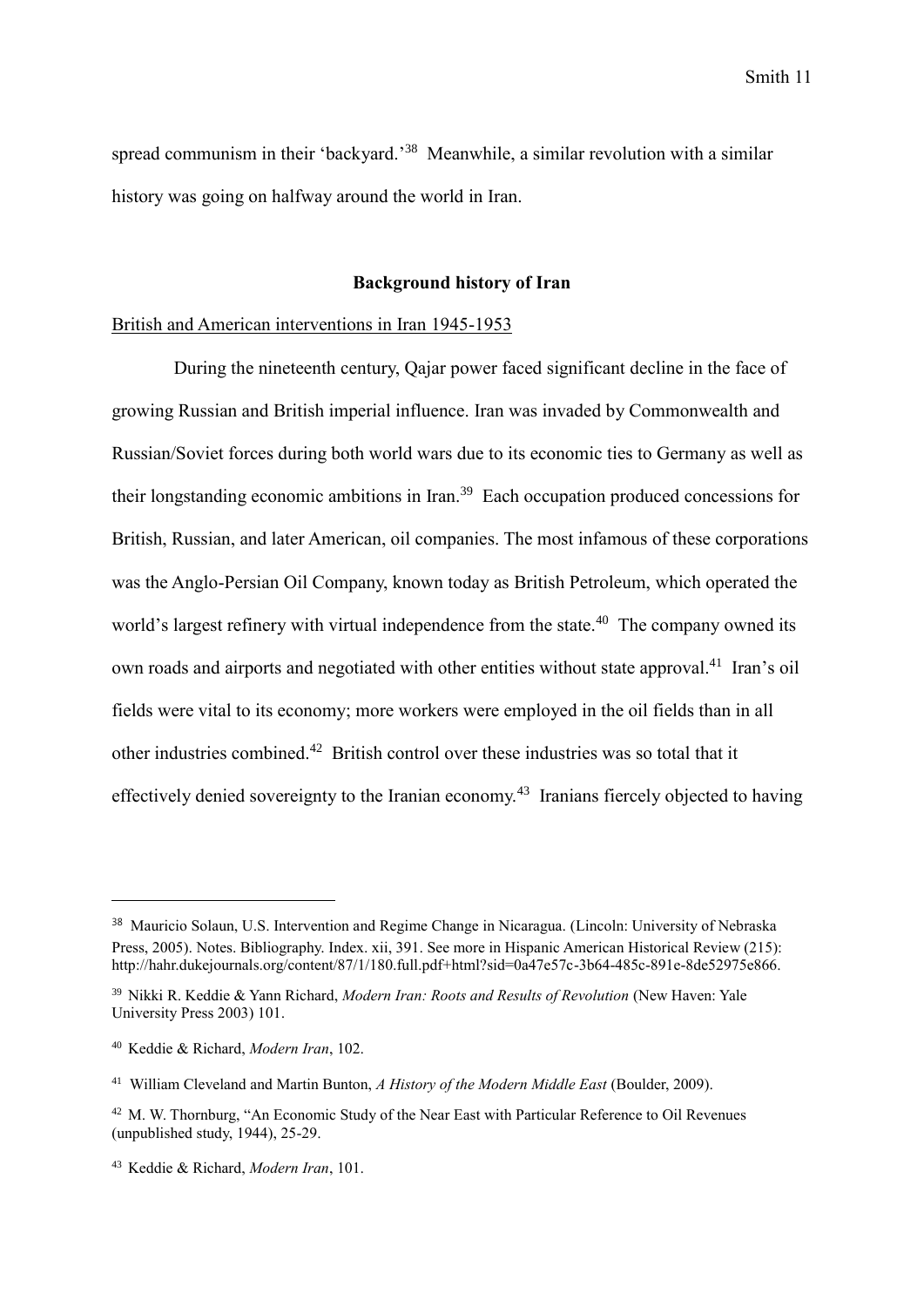no say in the company, no right to see its books, and to pay high prices for their own oil.<sup>44</sup>

In the post-WWII era, as anger rose over ongoing British imperialism, Iranians overwhelmingly voted for Mohammed Mosaddegh's National Front into power in 1951.<sup>45</sup> Mosaddegh's declaration nationalising the Anglo-Persian oil companies easily won him support from a diverse political spectrum, including the secular and religious ulama populations.<sup>46</sup> Britain, already in a state of global decline, did not want to lose access to Iran's resources and convinced the United States that Iran was on the verge of a communist revolution under the guidance of the Soviet Union and the Tudeh party, a socialist political organisation formed in 1941. <sup>47</sup> In 1953 the CIA and MI6 orchestrated a joint *coup d'état* that removed Mossddegh from power and reinstated the Shah of Iran as an absolute monarch.<sup>48</sup> A year after the coup, the company signed another agreement with the Shah's government that gave over control of oil production, marketing, and 50% of the profits, to foreign cartel companies.<sup>49</sup> The Anglo-Iranian Oil Company could once again conduct business as it had always done.

# The Shah and the Iranian Revolution 1953-1980

The Shah, now granted complete authority over the country, cracked down on political opposition and enjoyed over \$200 million in American loans for military equipment from 1953 to 1963.<sup>50</sup> The Shah's authoritarianism was conducted largely through the use of

<sup>44</sup> Keddie & Richard, *Modern Iran*, 123.

<sup>45</sup> Keddie & Richard, *Modern Iran*, 124

<sup>46</sup> Elwell-Sutton, L. P. *Persian Oil: A Study in Power Politics*. (Westport, CT: Greenwood 1975) Ch. 13-14.

<sup>47</sup> Keddie & Richard, *Modern Iran*, 107.

<sup>48</sup> Ervand Abrahamian, *A History of Modern Iran* (Cambridge: Cambridge University Press 2008) 154.

<sup>49</sup> Keddie & Richard, *Modern Iran*, 130.

<sup>50</sup> H Algar, "The Oppositional Role of the Ulama in Twentieth-Century Iran," in N.R. Keddie, ed., Scholars,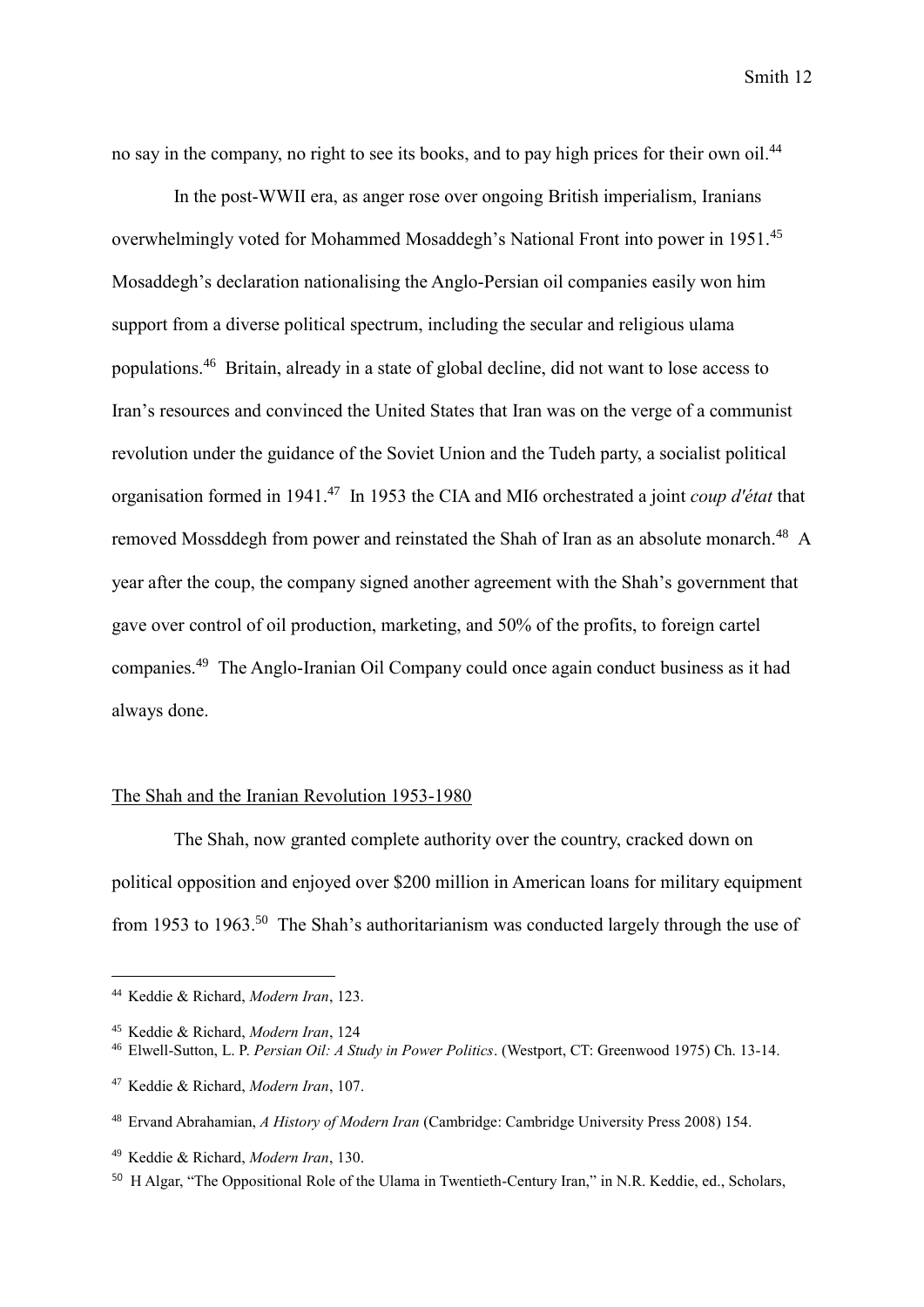SAVAK, a secret police with American and Israeli advisers, who brutally tortured and executed those who publicly opposed the state's rule.<sup>51</sup> Structurally, a two party state existed but in reality it was a thin veil that covered up the Shah's dictatorship.<sup>52</sup> Some referred to the system as the 'yes' and 'yes sir' parties.<sup>53</sup>

During the early 1960s, a man named Ruhollah Khomeini started to openly criticise the Shah's relationship with the United States and Israel, as well as the regime's overall corruption and granting of capitulations to foreigners.<sup>54</sup> Khomeini was an Iranian scholar and lecturer who started his political career by critiquing the Shah's White Revolution of 1963 that sought to westernise and industrialise Iran. Khomeini's criticisms led to his arrest by SAVAK officials later that year. By then, Khomeini had become a well-known political commentator, and news of his arrest caused uproar and protests. The demonstrations were violently suppressed by the military and caused thousands of deaths. Khomeini lived the next fifteen years in exile in Turkey, Iraq, and France, where he continued preach against the Shah's rule and spread his political philosophy.<sup>55</sup> Cassette tapes containing his recorded lectures were smuggled into Iran where hundreds of thousands listened to them secretly.<sup>56</sup> Khomeini believed in using Islamic principles to mobilise the masses and apply them to contemporary issues. Despite Khomeini's emphasis on Islam, he gained widespread secular

Saints, and Surfs (Berkely and Los Angeles 1972) page 246.

<sup>51</sup> Keddie & Richard, *Modern Iran*, 147.

<sup>52</sup> Ervand Abrahamian, *The Iranian Mojahedin* (New Haven: Yale UP 1989) 25.

<sup>53</sup> Cleveland & Bunton, *A History of the Modern Middle East*.

<sup>54</sup> Abrahamia. *The Iranian Mojahedin*.

<sup>55</sup> Keddie & Richard, *Modern Iran*, 148.

<sup>56</sup> Ervand Abrahamia, *Iran between Two Revolutions* (Princeston: Princeton University Press 1982).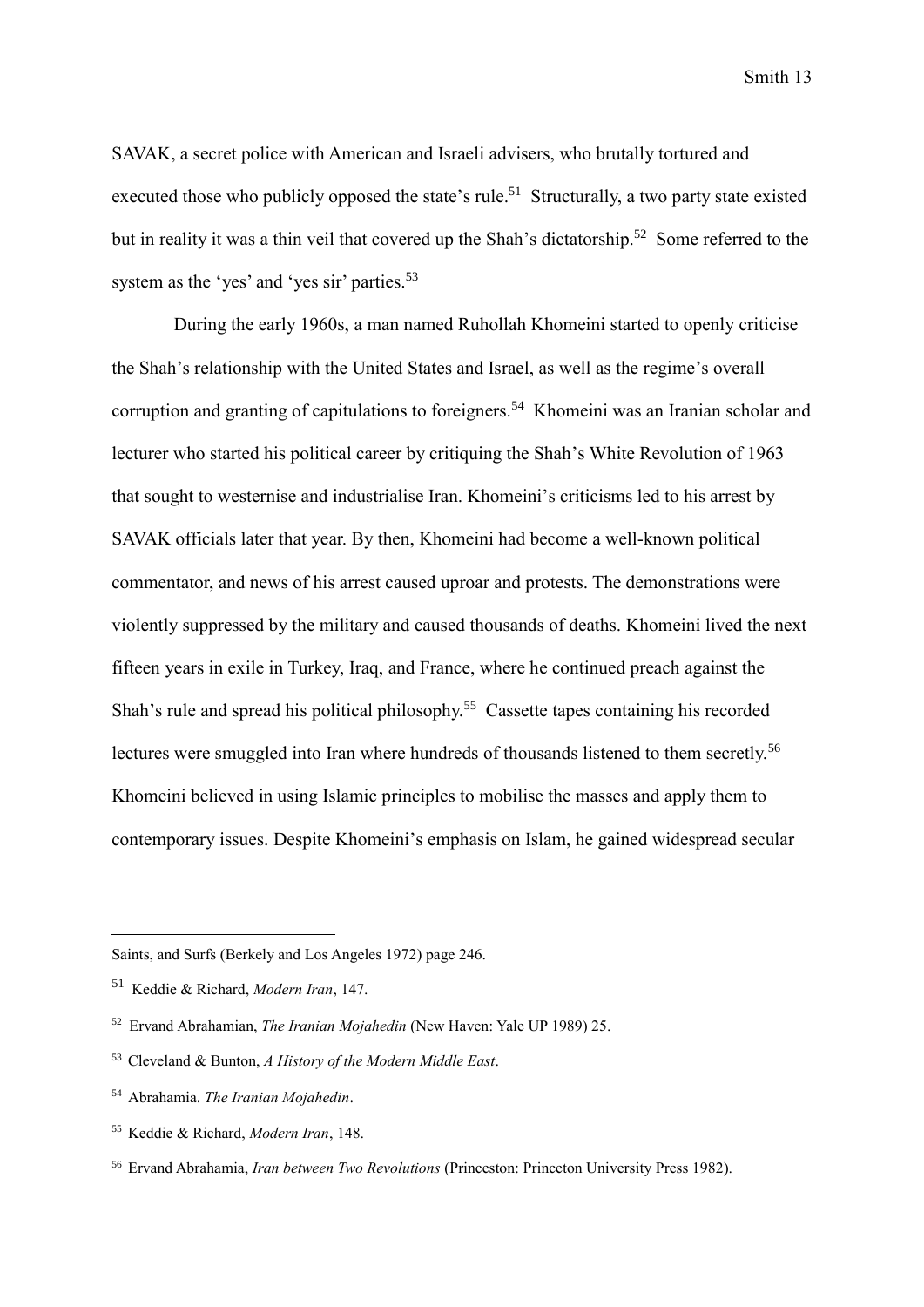support.<sup>57</sup>

Meanwhile, the Shah's continued obsession with western products and unpopular reforms undermined his support throughout the nation. His 1963 White Revolution did benefit some members of the population through industrialisation, women's rights, healthcare, and literacy, but it undercut the rural bazaari economy, and maintained the British-American oil oligopoly.<sup>58</sup> The Shah mishandled the 1973 OPEC boycott by throwing huge sums of money into the economy, causing inflation and shortages. Meanwhile, the Shah boasted of turning Iran into one of the world's "five great powers with average incomes equal to the best." <sup>59</sup> In addition, the Shah's immense personal expenses outraged the middle and lower classes. In 1971, the Shah celebrated Iran's pre-Islamic past by commemorating '2,500 years of monarchy' with lavish events costing over 20 million dollars.<sup>60</sup> This celebration was accompanied by jumping from the Muslim year of 1355 to the royalist year 2535 which irritated Iran's religious population.<sup>61</sup> Other stories of the Shah circulating amongst the public, including tales of flying in wine straight from France, greatly contributed to the rapid decline in support during the 1970s. Islamists felt themselves being westernised by the Shah's secular policies including the employment of over 60,000 foreign technicians and military advisers by 1977.<sup>62</sup> In addition, the funding of the Shah's army, and particularly the air force, by the United States, made many members of the public draw a direct connection with the US

<sup>57</sup> Cleveland & Bunton, *A History of the Modern Middle East*.

<sup>58</sup> Keddie & Richard, *Modern Iran*, 168.

<sup>59</sup> Keddie & Richard, *Modern Iran*, 163.

<sup>60</sup> Keddie & Richard, *Modern Iran*, 167.

<sup>61</sup> Abrahamia. *The Iranian Mojahedin*, 26.

<sup>62</sup> Cleveland & Bunton, *A History of the Modern Middle East*.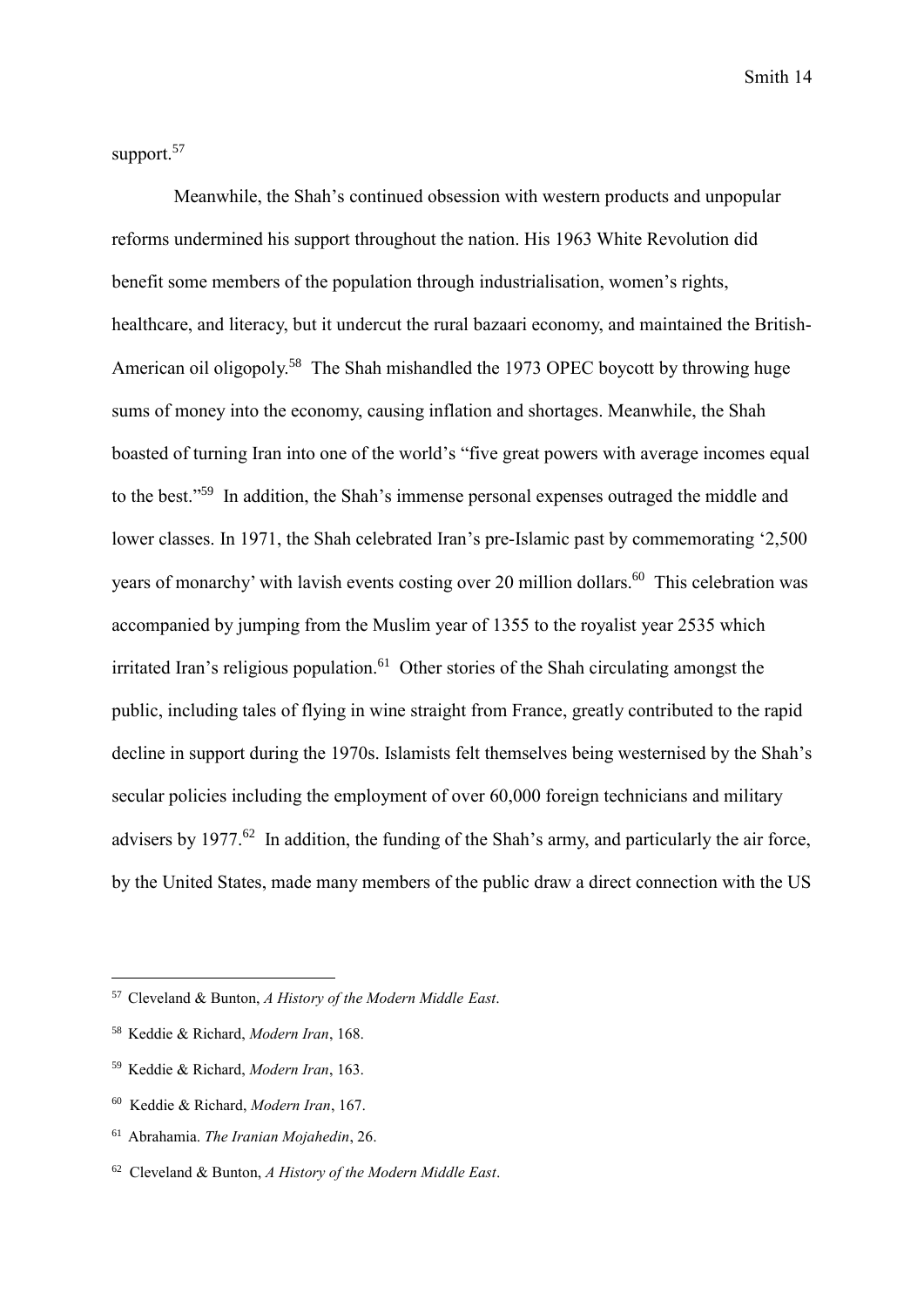and the Shah's ability to repress protest.<sup>63</sup> By the late 1970s, most Iranians saw the Shah as a western puppet with no interest in the population. In 1975, Amnesty International branded Iran as having one of the worst human rights records on the planet.<sup>64</sup>

Protest turned into revolution during the end of 1977. The death of Ruhollah Khomeini's son, Mostafa, was followed by Khomeini's call for forty days of mourning. The mourning turned into protest which was suppressed violently. This resulted in another forty days of mourning which was also bloodily repressed. This forty-day cycle repeated several times and resulted in protests involving tens of thousands in multiple cities across the country.<sup>65</sup> By 1979, the Shah fled into exile and Khomeini returned to Tehran and was greeted by an estimated two million people.<sup>66</sup>

News of the Shah being admitted in the United States for cancer treatment sparked a new phase of the revolution. Outraged students stormed the American embassy and held the staff hostage for the next 444 days which captured global headlines.<sup>67</sup> This boosted support for Khomeini but the country was still in chaos and by 1980 Iraq invaded Iran. Iraq's leader, Saddam Hussein, hoped to take advantage of Iran's revolutionary chaos and plunged the two countries into a state of bloody war that would largely result in a stalemate by 1988.

# **Israeli investments in Iran, Nicaragua, and Lebanon**

<sup>63</sup> Middle East arms sales proposals: hearings ... Ninety-fifth Congress, second session on proposed U.S. sales of fighter aircraft to Saudi Arabia, Egypt, and Israel, May 3, 4, 5, and 8, 1978, 36. See more at: http://catalog.hathitrust.org/Record/011338579.

<sup>64</sup> Amnesty International, Annual Report for 1974-75 (London, 1975).

<sup>65</sup> Abrahamia. *The Iranian Mojahedin,* 31

<sup>66</sup> Cleveland & Bunton, *A History of the Modern Middle East*.

<sup>67</sup> Abrahamian, *A History of Modern Iran,* 200.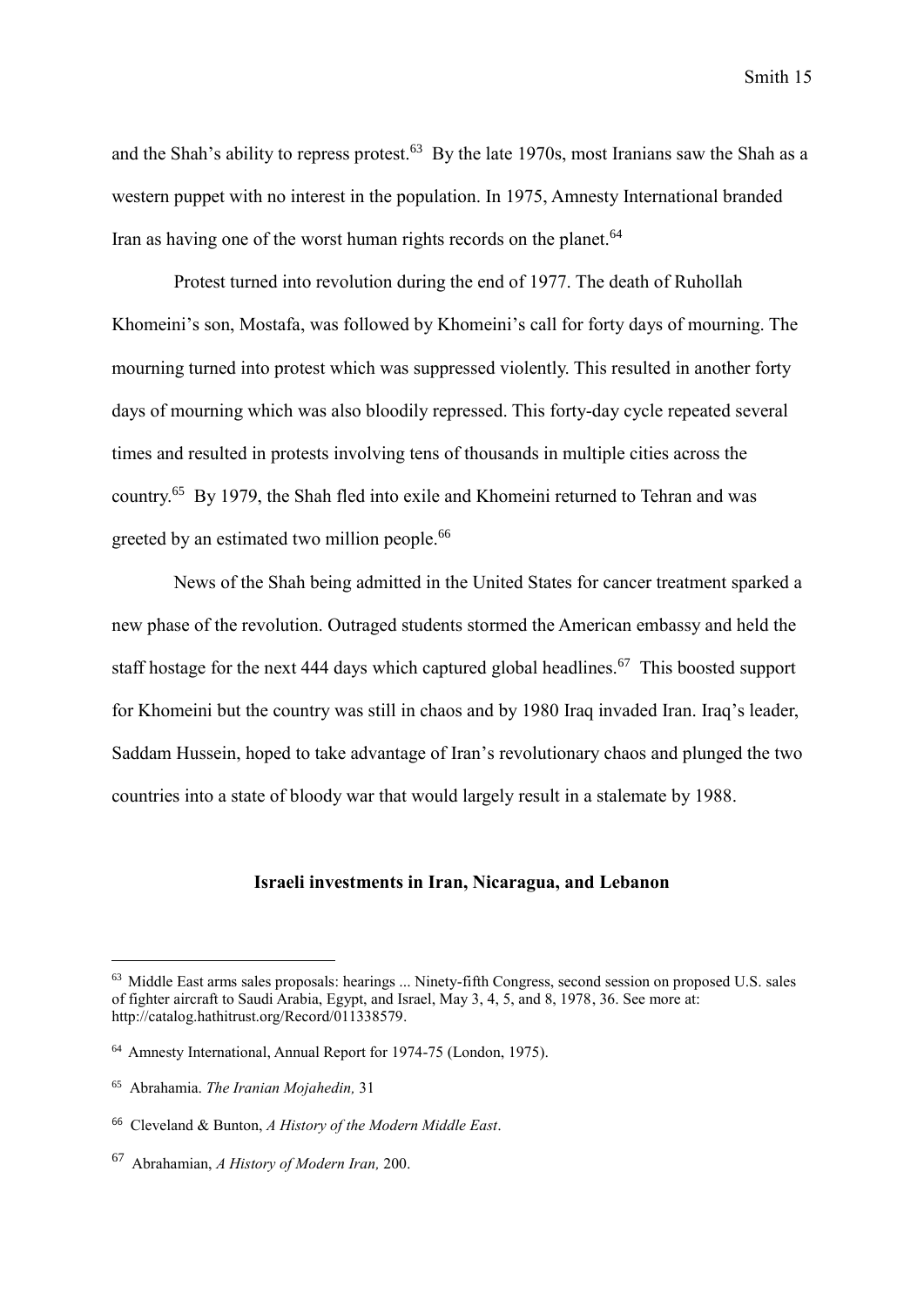#### Likud politics and the Israeli invasion of Lebanon 1977-1982

Israel viewed the Iranian Revolution with the same dismay as the United States. The Shah's Iran was Israel's biggest regional ally and one of Israel's largest clients in the weapons industry. The new right wing Likud government, which broke the Labour Party's continuous streak of victories in 1977, feared that Iran's rhetoric would translate into material support for Palestinians living in the occupied territories.<sup>68</sup> Likud's leader, Menachem Begin, looked towards Israel's neighbour in the north, Lebanon. Lebanon had fallen into a devastating civil war in 1975 and the Palestinian Liberation Organisation were launching raids into Israel from southern Lebanon.<sup>69</sup> Begin also initiated the first major wave of settlers into the West Bank. Begin felt that if the PLO could be expelled from Lebanon, then it would isolate the Palestinians in the West bank and absorb the territory more easily into the Israeli state.<sup>70</sup> Begin gave the order to invade in  $1982$ <sup>71</sup>

Unfortunately for Begin, the war in Lebanon proved to be extremely unpopular within Israel and around the world. The war's length, guerrilla fighting, low troop morale, and documented cases of mass civilian killings such as the infamous Sabra and Shatila massacres, reminded many commentators of the American experience in Vietnam.<sup>72</sup> The war did nothing to isolate the Palestinians in the West Bank, and the First Intifada erupted only a few years later in 1987. Even though the primary objective, to get rid of the PLO presence in

<sup>68</sup> Kristen E. Schulze. "Israel-Lebanese Relations: A Future Imperfect?" in *Lebanon's Second Republic: Prospects for the Twenty-first century*, ed. Kail C. Ellis (Gainesville: University Press of Florida 2002) 58.

<sup>69</sup> Schulze. "Israel-Lebanese Relations: A Future Imperfect?" 28, 32.

<sup>70</sup> Cleveland & Bunton, *A History of the Modern Middle East*.

<sup>71</sup> Schulze. "Israel-Lebanese Relations: A Future Imperfect?" 34.

<sup>72</sup> Samir Khalaf, *Civil and Uncivil Violence in Lebanon: A History of the Internationalization of Communal Conflict* (Columbia University Press: New York) 44.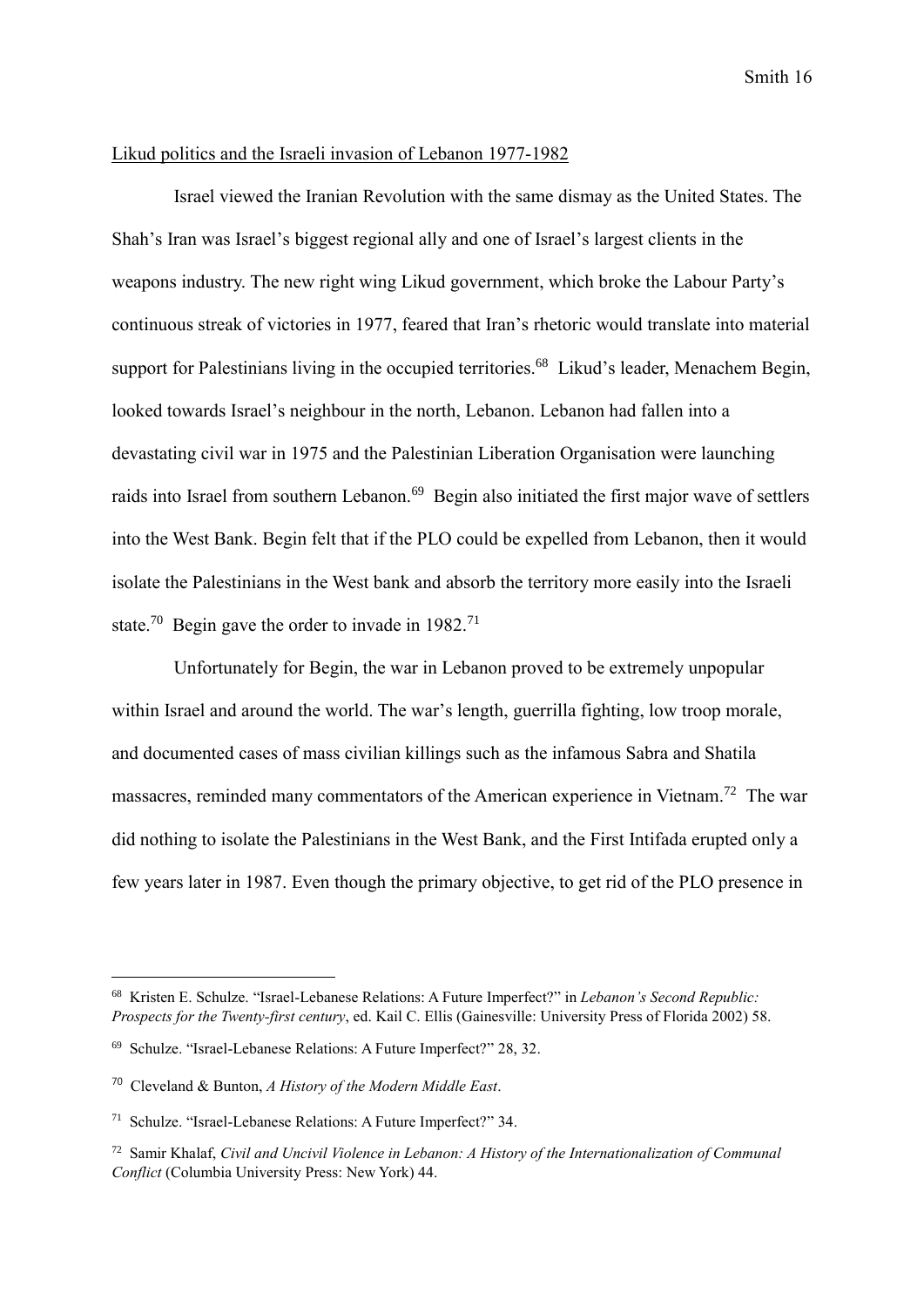Lebanon, succeeded, the problem was replaced by a new organisation. Hezbollah.<sup>73</sup> This Shi'i organisation rose up in response to the Israeli invasion and received Iranian backing in the form of weapons, training, and over two billion dollars in the early 1980s<sup>74</sup>. Iran needed foreign allies to legitimise its new government and Hezbollah did so with enthusiasm despite being branded a terrorist organisation by most countries in the world.<sup>75</sup>

Hezbollah did not only concern Israel, but also the United States. In 1982, Hezbollah abducted 96 Americans and Western Europeans in Beirut. In 1983, the militant group bombed the US embassy and barracks in Beirut inflicting almost three hundred casualties.<sup>76</sup> Hezbollah also enjoyed the full support of Syria, who also had a large stake in the ongoing civil-war.<sup>77</sup> The United States did not want Lebanon to become a puppet of Iran or controlled by the PLO.<sup>78</sup> Since Iran greatly influenced Hezbollah with their funding, the US wanted to pressure the Iranians to order Hezbollah to release the 96 hostages. Iran expressed confidence about the release of American hostages but asked for 100 TOW missiles delivered from Israel in return.<sup>79</sup> This leverage was a significant thread in the Iran-Israel-American triangle. Oliver North laid out a deal called Operation Recovery, where the US would send weapons to Iran via Israel in exchange for Hezbollah to release a French hostage:

Deliveries would commence on or about 12 December as follows:

<sup>73</sup> Schulze. "Israel-Lebanese Relations: A Future Imperfect?" 63.

<sup>74</sup> August Richard Norton *Hizbollah of Lebanon: From Political Realism to Mundane Politics* (New York: Council of Foreign Relations 1999).

<sup>75</sup> Cleveland & Bunton, *A History of the Modern Middle East*.

<sup>76</sup> Schulze. "Israel-Lebanese Relations: A Future Imperfect?" 34.

<sup>77</sup> Schulze. "Israel-Lebanese Relations: A Future Imperfect?" 64.

<sup>78</sup> Schulze. "Israel-Lebanese Relations: A Future Imperfect?" 94.

<sup>79</sup> Robert McFarlane, cable to George Shultz, "Israeli-Iranian Contact," July 13, 1985. See more at: Malcom Bryne*, Iran-Contra. Reagan's Scandal and the Unchecked Abuse of Presidential Power (University of Kansas Press: Kansas City* 2014) 69.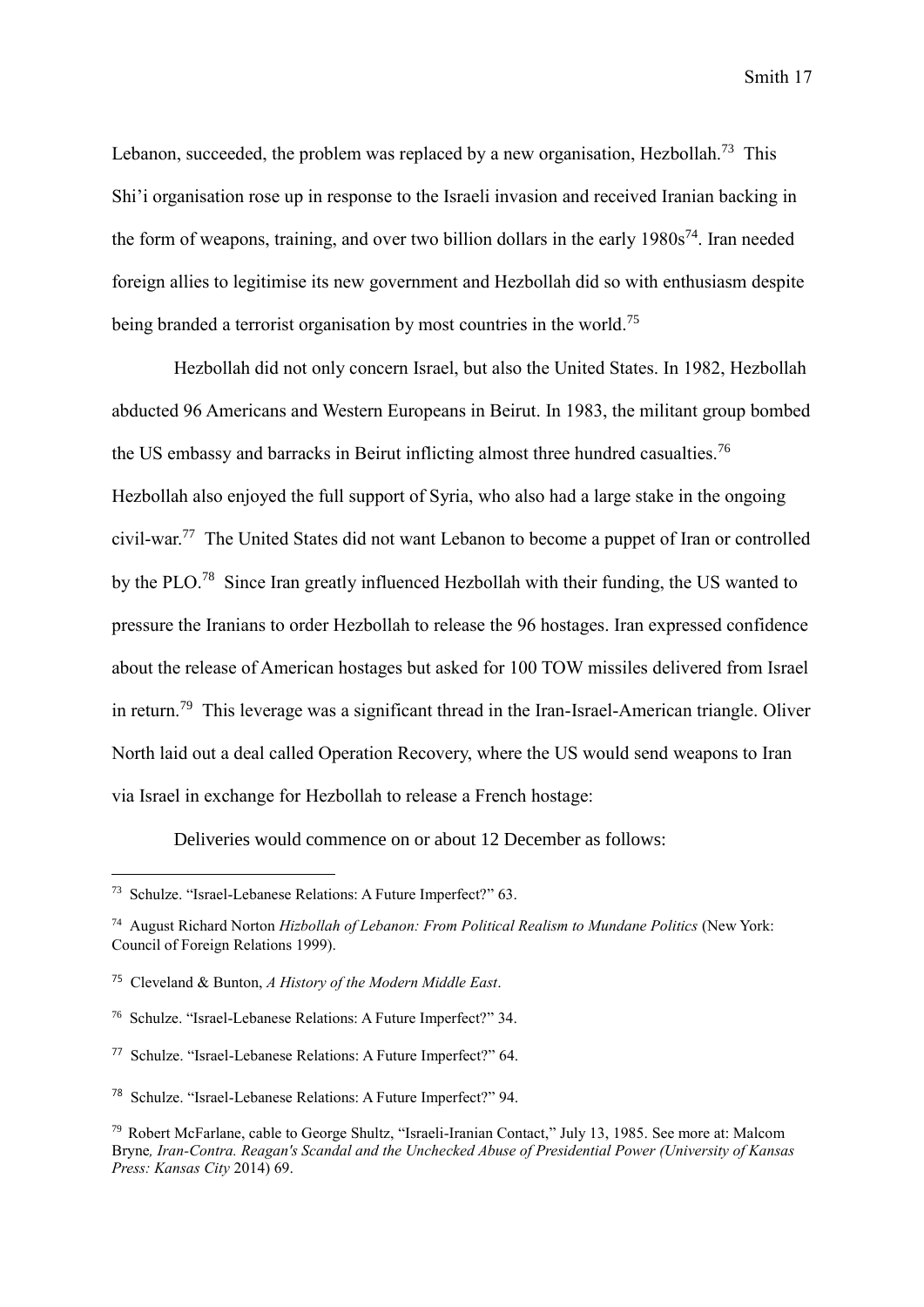$H-hr: 1707 \text{ w}/300 \text{ TOWs} = 1 \text{ AMC}$ H+10hrs: 1 707 (same A/C)  $w/300$  TOWs = 1 AMCIT H+16hrs: 1 747 w/50 HAWKs & 400 TOWs = 2 AMCITs  $H+20$ hrs: 1 707 w/300 TOWs = 1 AMCIT H+24hrs: 1 747 w/2000 TOWs = French Hostage<sup>80</sup>

Lebanon was now a battleground between Israel, the US, and Hezbollah, the PLO, Syria, and Iran.<sup>81</sup> The Israelis and Americans were overwhelmingly concerned with the future of the region's stability and both decided that covert operations would work better than direct military interventions.

## Israeli incentives to partake in Iran-Contra

-

There were two primary incentives for Israel to partake in the Iran-Contra Affair. The first was to maintain the balance of power between Iran and Iraq so that neither country could pose a threat to Israel. The second incentive was to maintain military and economic alliances in Central America at a time when most countries in the world were severing diplomatic ties with Israel<sup>82</sup>

Israel viewed Iran as a lesser evil than Iraq. Although Iran's revolutionary rhetoric was just as anti-Israeli as Saddam Hussein's, the Iraqi army prior to 1986 was far more

<sup>&</sup>lt;sup>80</sup> The plan envisioned the Israelis would ship 3,300 TOWs and 50 Improved HAWKs from their own stocks in five stages within a twenty-four-hour period. After each shipment, one or more U.S. citizens (AMCITS) would be freed. A French hostage would follow the final shipment of 2,000 TOWs. Here again, even when no hostages came out of Lebanon after the HAWK shipment, North was ready to commit the United States, via Israel, to sending still larger shipments. Oliver North, PROFS note to John Poindexter, "Current Status of Operation Recovery," December 4, 1985, 02:02:55

<sup>81</sup> For more information about the war in Lebanon, see: Kamal S Salibi, *A House of Many Mansions: The History of Lebanon Reconsidered*, (Berkeley: University of California Press 1988).

<sup>&</sup>lt;sup>82</sup> There are two other commonly used arguments that attempt to explain Israeli incentives to participate in Iran-Contra but have been debunked by the majority of historians. The first was that the Sandinistas supported the PLO, however the Sandinistas ability to influence the PLO was extremely minimal and the greatest support that the Sandinistas provided was simply decolonisation rhetoric. The second was that the Sandinistas were anti-Semitic, however this claim was mostly fabricated by American politicians in order to justify selling weapons to the Contras.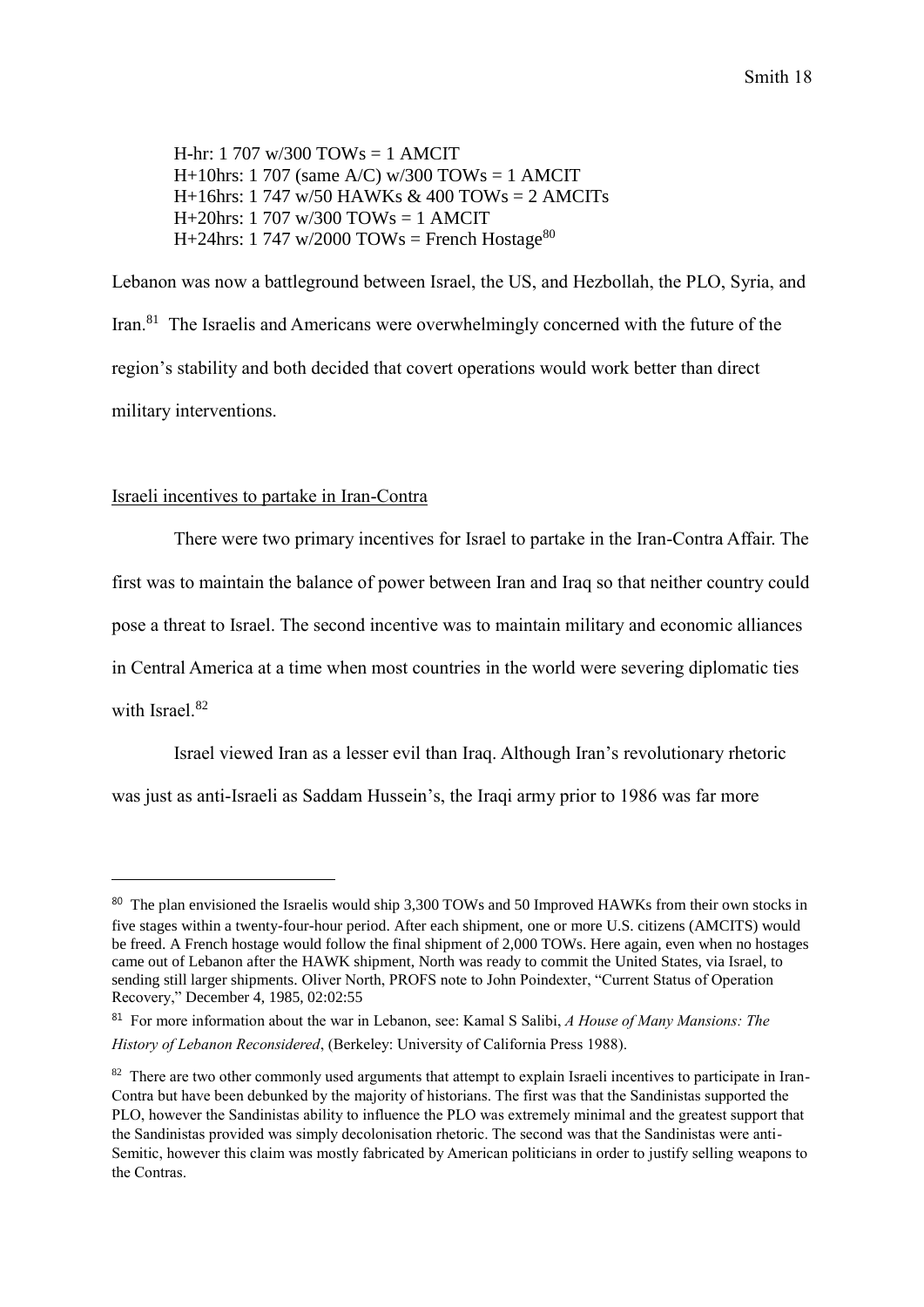powerful than the Iranian armed forces. In the early 1980s, most political commentators around the world predicted a swift and easy victory for Hussein's armies because Iraq had better weapons and Iran was still in the midst of revolutionary chaos.<sup>83</sup> In addition, Jordan, Syria, and Egypt supported the Iraqi military while Iran had very few allies.<sup>84</sup> Iraq is also geographically closer to Israel which meant it was potentially feasible for Iraq to stage a military engagement. The Israelis took a realist approach and decided that the best possible outcome for Israel was for both Iran and Iraq to be militarily and economically weakened in a long drawn out war.<sup>85</sup>

In order to level the playing field by perpetuating an ongoing stalemate, Israel decided to sell weapons to Iran. A decision well described by Secretary of State Cyrus Roberts Vance, in 1987: "I think that is one reason that Israel has been providing arms to Iran, because it wants to keep Iraq with its face towards the East [Iran] and away from Israel."<sup>86</sup> Israel did not only support Iran through arms sales, but also by bombing a French built nuclear reactor just south of Baghdad on June  $8\,1981$ .<sup>87</sup> This was a significant move for Israel, as it was the first time Israel had attacked a country that it did not border. Even the United States condemned this move in a UN resolution.<sup>88</sup>

<sup>83</sup> Samuel Segev. *The Iranian Triangle: The Untold Story of Israel's Role in the Iran-Contra Affair*. (New York: Free Press 1988) 21

<sup>84</sup> Segev, *The Iranian Triangle*, 22

<sup>85</sup> Bryne, *Iran Contra. Reagan's Scandal and the Unchecked Abuse of Presidential Power*, 73.

<sup>86</sup> United States policy toward Iran: hearings before the Committee on Foreign Relations, United States Senate, One hundredth Congress, first session, January 14, 16, 23, and 27, 1987. See more at: (22) http://catalog.hathitrust.org/Record/009863274.

<sup>&</sup>lt;sup>87</sup> The Israeli air strike: hearings before the Committee on Foreign Relations, United States Senate, Ninetyseventh Congress, first session, on the Israeli air strike and related issues, June 18, 19, and 25, 1981. See more at: (1) http://catalog.hathitrust.org/Record/007608648.

<sup>88</sup> Lara Friedman. "Israel's Unsung Protector: Obama." The New York Times. April 10, 2016. Accessed April 12, 2016. http://www.nytimes.com/2016/04/12/opinion/international/israels-unsung-protector-obama.html.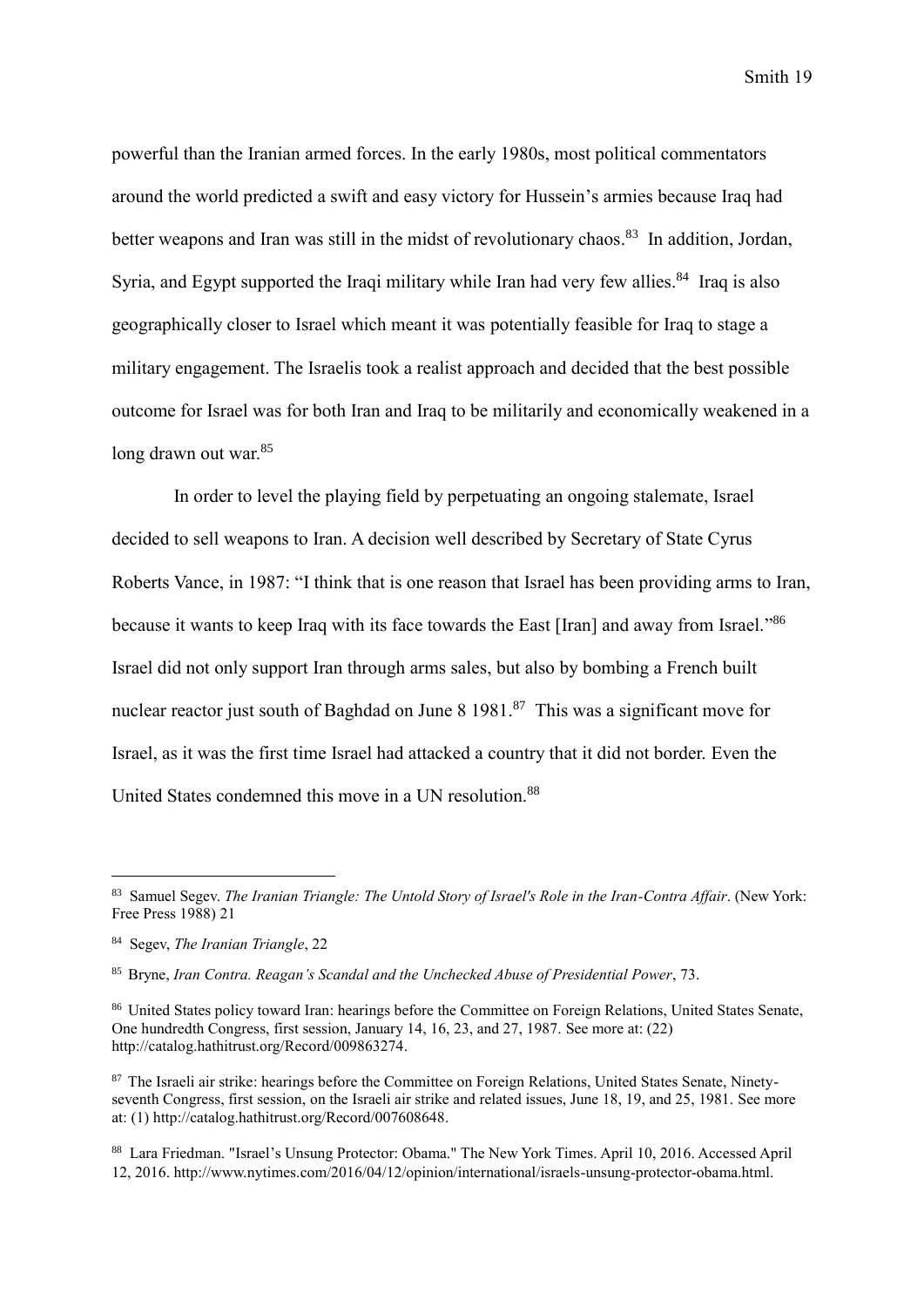Iran was well aware of Israel's incentives and even addressed Israeli concerns over Iraq on April 9 1985.<sup>89</sup> In exchange for weapons, Iran offered Israel three captured Iraqi T-72 Soviet made Tanks. These were not for military use, as the outdated T-72 was nicknamed the "tractor" by Israeli soldiers, but instead were for study. Almost all of Syria's and Iraq's tanks were based on the Soviet T-72 and Israel had not had a chance to physically examine the tanks before.<sup>90</sup> Iran knew that there was a likely chance that Israel would conflict with Syria and Iraq again sometime in the future, and that a study of their tanks could be useful.

The second incentive for Israel to partake in Iran-Contra was to maintain its global influence at a time when most countries were cutting off diplomatic relations with Israel. By 1979, Tel-Aviv had become very isolated. In protest of Israel's involvement in the 1973 Yom Kippur War, almost every country in south Asia and Africa severed their relations with Tel-Aviv. Many of these countries were going through a very nationalistic decolonisation phase and grouped Israel into the same category as their former European imperialists. In Africa, Israel maintained diplomatic and military relations with just four countries: Rhodesia, Portuguese Mozambique, Portuguese Angola, and South Africa, all white settler colonies. Therefore, Israel was desperate to maintain its foreign military links that it still had in Central America. This meant that the Sandinistas were a direct threat to Israel's interests as the communists also viewed themselves as fighting a war against colonisation.<sup>91</sup> In addition, the Israelis held similar ideological views as many anti-communist Central American states, which historian Dr. Jamail Milton described as:

The self-perception of some Central American regimes as internationally isolated and politically undervalued, trapped in a political state of siege, usually on the basis of their atrocious records of human rights abuses. They presume, in other words, a

<sup>89</sup> Segev, *The Iranian Triangle*, 19.

<sup>90</sup> Segev, *The Iranian Triangle*, 20.

<sup>91</sup> Joel Peters, *Israel and Africa: The Problematic Friendship* (British Academic Press: London 1992) 52.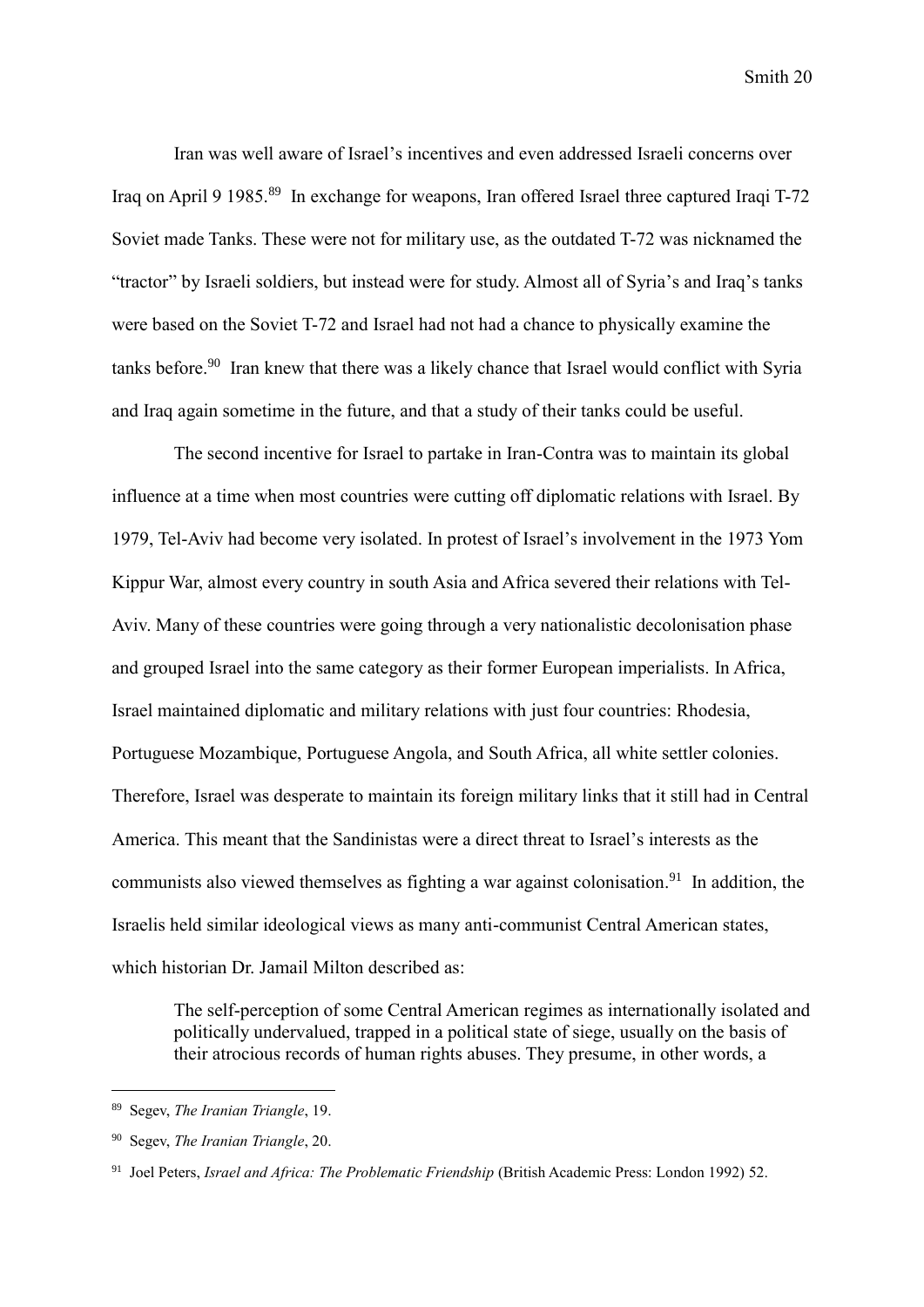political affinity with Israel as a fellow "pariah state."<sup>92</sup>

Although this is not the primary reason behind Israel's support of the Contras, it does explain the origins of funding from other "pariah states," including Taiwan, South Africa, South Korea, Spain, and Portugal.<sup>93</sup> All of these countries had few allies due to global criticism of their human rights abuses and authoritarian right wing governments.

The United States understood Israel's concern with its increasing isolation and responded in 1984 by organising a joint political-military committee to coordinate "third world" activities. The United States would fund Israeli development assistance programmes in Africa in exchange for Israel stepping up its role in Central America.<sup>94</sup>

# Misperceptions of Israeli incentives to partake in Iran-Contra

One common misconception that explain Israel's incentives to support Somoza's National Guards and the Contras, is that the Palestinian Liberation Organisation had links to the Sandinistas dating back to the 1960s.<sup>95</sup> Although this was true, the PLO had no practical influence in Latin America and the vast majority of support was simply decolonisation rhetoric. By 1982, the PLO was far more concerned with attempting to reconnect with the Palestinian people it was supposedly representing, while in exile in Tunis. A 1982 report by the New Jewish Agenda, a progressive Jewish political organisation in the United States, dismissed the idea of Israel being concerned of a pro-PLO lobby in Latin America by stating

<sup>92</sup> Milton Jamail and Margo Gutierrez, *It's No Secret: Israel's Military Involvement in Central America* (Belmont, MA: Association of Arab-American University Graduates, July 1986). See more at: http://www.merip.org/mer/mer140/israel-centralamerica?ip\_login\_no\_cache=464c22e0a4d61c4ee9adf8fa931c1154.

 $93$  Ibid.

<sup>94</sup> Hunter. "Israeli Arms Sales to Central America: An Overview."

<sup>95</sup> *Houston Chronicle*, July 11, 1985.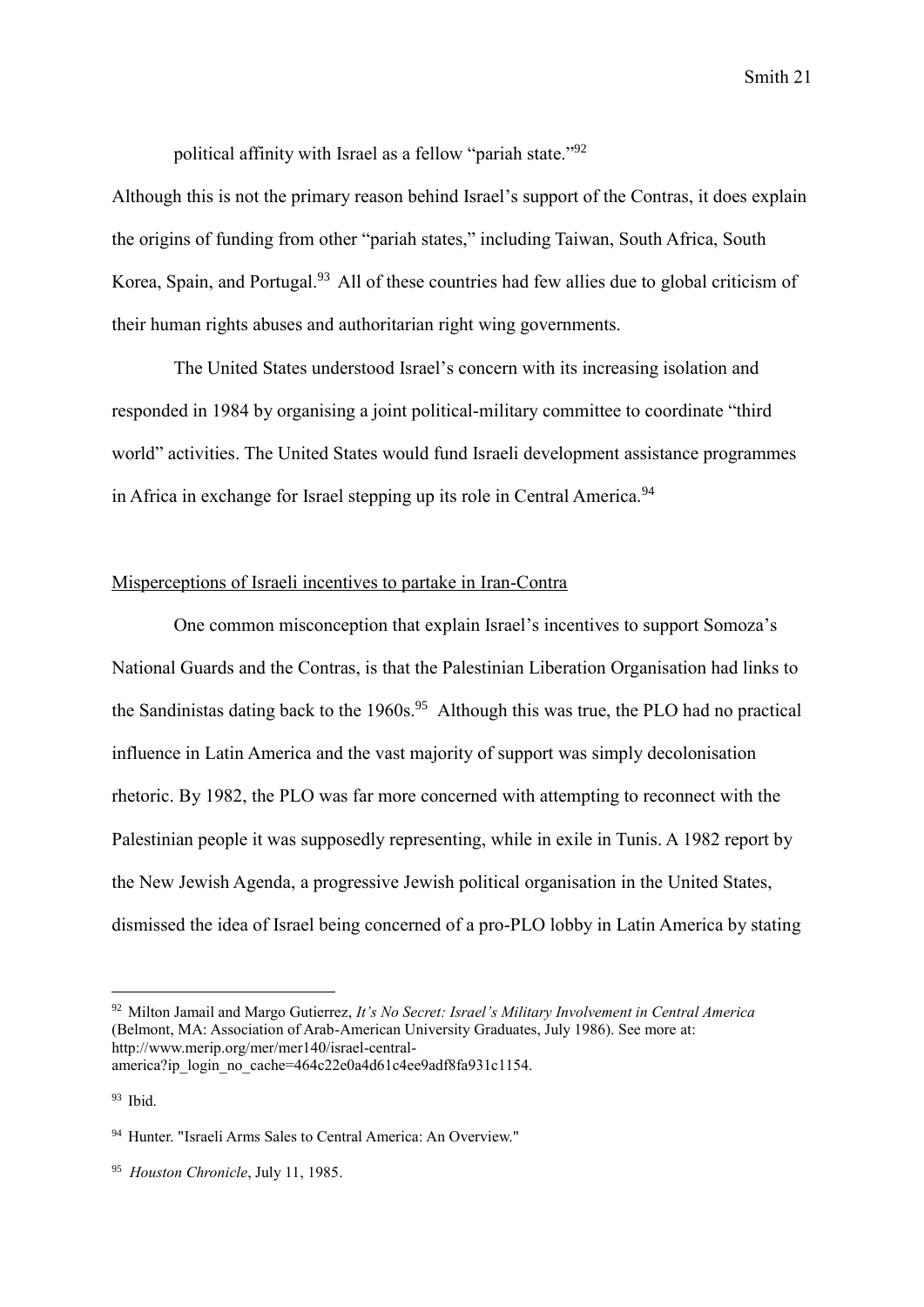"while they certainly have a history of support for and cooperation with the PLO, which maintains an office in Managua, the Sandinistas appear far less concerned with the Middle East than they do with Israeli policies as they affect Central America."<sup>96</sup>Despite the total lack of evidence, the belief that the PLO was a major contributor to Israeli intervention in Nicaragua was even shared by the US Department of State which tried to draw a link between the Sandinistas and Islamic extremists in a 1985 report entitled "The Sandinistas and Middle-East Radicals.<sup>97</sup>

Another similar misconception commonly used to explain Israeli incentives to support the Contras was that the Sandinistas were supposedly anti-Semitic.<sup>98</sup> This anti-Semitic argument was first used by the Reagan administration from 1981 to 1986 as propaganda to justify supporting the Contras.<sup>99</sup> In May 1983 the Anti-Defamation League of B'nai B'rith issued a report claiming that "the Sandinista government has forced the country's entire Jewish community into exile, confiscating Jewish-owned property and taking over the synagogue in Managua."<sup>100</sup> In July 1983, President Reagan supported the Anti-Defamation League by claiming that "virtually the entire Jewish community of Nicaragua has been frightened into exile."<sup>101</sup> Even some Democrat party members agreed with this notion

<sup>96</sup> New Jewish Agenda, *Report of the Jewish Human Rights Delegation to Nicaragua* (New York: New Jewish Agenda, 1984) 8.

<sup>97</sup> US Department of State, *The Sandinistas and Middle East Radicals* (Washington, DC, August 1985). Another perpetuator of this misconception was the Cuban American National Foundation as well as 'historian' David J. Kopilow's 1984 book "Castro, Israel, and the PLO." See more at: David J. Kopilow, *Castro, Israel and the PLO* (Washington, DC: Cuban American National Foundation, 1984), 12-14.

<sup>98</sup> Ilana De Bare and Paul Glickman, "Discrimination or Disinformation? US Accuses Nicaragua of Anti-Semitism," *Nicaraguan Perspectives* 7 (Winter 1983), 37-38.

<sup>99</sup> *Washington Post*, August 19, 1984.

<sup>100</sup> Council on Hemispheric Affairs, Human Rights in Latin America 1983 (Washington, DC, February 1984), 56.

<sup>101</sup> *Washington Post,* August 29, 1983.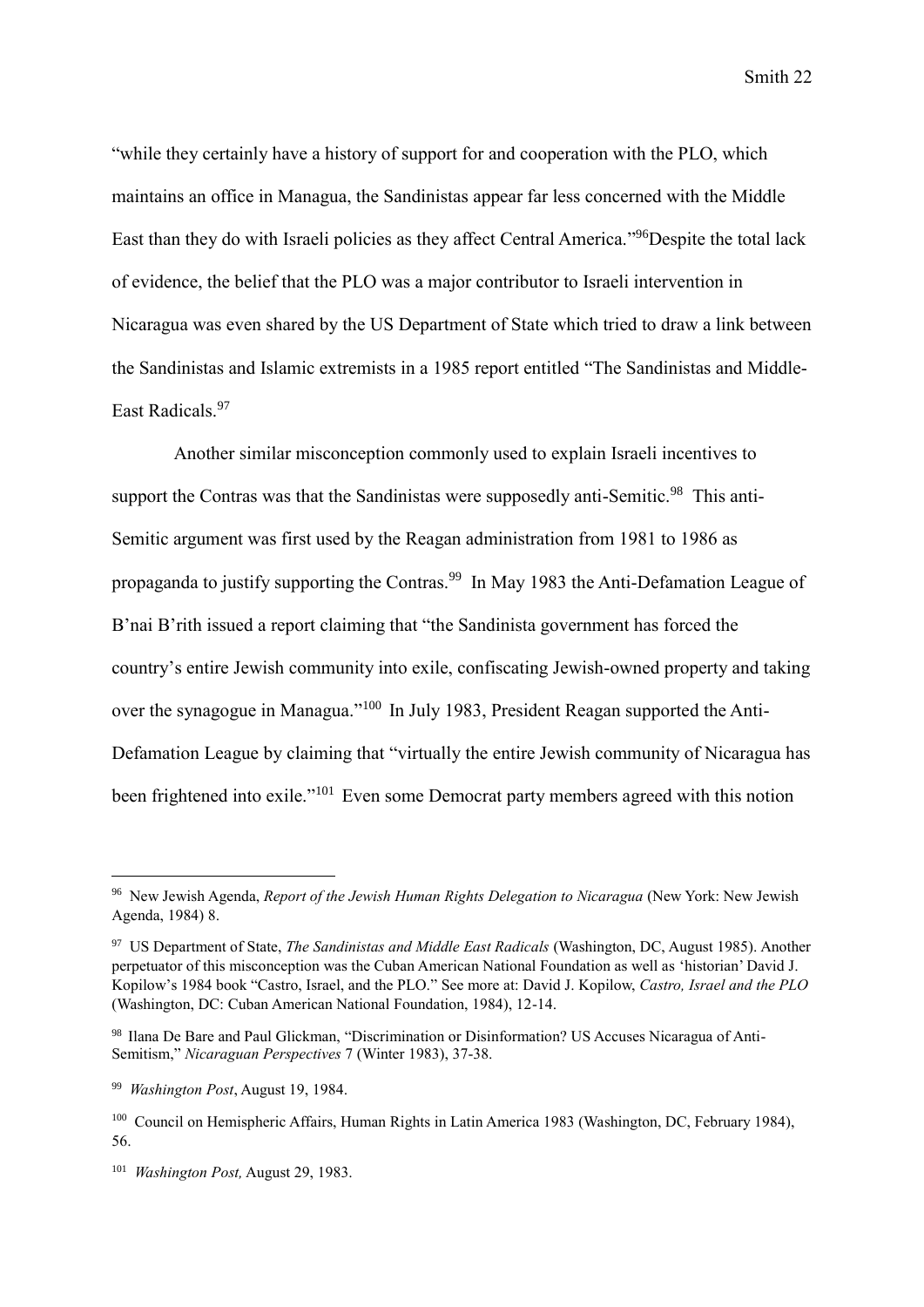including Representative Michael Barnes, a spokesman on Central American policy, who accused the Sandinistas of "government sponsored anti-Semitism." <sup>102</sup> In March 1986, Reagan made an appeal to American Jews to support a \$100 million aid package to the Contras by claiming that "our supply lines to Israel and NATO run through the Caribbean."<sup>103</sup> A few days later, Vice President Bush accused the Sandinistas of using "Nazi-like tactics" and declared that "the fate of Nicaragua's Jewish community gives a picture of what is at stake."<sup>104</sup> However, these claims were immediately criticised by multiple Jewish organisations for politicising the Holocaust with distorted evidence.<sup>105</sup>

In 1979, the population of Nicaragua's Jews was approximately 200.<sup>106</sup> Although it was true that Jewish property was confiscated and that many were forced into exile, this was not undertaken because of their religion, but because all property owning elites with ties to Somoza were targeted. The 200 Jews just happened to be a part of the pro-Somoza property owning elite forced to flee alongside thousands of other pro-Somoza property-owning elite Nicaraguans from various religious and ethnic backgrounds. The Anti-Defamation League report, which was the main piece of 'evidence' used for the anti-Semitic charge, was based almost exclusively upon the testimony of two Nicaraguan exiles, Isaac Stavisky and his father, Abraham Gorn, both of whom had worked with the Somoza regime. In 1984, a group of progressive Israeli Knesset members visited Nicaragua and stated that the anti-Semitism charge had "been blown way out of proportion by the Reagan administration, in order to

<sup>102</sup> Jamail and Gutierrez, *It's No Secret: Israel's Military Involvement in Central America.*

<sup>&</sup>lt;sup>103</sup> "Sandinistas and Anti-Semitism: Reagan's Charges Are Challenged," Latin America Regional Reports: Mexico and Central America, May 4, 1984, 5.

<sup>104</sup> Jewish Telegraphic Agency, March 14, 1986.

<sup>105</sup> Alan Epstein, "A Jewish 'Witness for Peace,'" *Genesis* 2 (February-March 1985).

<sup>106</sup> Margaret E. Craham., "Political Legitimacy and Dissent" in *Conflict in Nicaragua: a multidimensional perspective* ed. Jiri Valenta, (Allen & Unwin: Boston 1987), 118.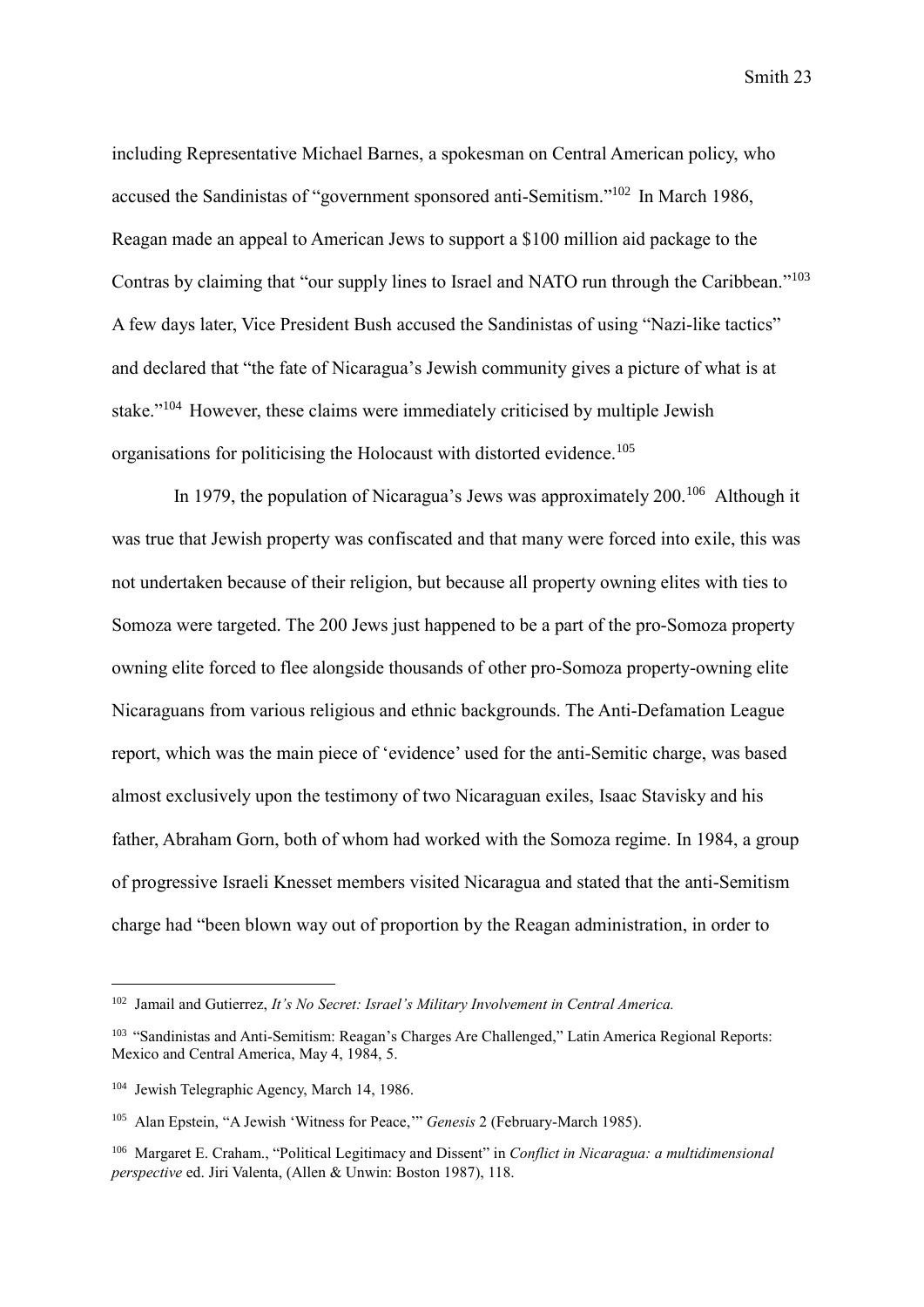encourage American Jews to support its policies in Central America."<sup>107</sup> In 1983, the American ambassador in Managua Anthony Cecil Eden Quainton, undertook extensive research concerning the anti-Semitic charges.<sup>108</sup> A few months later, Quainton reported to Washington and concluded that "no verifiable evidence" had been uncovered to prove Sandinistan anti-Semitism.<sup>109</sup> In 1985, the Council on Hemispheric Affairs, an American based NGO that promotes diplomacy and human rights throughout the Americas, found that while there was an anti-Israel "mood" in Nicaragua, it detected "no evidence of systematic repression of the Jewish community or officially sponsored anti-Jewish campaigns."<sup>110</sup> In July 1984, the New Jewish Agency undertook a fact-finding trip in Nicaragua and published a report which concluded that:

Charges of Nicaraguan government anti-Semitism cannot be supported; there simply is no body of credible evidence to suggest that the Sandinista government has pursued or is currently pursuing a policy of discrimination or coercion against Jews, or that Jewish people are not welcome to live and work in Nicaragua...Charges of anti-Semitism are far too serious an issue to be publicly raised without clear substantiation and should not become used as a partisan political gambit in the United States."<sup>111</sup>

Many non-Jewish Americans also supported the idea that Nazi comparisons used by Reagan's

administration were inappropriate. $112$ 

<sup>107</sup> Aaron Alpern, "Mapam Links With Sandinistas," *Progressive Israel* 5, November-December 1984, p. 8.

<sup>108</sup> *Washington Post*, August 29, 1983.

<sup>109</sup> *Los Angeles Times*, March 14, 1985.

<sup>110</sup> COHA, p. 58. Judith Elkin points out that in Latin America often no distinction is made between Israel and the Jews of Latin America. She notes: "The continuing identification of local Jews, *israelitas*, with Israelis, citizens of Israel, has done nothing to clarify distinctions between the two." "The Hostage Jewish Communities of Latin America," Paper presented to the Twelfth International Congress of Latin American Studies Association, April 18-20, 1985, Albuquerque, New Mexico, pp. 8-9.

<sup>111</sup> New Jewish Agenda, p. 11.

<sup>112</sup> Infamous quotes by Reagan such as "I'm a Contra too!" and "the Contras are the moral equivalent of our founding fathers" did not boost his support, especially after footage of the murder of an ABC News reporter by the Contras went on air on June 20, 1979 as well as the killing of Ben Linder in 1987, a Portlander aid worker helping provide electricity in northern Nicaragua. News reports of Contra violence was paid more attention to than the pathetic attempts to glorify the Contras. See more at: Christian Gaston "Scholarship remembers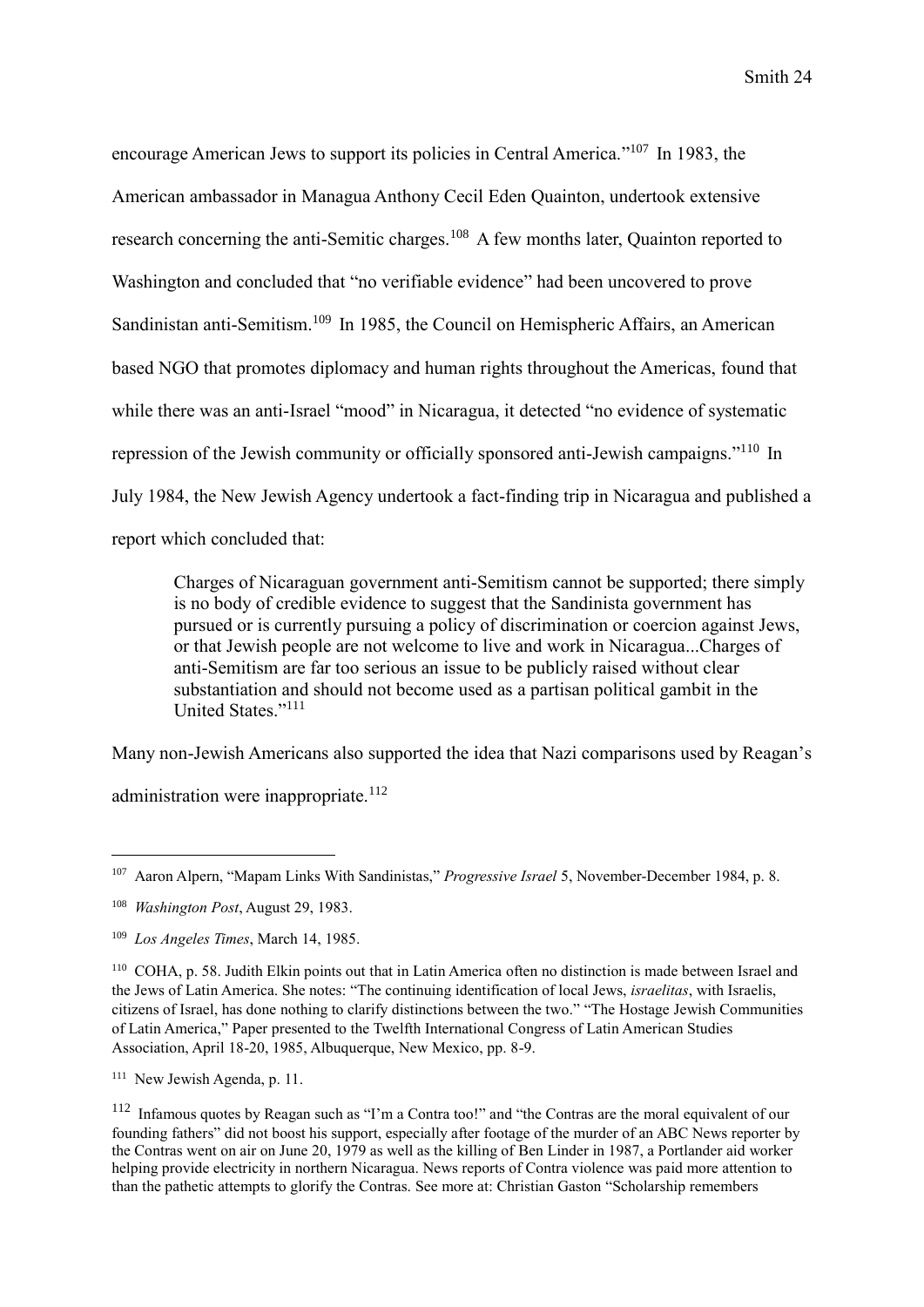Israel's incentives to partake in Iran-Contra was not due to exaggerated fears of the PLO in Latin America or false claims of Sandinistan anti-Semitism. Instead, Israel's incentives were due to the need to maintain Israeli military alliances at a time when most countries had cut them off, as well as to perpetuate the Iran-Iraq war so that neither country could pose a threat to Israel. Therefore, Israeli motivations were so great that Tel-Aviv possessed significant agency when it came to dealing arms with the Contras and Iranians. The only American president that tried to prevent arms delivered to Nicaragua and Iran was Jimmy Carter - even his track record is mixed. During Carter's administration in the late 1970s, there were several incidents when the United States ordered Israel to halt arms shipments to Nicaragua and Iran but it proved difficult for the United States to prevent Israel from doing so.

#### **Israeli Agency**

# American attempts to prevent Israel from arms dealing

The first major incident occurred on June 14 1978, when the US officially requested an Israeli ship loaded with arms for Nicaragua to turn back.<sup>113</sup> Although the Israeli ship reluctantly obeyed this order, an official of Carter's administration later announced that the US was reversing its policy and "had decided against trying to prevent Israel from supplying light arms" to the Somoza regime due to Israeli Prime Minister Menachem Begin's successful insistence that the arms were vital for Israel's interests. <sup>114</sup>

Portlander Murdered by Contras." Vanguard. May 15 2002. http://psuvanguard.com/scholarship-remembersportlander-murdered-by-contras. See also: https://www.youtube.com/watch?v=AwhCXqe6Vm0.

<sup>113</sup> Robert A. Pastor, *Condemned to Repetition: The United States and Nicaragua* (Princeton, NJ: Princess University Press, 1987), p. 130, 132.

<sup>114</sup> *Miami Herald*, November 18, 1978.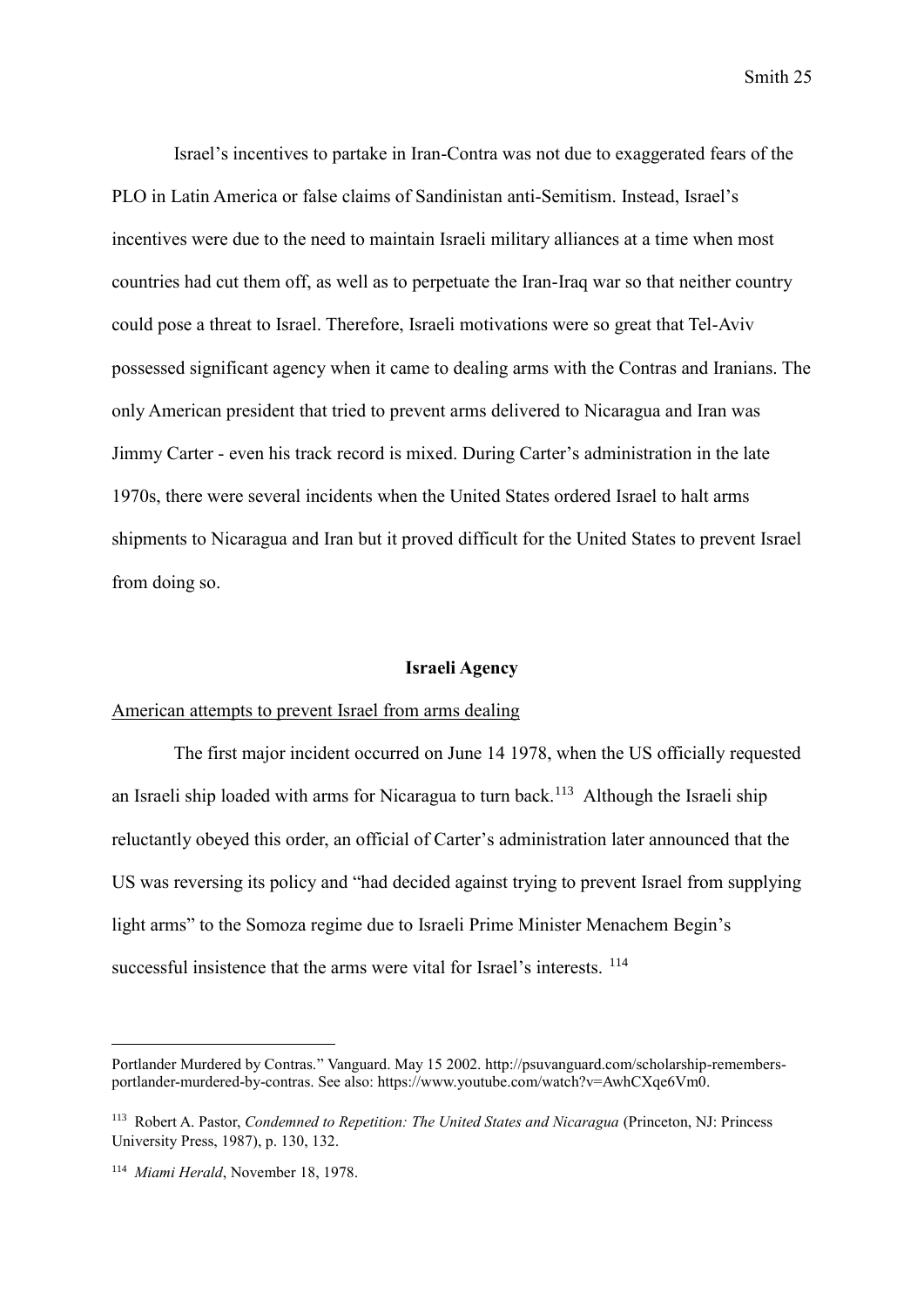The second major incident was during the last week of June 1979, three weeks before Somoza was forced into exile. The US requested that Israeli recall two patrol boats that were on their way to Nicaragua. Somoza responded to the request by stating "somewhere in Israel there is a large consignment of arms and ammunition which could have saved Nicaragua."<sup>115</sup> Somoza went on to specify that these were "lifesaving arms that could spell the outcome of the war. There was abundant ammunition and more than ten thousand antitank and antipersonnel grenade rifles."<sup>116</sup> The Israeli decision to withdraw the boats had little to do with American 'control' over Israel; in June 1979 both the United States and Israel realised that Somoza's defeat was practically inevitable and that any more weapons sent to him would be a lost cause.<sup>117</sup> In addition, both the US and Israel feared that since Somoza's days were numbered, any new weapons might end up in the hands of the Sandinistas.

The third major incident occurred at the beginning of 1980, when Carter faced accusations of being weak due to the embassy hostage crisis. Carter intervened in a deal that Begin had already approved to send tires for Phantom fighter planes to Iran. Carter insisted that the shipments be delayed until after the hostages were released and engaged with a bitter argument with Begin.<sup>118</sup> This example demonstrated that even though Carter successfully delayed the shipment of tires for a few months before he left office, the United States could not stop its closest Middle-Eastern ally from negotiating with what Carter considered to be an unnegotiable enemy.<sup>119</sup> Six months after Reagan was sworn into office, Israel sent its first

<sup>115</sup> Johnathan Marshall, Peter Dale Scott, and Jane Hunter, *The Iran Contra Connection Secret Teams and Covert Operations in the Reagan Era* (South End Press: Boston 1987), 123.

<sup>116</sup> Diederich, *Somoza and the legacy of US Involvement in Central America*, 216.

<sup>117</sup> Solaun, *U.S. Intervention and Regime Change in Nicaragua*, 214.

<sup>118</sup> New York times, November 22 1986.

<sup>119</sup> Bryne, *Reagan's Scandal and the Unchecked Abuse of Presidential Power*, 74.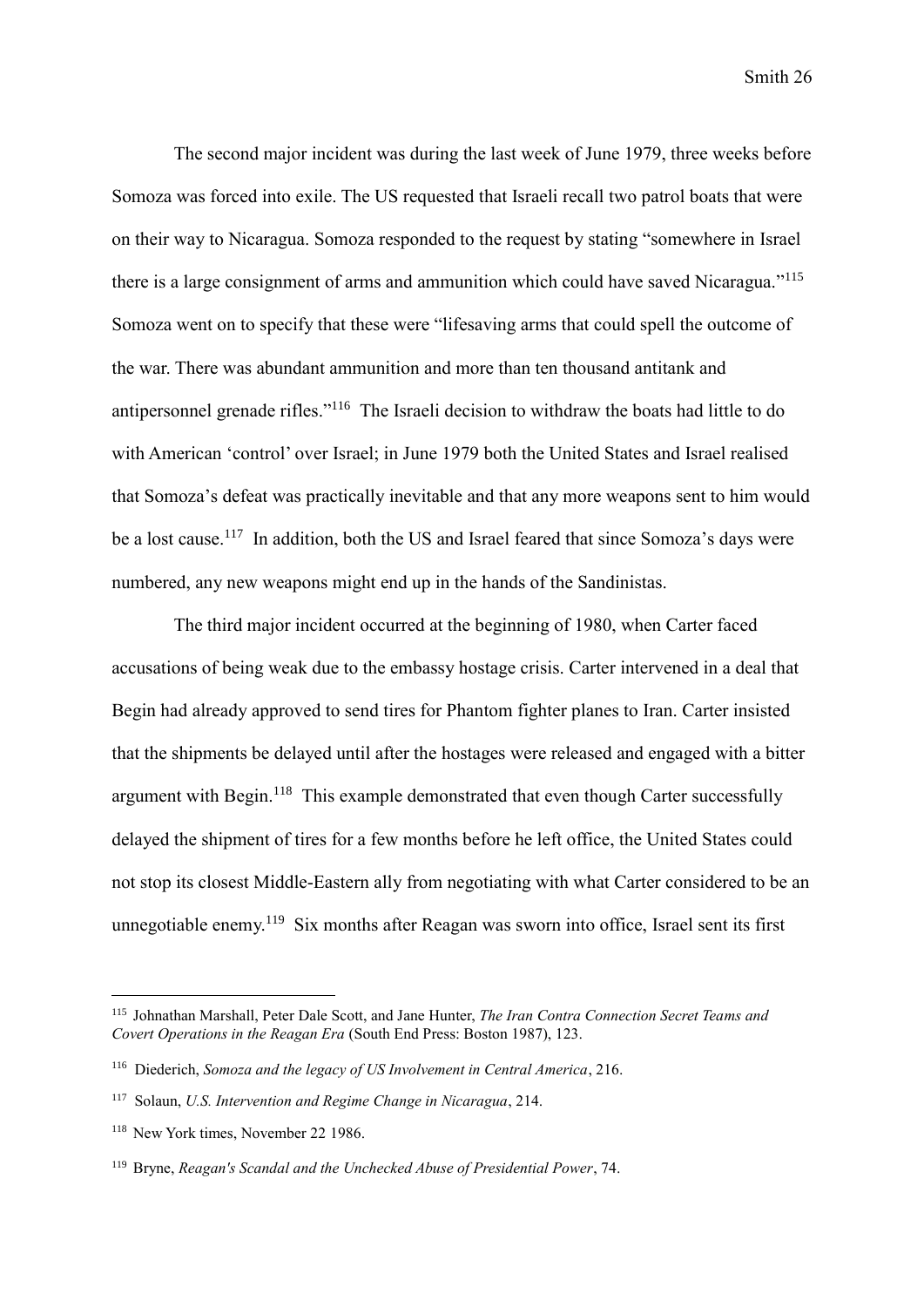major shipments of offensive weapons to the Khomeini regime three years before the United States started to directly sell armaments.<sup>120</sup>

The time lag between Israeli shipments and American shipments suggest that the US undertook a policy based upon Israeli blueprints. Nimrod Novik, Senior Foreign Policy Advisor to Shimon Peres, stated that he met with many US government officials who made it clear that the US "wanted Israel's help on matters of considerable sensitivity." <sup>121</sup> Novik explained that the working relationship was very much based upon the US asking Israel for help and not the other way around. In 1983, US Undersecretary of State, Lawrence Eagleburger objected to Israel's independent deals and Tel Aviv responded by giving "no firm assurances it would stop arming [Iran]."<sup>122</sup>

# How Israeli investments in Iran-Contra were on par with the US

After Reagan came to power, the US stopped openly restricting Israeli shipments as Reagan was largely dismissive of Carter's human rights rhetoric. However, Reagan was still confined by the "Vietnam syndrome", widespread public resistance to having young Americans fighting and dying in a distant third world conflict, and had to maintain support for the Contras without too much public involvement. This strategic doctrine became known as "Low-Intensity Conflict for post-Vietnam intervention" and was best defined by the

<sup>120</sup> Israeli Historical Chronology, Part I, pp. 19–23, 63.

<sup>121</sup> Nimrod Novik, interview with the author, November 15, 2007. Byrne, *Iran-Contra. Reagan's Scandal and the Unchecked Abuse of Presidential Power,* 65.

<sup>122</sup> U.S. Department of State, Cable Baghdad 2745, "Iraqi Views on Iran-Iraq War and Lebanon," November 9, 1983. This confidential cable reports on a conversation between U.S. diplomat Robin Raphel and a senior Iraqi Foreign Ministry official, in which Raphel insisted the United States had "strongly urged the Israelis, to the extent that they [are] selling arms to Iran, to cease such activities." Raphel told the Iraqi, "We had given this message to the Israelis on many occasions in the past," including on Lawrence Eagleburger's "recent" visit to Israel.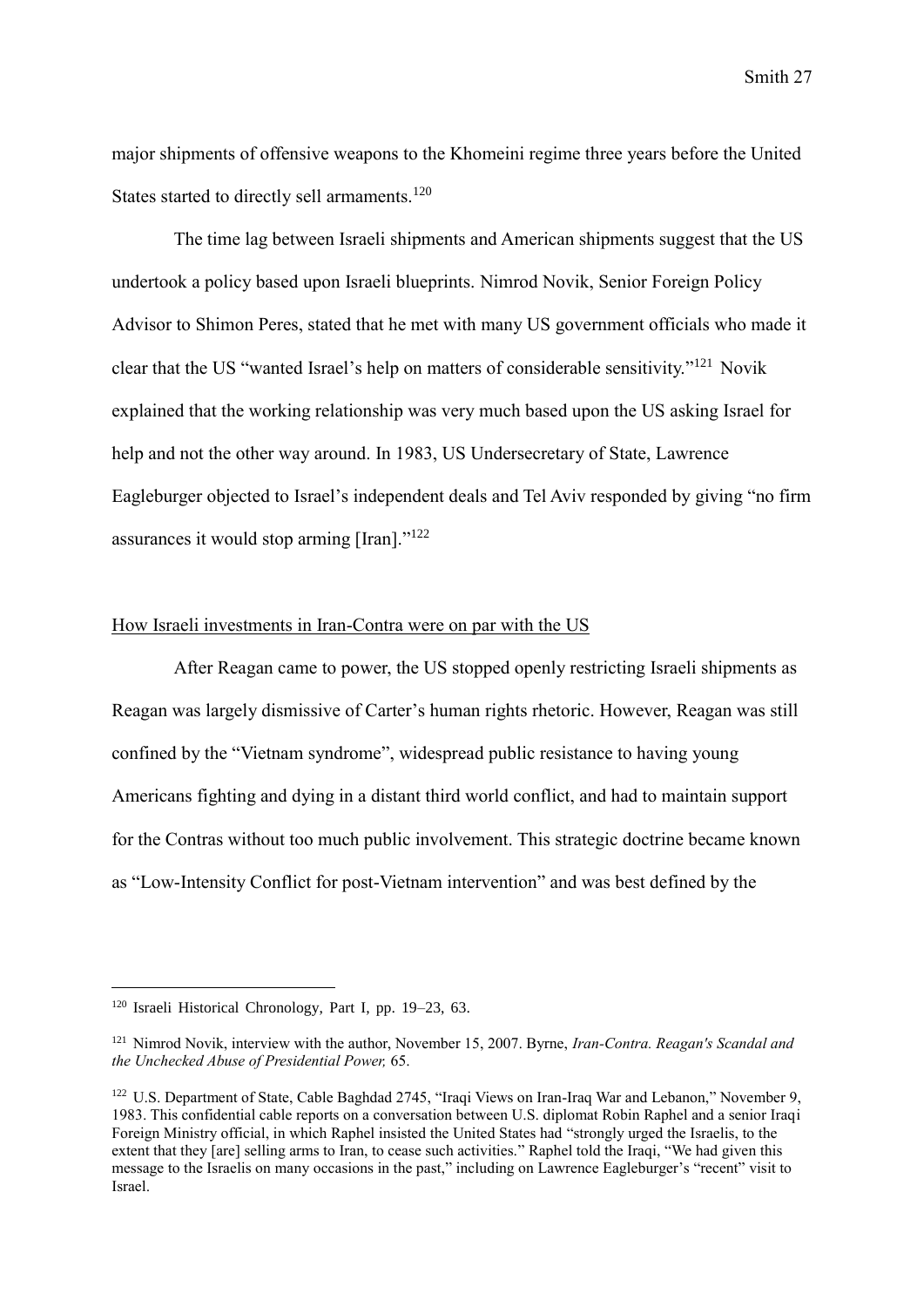February 1981 Covert Action Proposal for Central America.<sup>123</sup> The justification behind these actions was a revised fear of the domino effect theory and the Soviet "export of revolution," despite the fact that the Soviet Union had very little presence beyond Cuba within Latin America and that even Khomeini's Iran considered the USSR a threat.<sup>124</sup> American diplomat and ambassador to West Germany Richard Burt supported a stronger stance against the Soviet Union in Latin America, stating "I think we are seeing the application of the domino theory… and I think it's time the people of the United States realize.... That we're the last domino."<sup>125</sup> This new doctrine relied upon secret and complex military connections with allies in order to maintain influence without high profile wars and visible casualties. The most important of these allies was Israel, who was not proving as reliable as the United States hoped.

Israel often failed to inform the United States of arms deals until after they were concluded and sometimes did not even bother informing the US. The quantity and quality of Israeli shipments to Iran and Nicaragua were on par with the United States. By the end of 1981, the CIA reported Israel had sold at least \$28 million in military equipment to Iran.<sup>126</sup> According to Ahmad Haidari, a prominent Iranian arms dealer, approximately 80% of the weapons received from foreign countries between 1981 to 1982 came from Israel,<sup>127</sup> whose interests, as US National Security Advisor Robert McFarlane acknowledged in a 1985 cable

<sup>123</sup> Kornbluh. "The US Role in the Counterrevolution," 325.

<sup>&</sup>lt;sup>124</sup> The Iranians at the session contended Karoubi represented a group interested in cooperating with the United States to stave off the Soviet threat to Iran. He allegedly was prepared to begin detailed discussions on mutual cooperation—through Israel, because it apparently was even more impractical to deal directly with the United States—and would commit to writing a comprehensive proposal. See more at: Bryne, *Iran-Contra. Reagan's Scandal and the Unchecked Abuse of Presidential Power*, 67.

<sup>125</sup> Richard Burt, New York Times, March 4, 1980.

<sup>126</sup> Central Intelligence Agency, "Arms Transfers to the Persian Gulf: Trends and Implications," Appendix C (Washington, D.C.: National Archives and Records Administration CREST database, August 1982), pp. 18–19.

<sup>127</sup> Trita Parsi, *Treacherous Alliance: The secret dealings of Israel, Iran and the United States* (Yale University Press: NH 2007).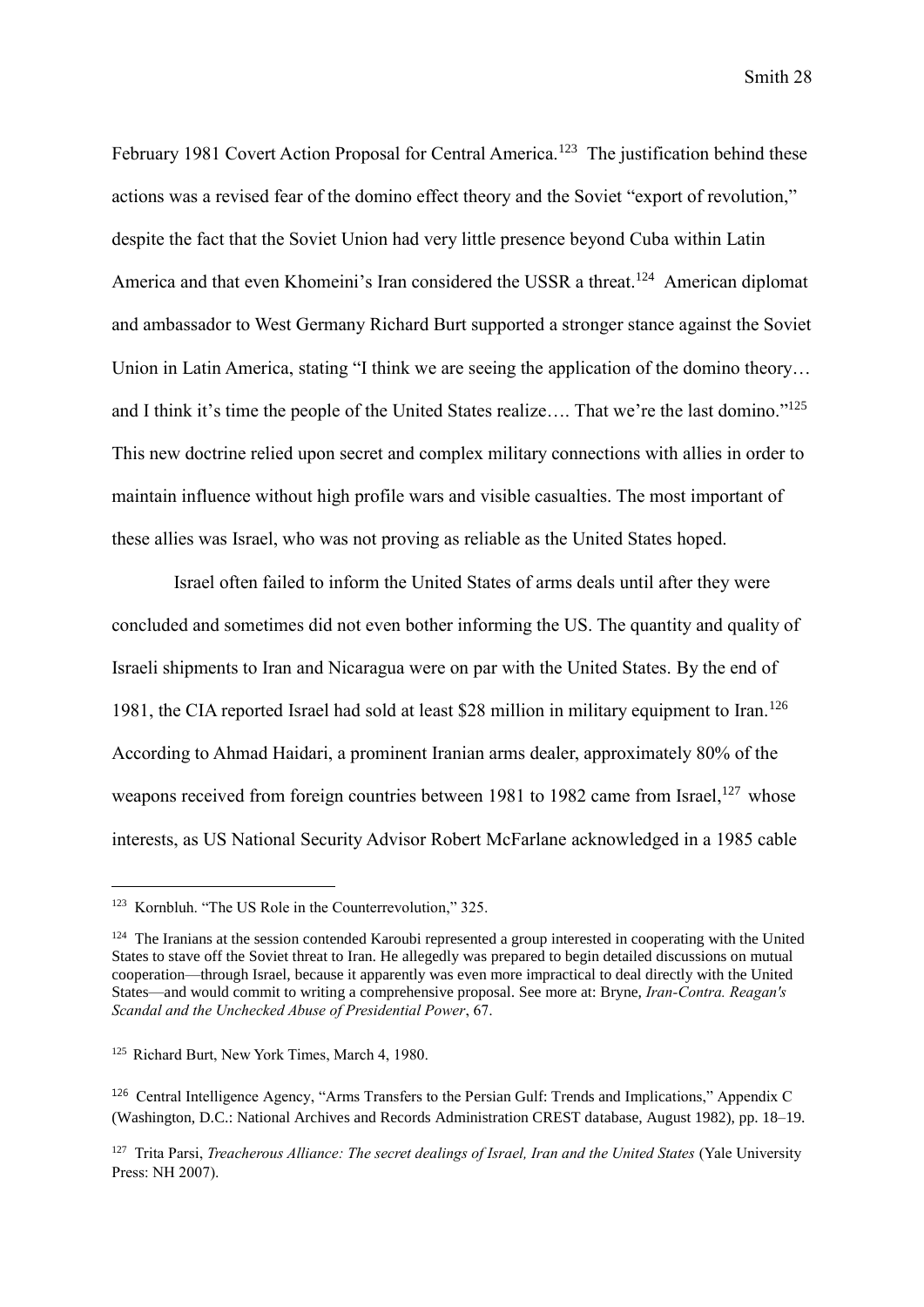to Secretary of State George Shultz, did not necessarily align with those of the US government:

> This situation is loaded with imponderables that call for great caution on our part... fraud that seems to accompany so many deals involving arms and Iran and the complications arising from our 'blessing' an Israel-Iran relationship where Israel's interests and ours are not necessarily the same." 128

In fact, Israeli-made weapons were far more common than American made weapons in Central America.<sup>129</sup> In addition to the thousands of infantry rifles, Israel sold 12 refurbished Dassault Super-Mystere fighter-interceptors to Honduras in early January 1977, the first supersonic bombers in Central America.<sup>130</sup> Though the majority of the planes were made in Israel, they were fitted with American-made Pratt and Whitney engines. By failing to inform the American State Department of this transaction, the Israeli sale of these planes technically violated the banning of "third-country transfers of US military equipment." However, the incident was settled with little fanfare when US Secretary of State Henry Kissinger casually accepted Israel's explanation that it had all been "an honest misunderstanding."<sup>131</sup> Neither government requested that Honduras return the planes and Israel continued to do business in Central America without heavily informing the United States.

In July 1981, an Israeli arms dealer brokered a deal with Ahmed Khudari, a weapons merchant acting for the Iranian Chief of Staff, and Jawwad Fakih, the Iranian minister of defence. The deal was made in Lisbon through a French firm and involved the sale of 200 million dollars' worth of 106mm recoilless artillery, mortars, ammunition, communications

<sup>128</sup> George Shultz, cable to Robert McFarlane, "Reply to Backchannel No. 3 from Bud," July 14, 1985. See more at: Bryne, *Irancontra. Reagan's Scandal and the Unchecked Abuse of Presidential Power*.

<sup>129</sup> "Nicaragua 201 Israel." Nicaragua 201 Israel. Accessed August 14, 2015. http://www.cascoscoleccion.com/nicaragu/nica201.htm.

<sup>130</sup> Cynthia Arnson, "Israel and Central America," *New Outlook* (March-April 1984), 9.

<sup>131</sup> Cynthia Arnson, "Arms Race In Central America," *The Nation*, (March 10, 1979), 267.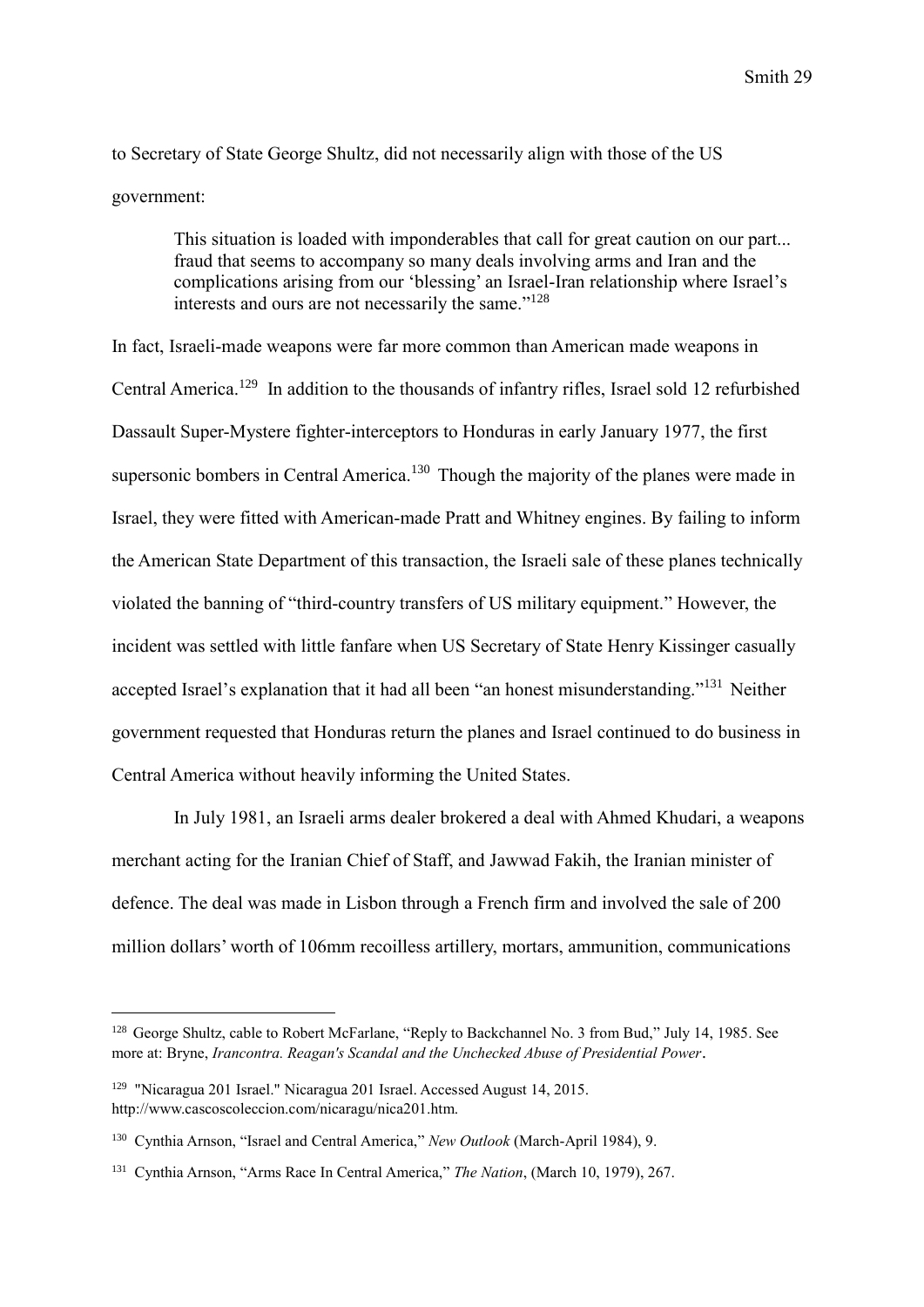equipment, and jet tires to Iran.<sup>132</sup> The only conditions the Iranians made was that it would be publically denied if unrecovered.<sup>133</sup> This materiel began to arrive on July 11 1981, hidden in an Argentinian cargo plane claiming to be carrying fruits and vegetables.<sup>134</sup> However, on its third trip to Iran on July 18 1981, the plane crashed on the Soviet-Turkish border exposing the arms link between Iran and Israel. <sup>135</sup> Nevertheless, minimal media coverage of the incident and a concomitant absence of public protest encouraged Israel and Iran to make further arms deals.

In May 1982, Israeli Minister of Defence Ariel Sharon informed the United States that another contract had been signed with Iran. Although Israel only informed the US after it had already signed the contract, the United States requested that no weapons with Americanmade parts be sold in order to avoid a repetition of the "misunderstanding of 1977" as well as to prevent publicity over violating the newly passed Boland Amendments. This request had no effect on Israel because the Israeli Defence Force already possessed a huge surplus of Soviet-made PLO weapons that were abandoned in Lebanon after Yasser Arafat fled to Tunis.<sup>136</sup> A year later in 1983, the Department of Defence collaborated with the CIA to participate in the selling of the captured PLO arms in what was known as Operation Tipped Kettle.<sup>137</sup> A memorandum written by Oliver North named "Israeli arms" outlined many aspects of Tipped Kettle:

On Friday night, Defence Minister Rabin offered a significant quantity of captured

- <sup>135</sup> "Panorama," BBC, February 1, 1982.
- <sup>136</sup> Segev, *The Iranian Triangle,* 6.

<sup>132</sup> Segev, *The Iranian Triangle,* 5.

<sup>&</sup>lt;sup>133</sup> "Panorama," BBC, February 1, 1982.

<sup>134</sup> Segev, *The Iranian Triangle, 6.*

<sup>&</sup>lt;sup>137</sup> Operation Tipped Kettle is described in a forty-two-page summary of US approaches to another nation on behalf of the contras released at the trial of Oliver North. "The United States Vs. Oliver L. North, Stipulation of Facts," March 10, 1989, p.1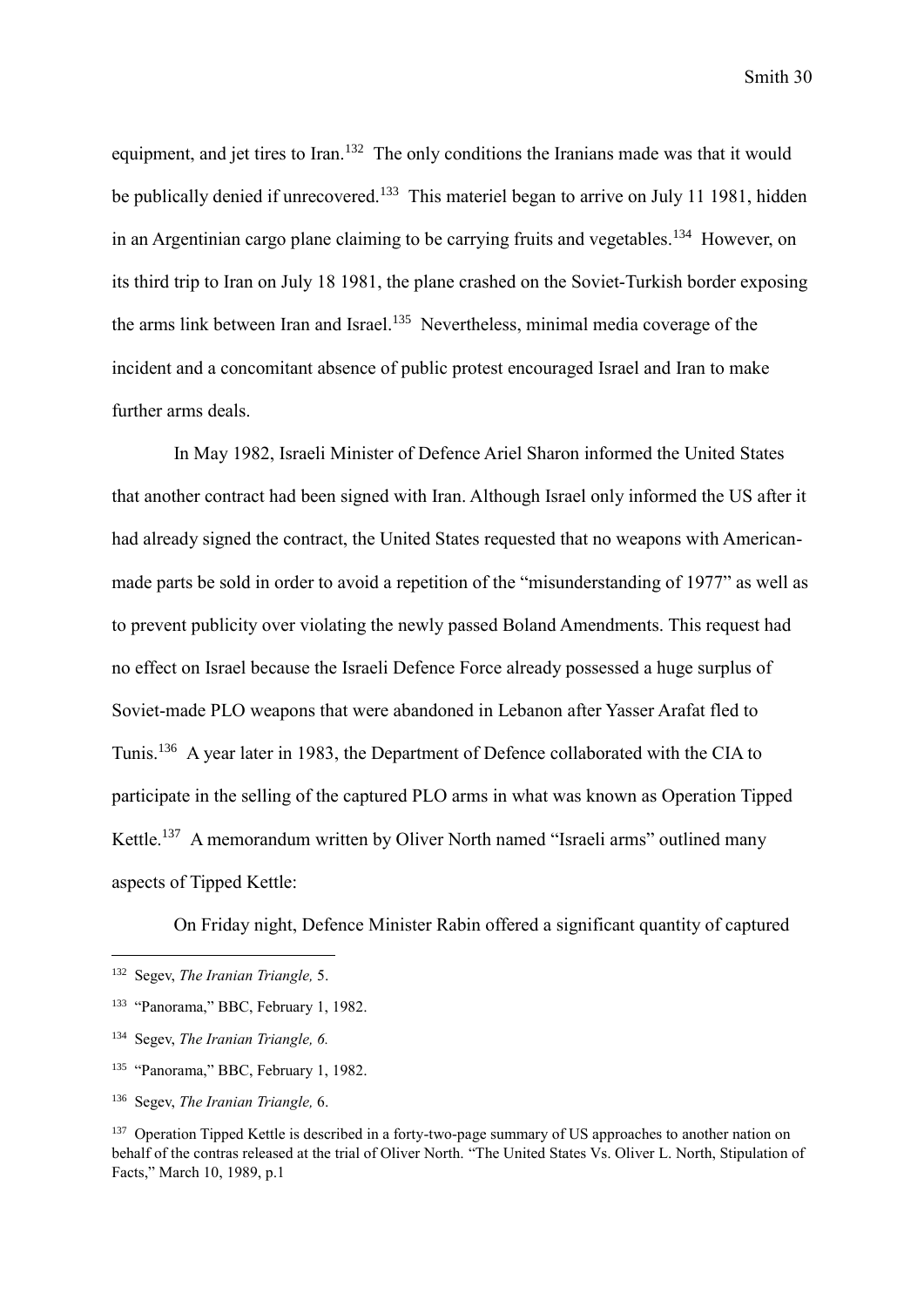Soviet bloc arms for use by the Nicaraguan democratic resistance. These arms will be picked up by a foreign flag vessel this week and delivered to the Nicaraguan resistance. If Peres raises this issue, it would be helpful if the President thanked him since the Israelis hold considerable stores of bloc ordnance compatible with what the Nicaraguan resistance now uses." <sup>138</sup>

Once again, an arms link founded by Israel had been picked up and furthered by the United States.

In September 1982, Israel got a surprising request from Reza Shah's 20-year-old son living in exile in Cairo to use Saudi funds to purchase Israeli arms for training soldiers in Sudan to overthrow the Khomeini regime.<sup>139</sup> The United States pushed for this plan which was given the green light by CIA director William Casey. However, Israel rejected the plan due to doubts over the young Reza Shah's ability to govern effectively as well as the ongoing Official Commission of Inquiry into the Sabra and Shatila massacres that forced the resignation of Sharon and Begin. Yitzhak Shamir, the new Israeli prime minister, had no faith in the Shah-in-exile's plan and from then on, Israel essentially accepted the new Islamic government as a permanently established regime with which to do secret business with.<sup>140</sup> Israel was effectively able to scrap a plan heavily supported by the United States because Israeli officials were not convinced it would serve their own domestic and international goals.

In late 1982, General Gustavo Alvarez, the head of the Honduran armed forces, visited Israel in search of warplanes that were an alternative to American models.<sup>141</sup> In October 1985, Honduras purchased SAM-7 anti-aircraft missiles accompanied with IDF

<sup>138</sup> Oliver North memorandum, "Possible Peres Discussion Items with the President," September 15, 1986, attached to memo from North to John Poindexter, "Follow-on Meeting with Amiram Nir," September 15, 1986

<sup>139</sup> Segev, *The Iranian Triangle,* 9.

<sup>140</sup> Segev, *The Iranian Triangle,* 11.

<sup>&</sup>lt;sup>141</sup> Guardian, October 11, 1985. Ignacio Klich, an Argentine Jewish journalist who has closely followed Israel's Third World involvements.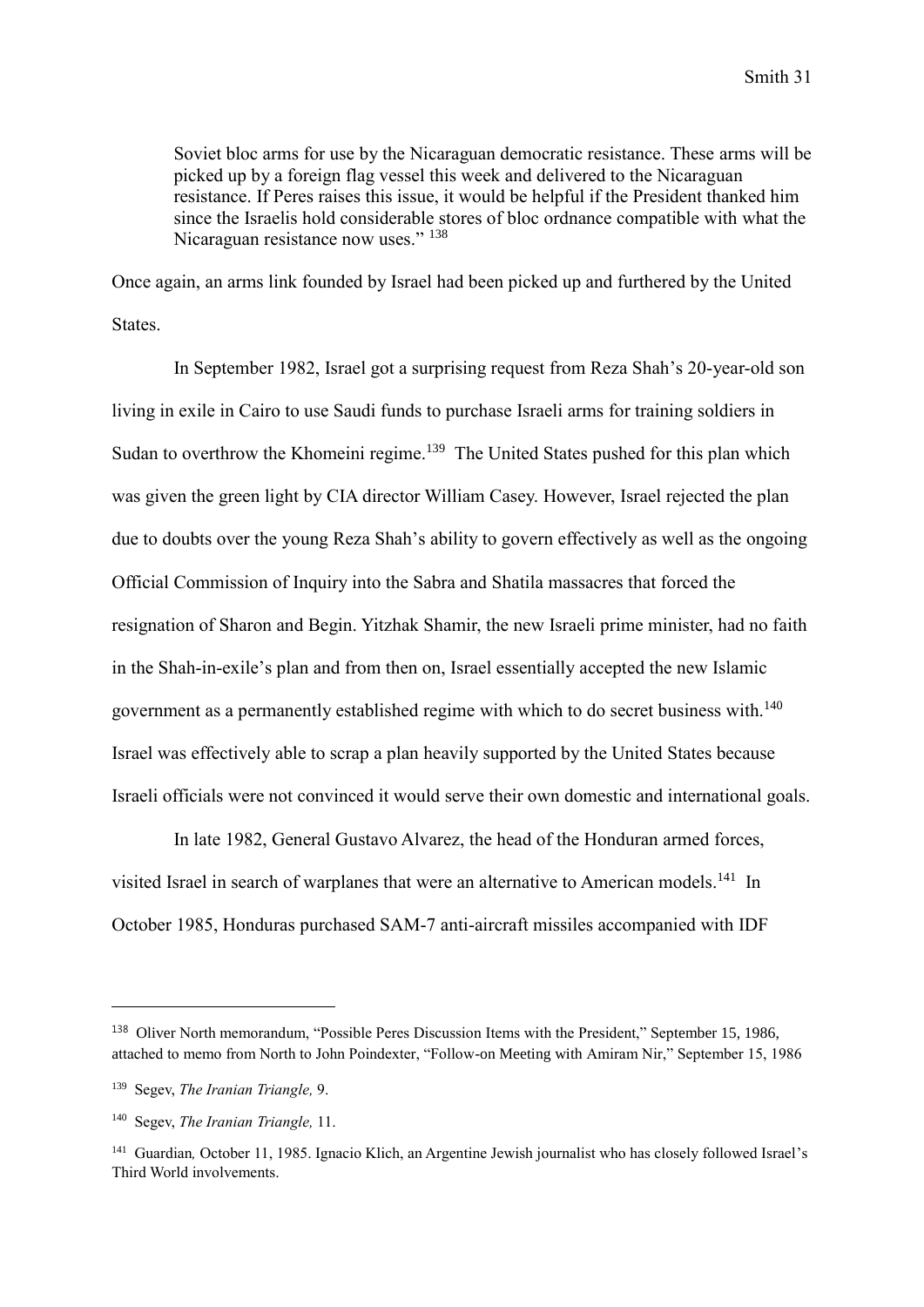advisors.<sup>142</sup> The fact that General Alvarez could openly visit Israel to look for weapons as if he was in a supermarket demonstrated the reputation of Israel as an international arms dealer providing high quality weaponsry. Adolfo Calero, a prominent Contra figure, confirmed in April 1984 that his soldiers were looking at Israel as a major source of support since "the Israelis would be the best because they have the technical experience."<sup>143</sup>

In 1983 the United States began a project in Costa Rica known as the Northern Zone Infrastructure Development Project, officially undertaken to facilitate 'economic development in the Third World through US AID' (Agency for International Development).<sup>144</sup> However, it also served as a platform to move anti-communist Costa Rican farmers up to the Nicaraguan border, and supply them with infrastructure, credit and technical services including up to  $$14,200,000$  in loans and  $$500,000$  in grants.<sup>145</sup> These infrastructures and 'technical services' provided cover for Contra base and training camps throughout the area with the purpose of providing a security belt along the Costa Rica-Nicaraguan border to surround the Sandinistas. Although the official document made no mention of the Contras, communism or war, it stated that:

Costa Rica's Northern Zone has been designated as a priority region for development not only because it has extensive areas of under-utilized lands with agricultural potential but for geopolitical reasons as well. The GOCR (Government of Costa Rica) is concerned about the feelings of isolation and frustration expressed by the population and its proximity to and the constant destabilizing influence from Nicaragua.<sup>146</sup>

<sup>142</sup> Steve Goldfield, *Garrison State: Israel's Role in US Global Strategy* (San Francisco: Palestine Focus Publications 1985), 46.

<sup>143</sup> Jane Hunter, "Reagan's Unseen Ally in Central America," *Israeli Foreign Affairs* 1/1 (December 1984), p. 1.

<sup>144</sup> *Central America Report*, December 14, 1984, p. 387.

<sup>145</sup> *Costa Rica: Project Paper, Northern Zone Infrastructure Development : Loan Number 515-T-041, Project Number 515-0191.* [Washington, D.C.]: The Agency, 1983. http://pdf.usaid.gov/pdf\_docs/PDAAN305.pdf (pg3)

<sup>146</sup> Ibid.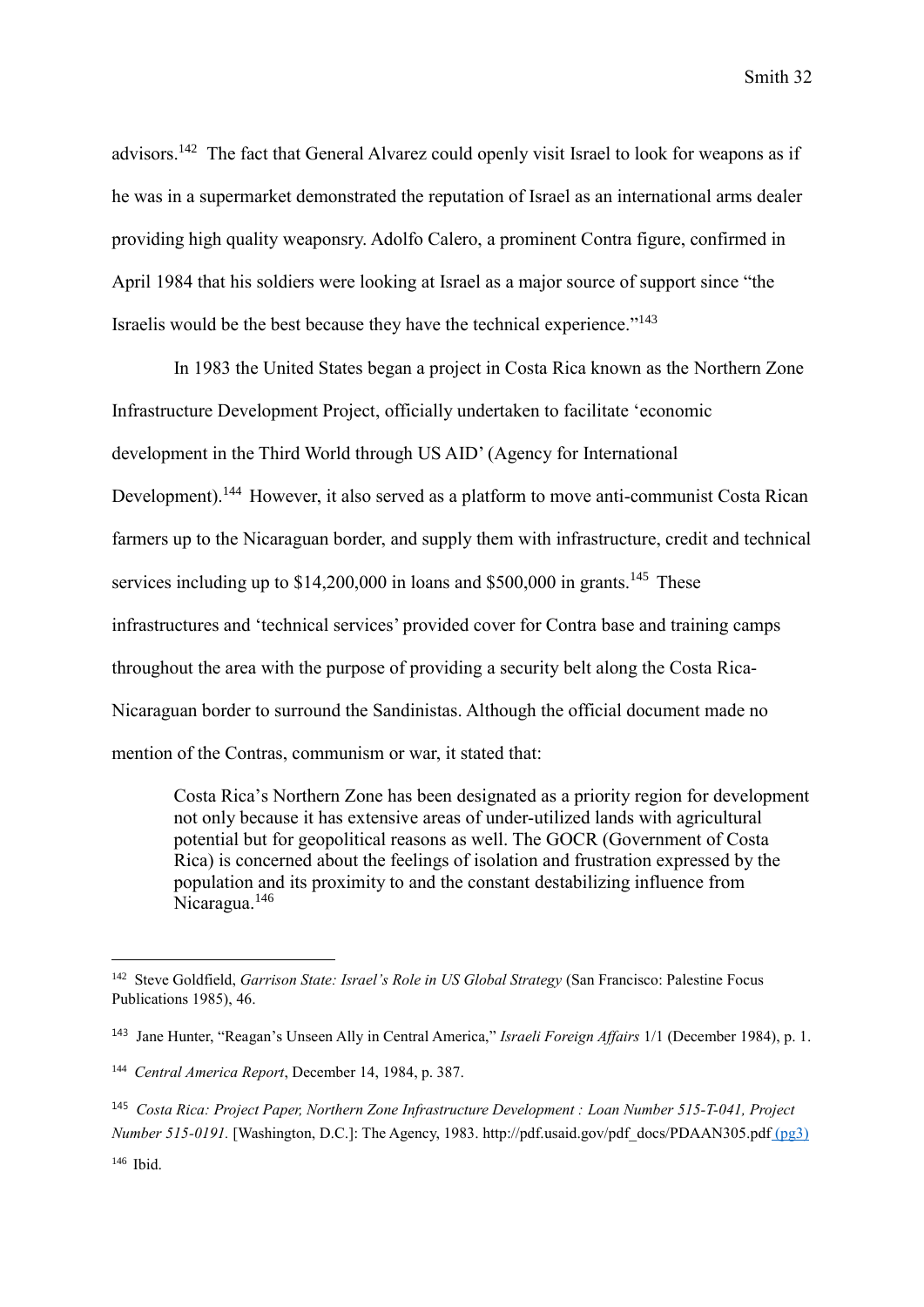The movement of farmers to 'under-utilised lands' were facilitated by Israeli advisors on the ground, following their experiences with settlers in militarily unstable locations.<sup>147</sup> In 1985, the Costa Rican government announced that it would seek anti-aircraft weapons and high calibre machine guns from Israel and other countries.<sup>148</sup> The Northern Zone Infrastructure Development Project served as another example of a joint US-Israeli effort to covertly secure their investments in a Latin American nation through arms sales and advisors in this case, not under the rhetoric of fighting communism but for "economic development."

On March 27 1984, CIA director William Casey wrote a memo to National Security Advisor Robert Carl McFarlane, that "I am in full agreement that you should explore funding alternatives with the Israelis and perhaps others<sup>"149</sup> This was in response to a prompt that stated that the 24 million dollars that was already used for contra arms was starting to run out. Casey went on to list other possibilities for funding including the usual suspects of South Africa, other central American dictatorships, and Saudi-Arabia.<sup>150</sup> Israel was the first country mentioned and was repeated more times than any other country.

In August 1986, a few days before the Iran-Contra scandal broke out in the US, the National Security Advisor John Poindexter described his interaction between Israeli Defence Minister Yitzahk Rabin to furnish Spanish speaking Israeli military trainers and advisers to the Contras in Honduras. These Israeli advisors would also sell Kfir fighters to the Honduran government in order to reinforce the border between Nicaragua and Honduras which was known as the Southern Front. Even after the scandal was on the front cover of almost every

<sup>147</sup> Jamail and Gutierrez, *It's No Secret: Israel's Military Involvement in Central America.*

<sup>&</sup>lt;sup>148</sup> "Costa Rica," *Israeli Foreign Affairs* 1/11 (November 1985), p. 8.

<sup>&</sup>lt;sup>149</sup> Casey memorandum to McFarlane, "Supplemental Assistance to Nicaragua Program," March 27, 1984.

<sup>150</sup> Christian, *Nicaragua: Revolution in the Family*, 91*.*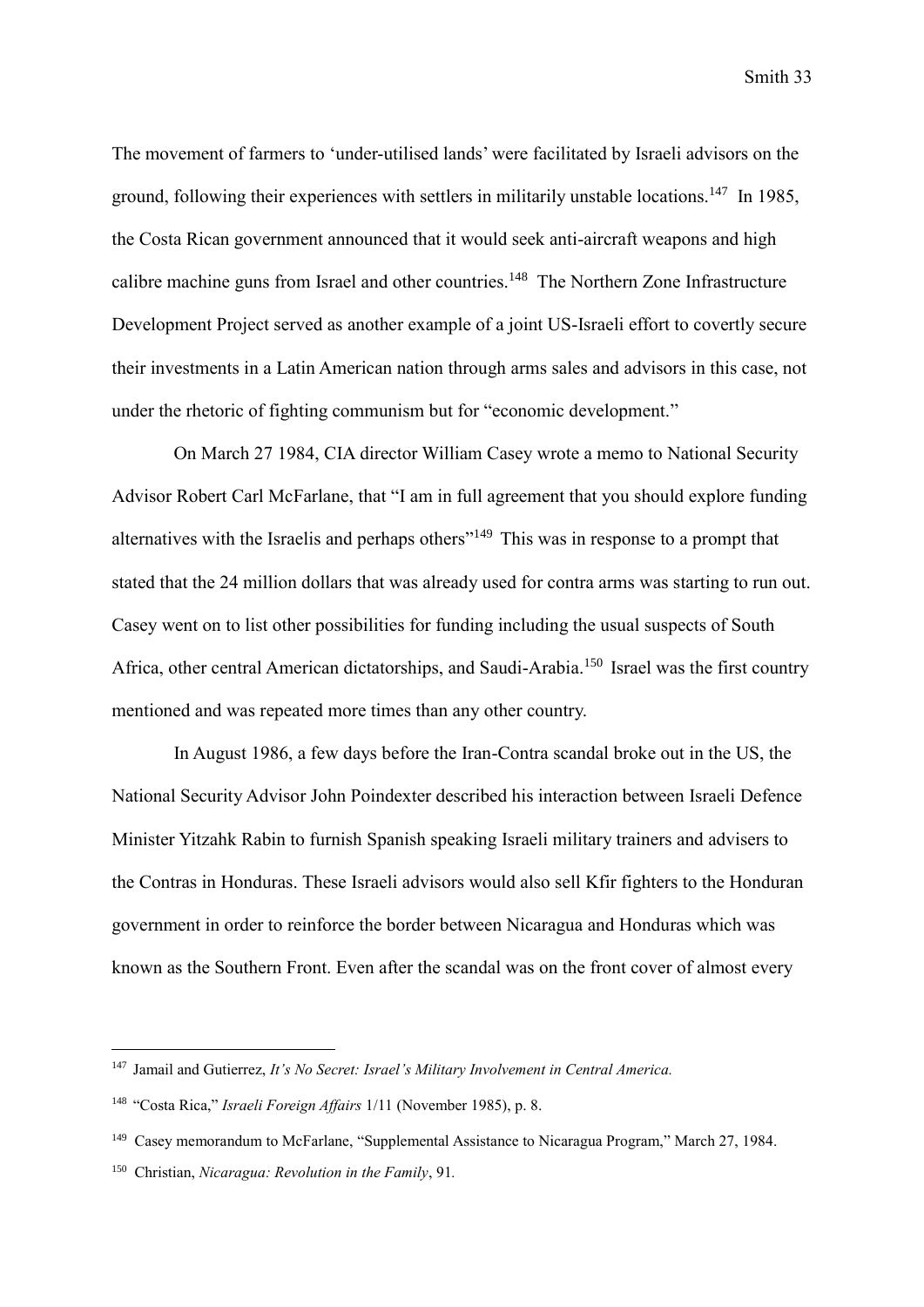American newspaper in the autumn of 1986, Rabin sent eight tons of seized PLO arms to Nicaragua, which was referred to as "Country 1."<sup>151</sup> In 1986, Israel increased its support to both the Iranians and the Contras while American support stagnated due to the explosive political scandal at home.

## US Hearings on Israeli involvement

US Senate hearings discussed Israeli involvement in the Iran-Contra Affair early in 1986 and acknowledged that the United States had based many of its policies on Israeli intelligence. On February 27 1986, a Senate Hearing entitled "US policy toward Nicaragua: aid to Nicaraguan resistance proposal" admitted that an estimate of \$26 million from private groups in the US, Western Europe, South America, Taiwan, South Korea, and Israel had been donated to the FDN, the Nicaraguan Democratic Force, one branch of the Contras.<sup>152</sup> It is likely that the \$26 million figure is an underestimate given the lack of transparency of many transactions. Israel and France were mentioned at least two more times in the document when it came to specifying the sources of rebel armaments and funding.

On January 14 1987, another Senate Hearing entitled "United States policy toward Iran" involved an exchange between Kentucky Republican Senator Mitch McConnell and former National Security Advisor Robert Carl McFarlane, who had resigned in 1985.<sup>153</sup> The

<sup>151</sup> Jonathan, Marshall. "Israel, the Contras and the North Trial | Middle East Research and Information Project." Israel, the Contras and the North Trial | Middle East Research and Information Project. 1989. Accessed August 29, 2015. http://www.merip.org/mer/mer160/israel-contras-north-trial.

<sup>&</sup>lt;sup>152</sup> U.S. policy toward Nicaragua: aid to Nicaraguan resistance proposal: hearing before the Committee on Foreign Relations, United States Senate, Ninety-ninth Congress, second session ... February 27 and March 4, 1986. http://catalog.hathitrust.org/Record/007608843

<sup>153</sup> Ronald Reagan, "Acceptance of McFarlane's Resignation" Primary source letter of Reagan accepting McFarlane's resignation letter," Reagan Library.

http://www.reagan.utexas.edu/archives/speeches/1985/120485d.htm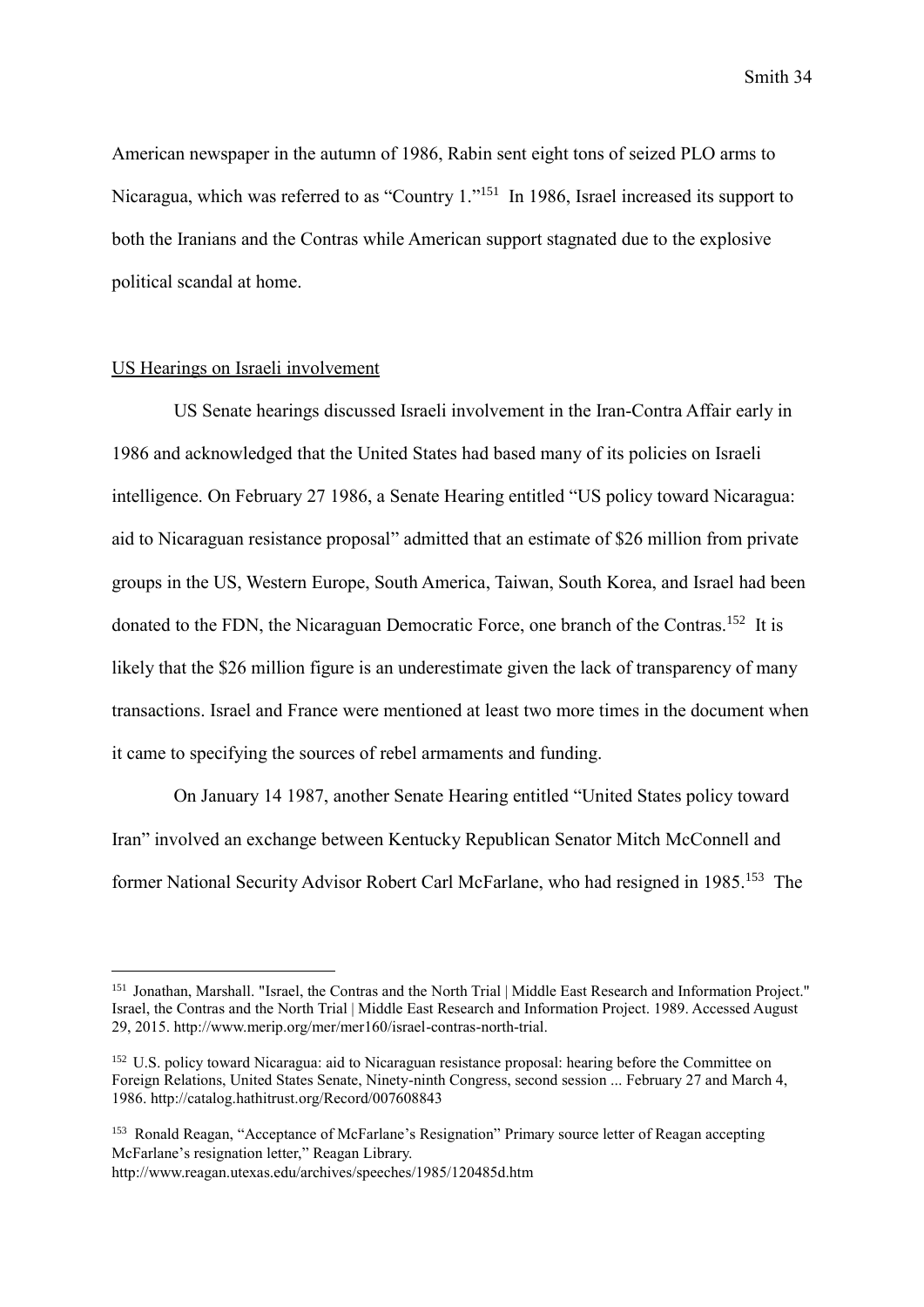hearing concluded that "the sale of arms to Iran and reported approval of Israeli shipments of United States-supplied arms to Iran, without notice to Congress either prior to or promptly after the shipments took place, appear to have violated several Federal statutes."<sup>154</sup> McConnell followed this declaration with a series of questions that stated how baffled he was over the extent of American policy that relied upon Israeli intelligence. As in the 'misunderstanding of 1977,' the Israelis were able to violate American law with no repercussions to their alliance, even though vice-president George H.W. Bush had expressed the concern that Tel Aviv held too much leverage with Washington and that the "Israelis may squeeze us."<sup>155</sup>

McConnell specifically questioned an American plan to identify 'moderate' elements within the Iranian revolution with particular emphasis on Hussein-Ali Montezeri, a potential successor of Khomeini who eventually fell out with the supreme leader and was branded a counterrevolutionary in late 1987.<sup>156</sup> In reality, the entire 'moderate' proposal was made up by Iranian arms dealer Manucher Ghorbanifar and Saudi billionaire Adnan Khashoggi. These two figures hoped to cash in on the Iran-Iraq war and used their business links to sell weapons to Iran via Israel. Much of Ghorbanifar and Khashoggi's involvement was revealed during the hearings, including Oliver North's larger set of deposits, which included \$15

<sup>154</sup> United States policy toward Iran: hearings before the Committee on Foreign Relations, United States Senate, One hundredth Congress, first session, January 14, 16, 23, and 27, 1987. http://catalog.hathitrust.org/Record/009863274. Page 6

<sup>155</sup> Bush retained this concern throughout 1986, commenting at an administration meeting in November shortly after the McFarlane mission was exposed that the "Israelis may squeeze us." Donald Regan, notes, November 10, 1986. Nevertheless, by most accounts Bush favoured going ahead with the operation. See John Poindexter deposition, vol. B-20, p. 1131. The deposition volume reproduces an excised copy of the passage on Israel, but the government later declassified it; extracts were first obtained and reported by James Hershberg in the Boston Phoenix, March 4–10, 1988, pp. 1–2, 10–11.

<sup>156</sup> [Nikki R.](https://en.wikipedia.org/wiki/Nikki_Keddie) Keddie, *Modern Iran: Roots and Results of Revolution,* (New Haven, Connecticut: Yale University Press 2003) 260.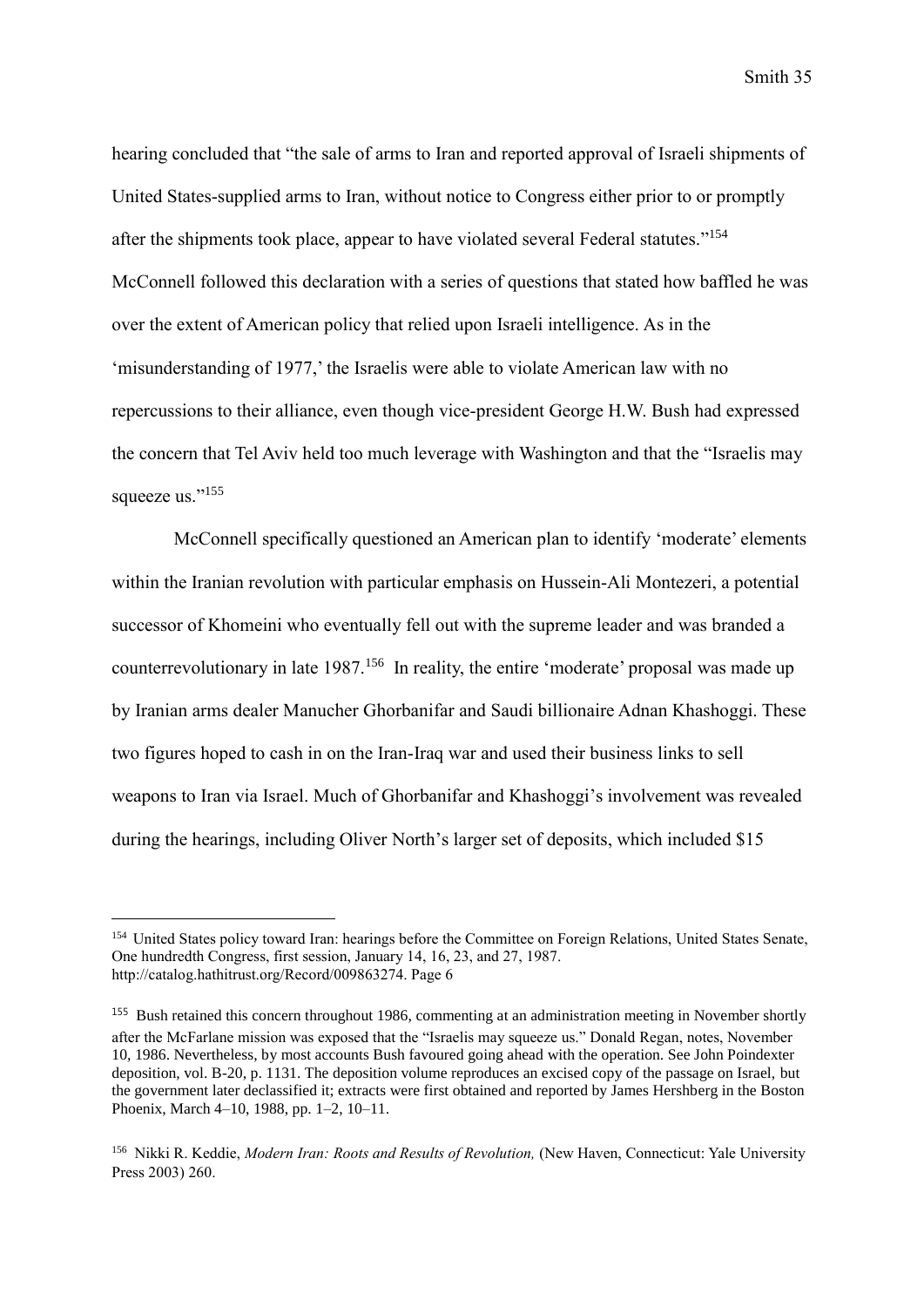million from Khashoggi and \$1.685 from Israel.<sup>157</sup>

Ghorbanifar and Israeli officials discussed how using the term 'moderates' would encourage increased American arms sales.<sup>158</sup> McFarlane found that the "original presentation to us we found credible came from Israel [later identified as official government sources], but that we did make our own independent efforts to determine whether their own conclusions [in regards to the moderates] were reasonable." These independent efforts that were never further explained. In fact, the US had little independent intelligence; this violation of federal law was undertaken with almost completely fabricated data produced mainly by Israel. Even Oliver North recognised that "our greatest liability throughout has been lack of operational control over transactions with Ghorbanifar [alongside his Israeli counterparts]."<sup>159</sup> The United States was simply not willing to openly criticise Israel due to the perceived value of the intelligence that they contributed to the US.

McConnell continued his interrogation by asking McFarlane to confirm that "we relied exclusively on the advice of others [Israel] as to what individuals in those various groups might comprise this moderate element?" McFarlane replied, "That's correct. We really had no alternative." McFarlane's testimony concerning the US's lack of influence in Iran and its reliance on allies was reinforced by a 1985 CIA formal analysis known as a Special National Intelligence Estimate (SNIE) on the subject of Khomeini's Iran and supposed Soviet influence. The documented stated that:

The United States is unlikely to be able to directly influence Iranian events, given its current lack of contact or presence in Iran. European states and other friendly states—including Turkey, Pakistan, China, Japan, and even Israel—can provide the

<sup>157</sup> Robert Dutton, Joint Hearings, vol. 100-3, May 27, 1987, p. 209.

<sup>158</sup> Bryne, Reagan's Scandal and the Unchecked Abuse of Presidential Power, 62.

<sup>&</sup>lt;sup>159</sup> The rescue option and its ramifications were blacked out in the joint congressional committees' version, but the Tower Commission reproduced that portion of the document entirely. See Tower Report, p. B-4.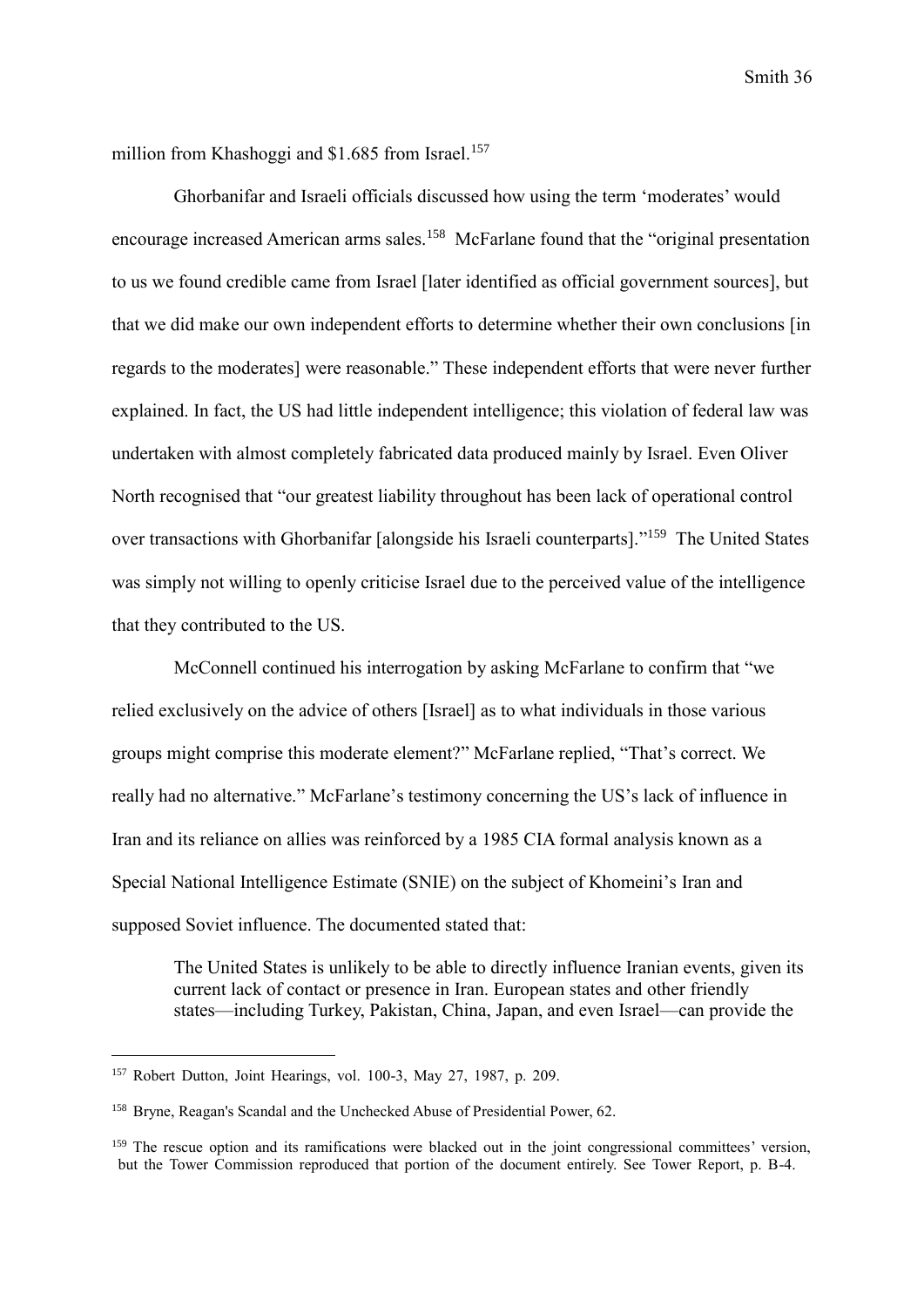next most valuable presence or entrée in Iran to help protect Western interests.<sup>160</sup> An astonished McConnell responded to McFarlane and asked "was it not from July until December, before we made any direct contact ourselves, and did anything other than simply rely on the Israelis?" McFarlane replied:

Well sir, the President's approval came in August 1985. That authority was that if Israel were to sell arms to Iran, and ultimately came to the United States to replace them, that they could do that, so long as the quantity shipped and the character of the weapons wouldn't alter the complexion of the situation in the war or contribute to terrorism<sup>161</sup>

McFarlane's insistence that such actions could continue as long as it wouldn't 'alter the complexion of war or contribute to terrorism' was purposely vague and ambiguous language that allowed for the continuation of the policy of allowing and supporting covert Israeli arms sales.

By 1988, the US and Israel were meeting with considerable international criticism over their involvement in Nicaragua. One United Nations General Assembly resolution passed in October 1988 ordered the United States to end the arming and training of insurgents against Nicaragua and to pay the damages caused by military attacks; the only two countries to vote against this resolution were Israel and the United States.<sup>162</sup>

By 1984, western mainstream news stations were openly reporting on the Israeli involvement in Central America. Despite the international condemnation of Israeli presence in Nicaragua, the Israeli government continued to deny their involvement.

<sup>160</sup> Special National Intelligence Estimate 34-84, "Iran: The Post-Khomeini Era," quoted in Tower Report, pp.  $B-7$   $B-8$ 

<sup>&</sup>lt;sup>161</sup> United States policy toward Iran: hearings before the Committee on Foreign Relations, United States Senate, One hundredth Congress, first session, January 14, 16, 23, and 27, 1987 (47, 48) [http://catalog.hathitrust.org/Record/009863274.](http://catalog.hathitrust.org/Record/009863274)

<sup>162</sup> "UN General Assembly Adopts Resolution Calling on US to Comply with World Court Ruling," *New York Times,* October 26, 1988.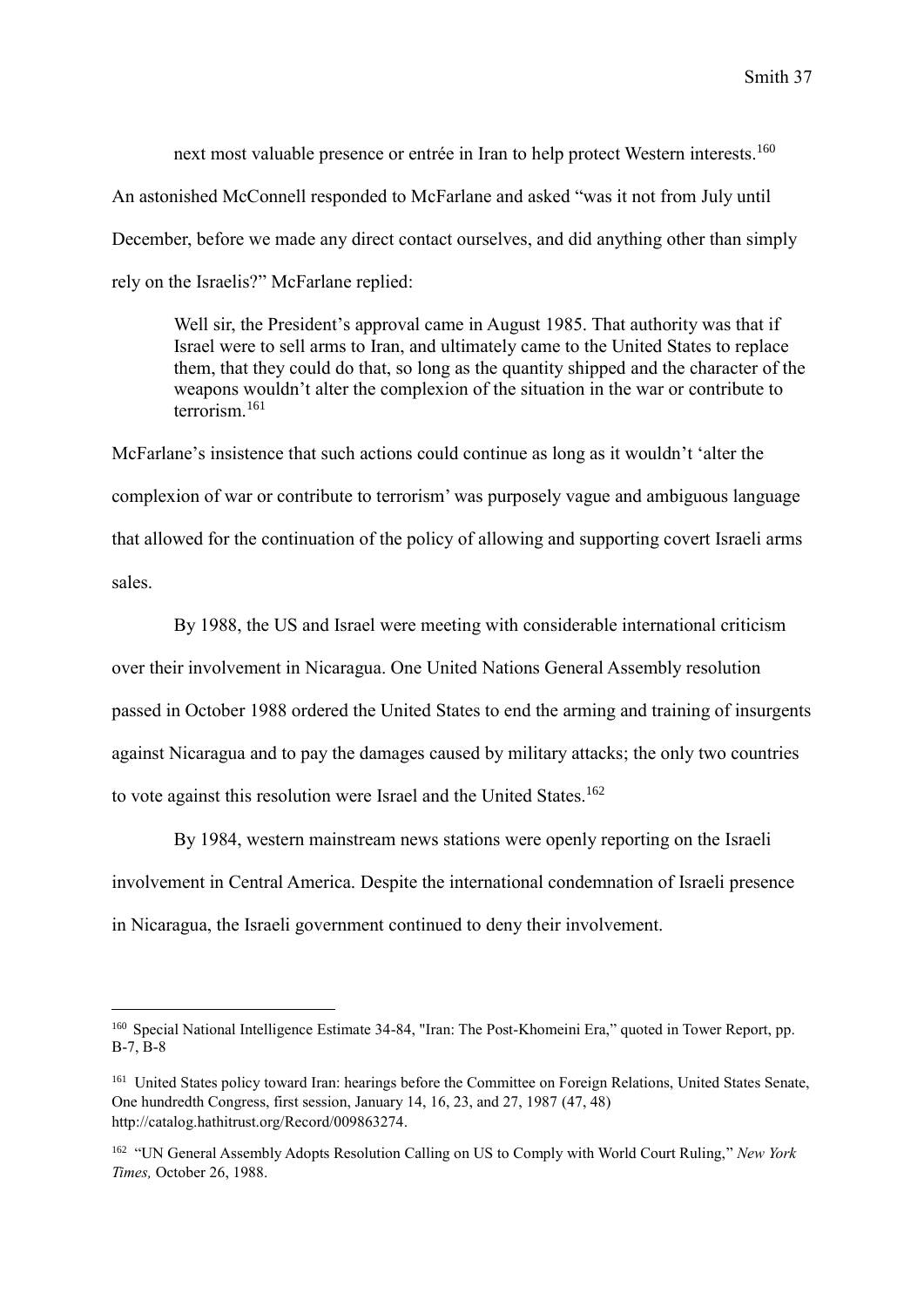## The embellishment of Oliver North's significance

The American media frenzy over Oliver North contributed to the lack of large public outcry over other international contributors to Iran-Contra. North's face is immediately associated with Irangate as Richard Nixon's name is with Watergate. However, unlike Nixon's connection to Watergate, North's actual involvement in the Iran-Contra Affair was relatively minor. North essentially 'took the bullet' for Reagan, allowing himself to be painted as a rouge agent who went too far while Reagan remained ignorant of the arms deals.<sup>163</sup> Although Reagan's opinion polls were damaged by Irangate, his administration did not become synonymous with scandal,<sup>164</sup> even Oliver North's reputation remained partially intact, as he later received credit as a "misguided patriot" willing to sacrifice his career for the greater good of his country.<sup>165</sup> But, in fact the foundations of the arms deals were already set by Israel's long history of selling armaments to Central American dictatorships and the Shah; the channels of weapons shipments were already in use by the time North was in a position of authority. North simply built on the groundwork laid by Israel to continue to foster the American commitment to fight those who challenged US interests in Nicaragua and Iran.

North was not alone in his commitment to supplying arms to Central American rebels. Other significant American agents included Richard Secord, John Singlaub, and Ronald Martin, all of whom had directly contacted and negotiated with Contra leader Adolfo Calero.<sup>166</sup>Another Department of Defence official, John Poindexter, facilitated a

<sup>163</sup> Robert Busby, *Reagan and the Iran-Contra Affair: the politics of presidential recovery*, (St. Martin's Press; New York 1999).

<sup>&</sup>lt;sup>164</sup> Jennifer Pinto, "Ronald Reagan's Presidency: A Polling Retrospective." CBSNews. February 6, 2011. Accessed February 4, 2016. http://www.cbsnews.com/news/ronald-reagans-presidency-a-polling-retrospective/.

<sup>165</sup> Patricia Taylor Edmisten, *Nicaragua Divided* (University of West Florida Press: Pensacola 1990).

<sup>166</sup> Seth Cantey, Review of "Iran-Contra: Reagan's Scandal and the Unchecked Abuse of Presidential Power"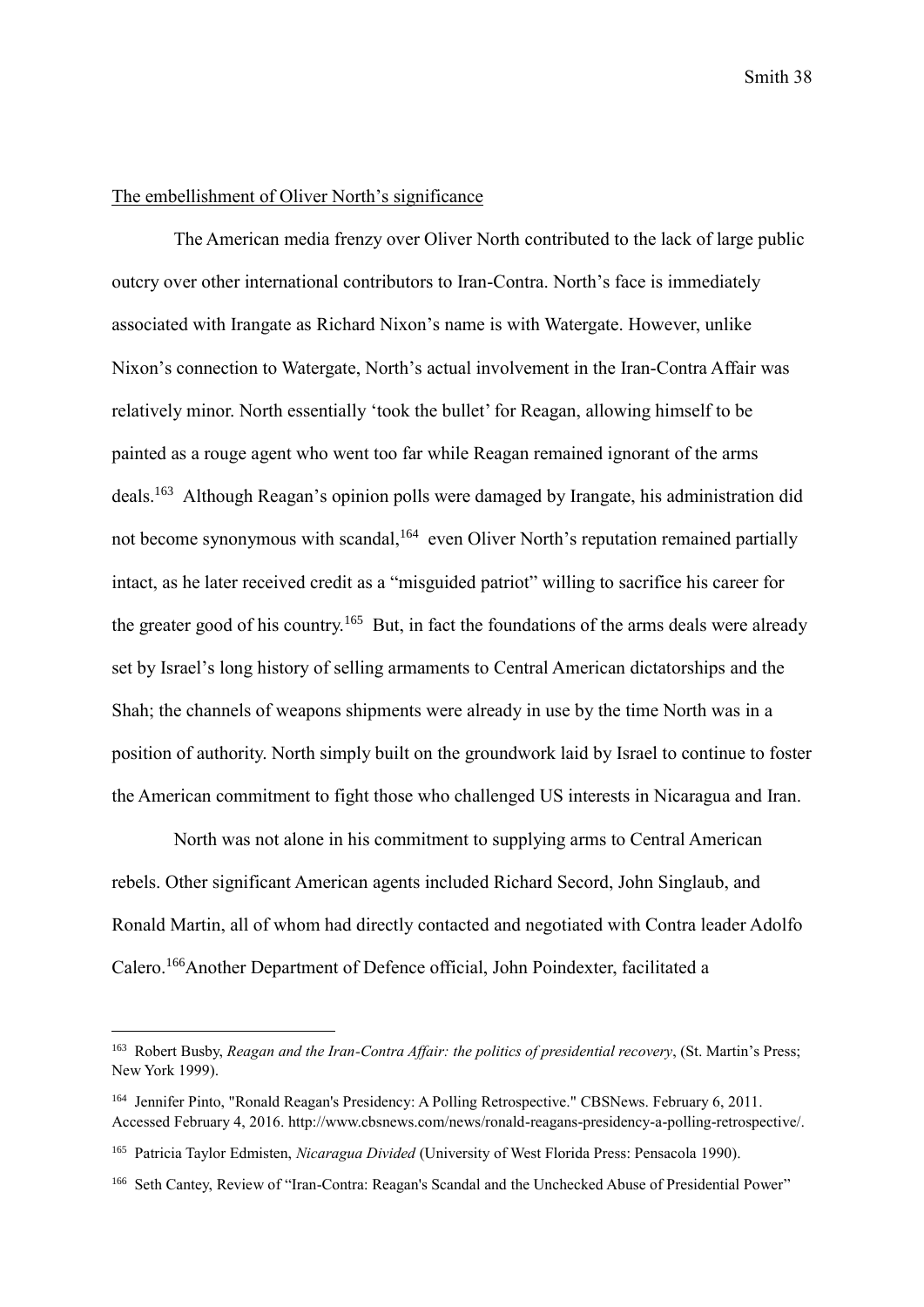communications system called the Private Blank Check. This system, although ultimately a failure, initially allowed North and Poindexter to communicate without being detected by the National Security Council computer.<sup>167</sup> Although North held senior positions to these men, the activities undertaken could not have been accomplished without their involvement. The head of the CIA, Willian J. Casey, was also involved in Irancontra but the extent of his involvement is not known in much detail due to a brain tumour that left Casey incapable of speech during the hearings shortly before his death in 1987.<sup>168</sup> Casey's senior and influential position in the CIA has made many speculate if he was even more involved in Irangate than North, despite the lack of any solid evidence. Donald Regan, the Secretary of the Treasury, was also forced to resign due to his involvement in Irangate. Like Casey, the extent of Regan's involvement is still unknown.<sup>169</sup>

### Israeli involvement and denial in news media

Although, Israel's involvement was revealed during the US congressional hearings, the lack of a central figure like North meant that the Israeli public took little notice of the proceedings. On April 23 1984, Yossi Amihud, spokesperson for the Israeli Foreign Ministry, denied that "Israel had any military relationship with El Salvador."<sup>170</sup> However, on that very same day NBC broadcast an interview with a Contra leader and former Somozan National Guardsmen where he stated that "we received some weapons...that [the] Israeli government

Political Science Quarterly, 2015, Vol.130(4) p125. See more at: http://muse.jhu.edu/books/9780700620364/9780700620364-15.pdf

<sup>167</sup> Robert Busby, *Reagan and the Iran-Contra Affair: the politics of presidential recovery*.

<sup>168</sup> Nomination of William J. Casey: Hearings, Ninety-second Congress, first session, on the nomination of William J. Casey to be a member of the Securities and Exchange Commission. February 10 and March 9, 1971

<sup>169</sup> Robert Busby, *Reagan and the Iran-Contra Affair: the politics of presidential recovery*.

<sup>170</sup> *New York Times*, April 23, 1984.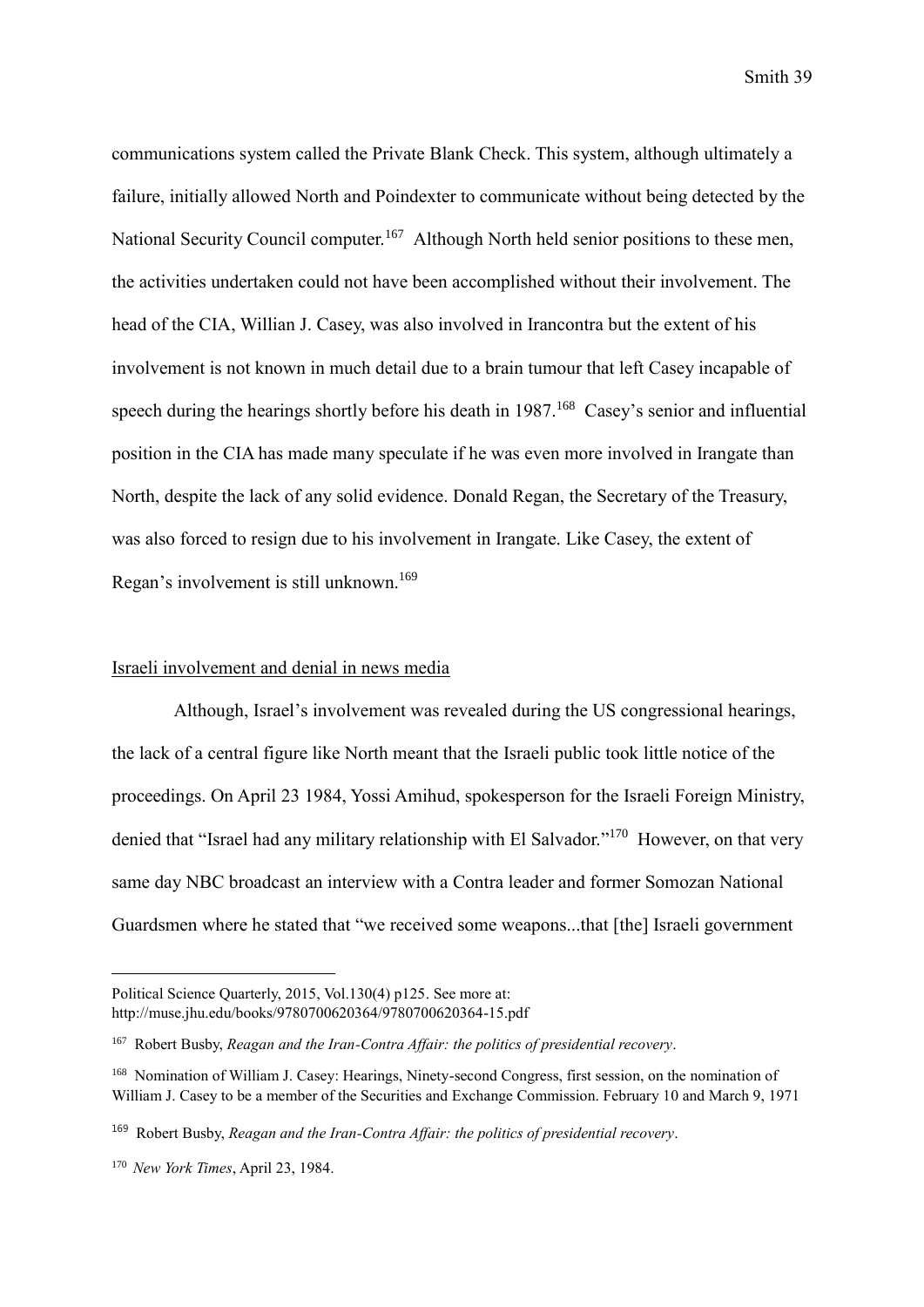took from [the] PLO in Lebanon." The broadcast added that the rebels were known to use Soviet-made machine guns, and that Israel "has armed a quarter of the rebel army."<sup>171</sup>

On April 27 1984, an Israeli Foreign Ministry spokesman declared that "normally we do not discuss arms sales at all, but this allegation is so baseless and casts such a slur upon Israel's image that we decided to make a public denial." <sup>172</sup> The *Miami Herald* reported on more Israeli officials denying their involvement with the Contras on April 29.<sup>173</sup> On May 7 1984, *Time* magazine reported that "Israel funnels arms to the contras through the Honduran army. Israeli intelligence experts have helped the CIA train the contras, and retired or reserve Israeli army commandos have been hired by shadowy private firms to assist the rebels." 174 On October 8 1985, the *Houston Chronicle* reported an approved plan early in 1985 for secret funding if Congress cut off military aid to the contras.<sup>175</sup> On that same day, the *Washington*  Post identified South Korea, Taiwan, and Israel as major creditors of rebel funding.<sup>176</sup>

All of Israel's denials were revealed to be lies only a few months or a couple of years after they were announced, exposed by the US Congressional Hearings as well as by interviews with Contra leaders that revealed the source of their weapons. Because so many mainstream newspapers reported on Israeli involvement in Central America as early as 1984, it is not surprising that it took only until August 1985 for the American connection to be revealed in this global scandal. It is also not surprising that Israel did not receive the same backlash as the US; news was delivered to the US public as a sudden large dose of

<sup>&</sup>lt;sup>171</sup> NBC Nightly News, April 23, 1984.

<sup>172</sup> *New York Times*, April 27, 1984.

<sup>173</sup> *Miami Herald*, April 29, 1984.

<sup>&</sup>lt;sup>174</sup> "An Israeli Connection?" *Time*, May 7, 1984, p. 75.

<sup>175</sup> *Houston Chronicle*, October 8, 1985.

<sup>176</sup> *Washington Post*, October 8, 1985.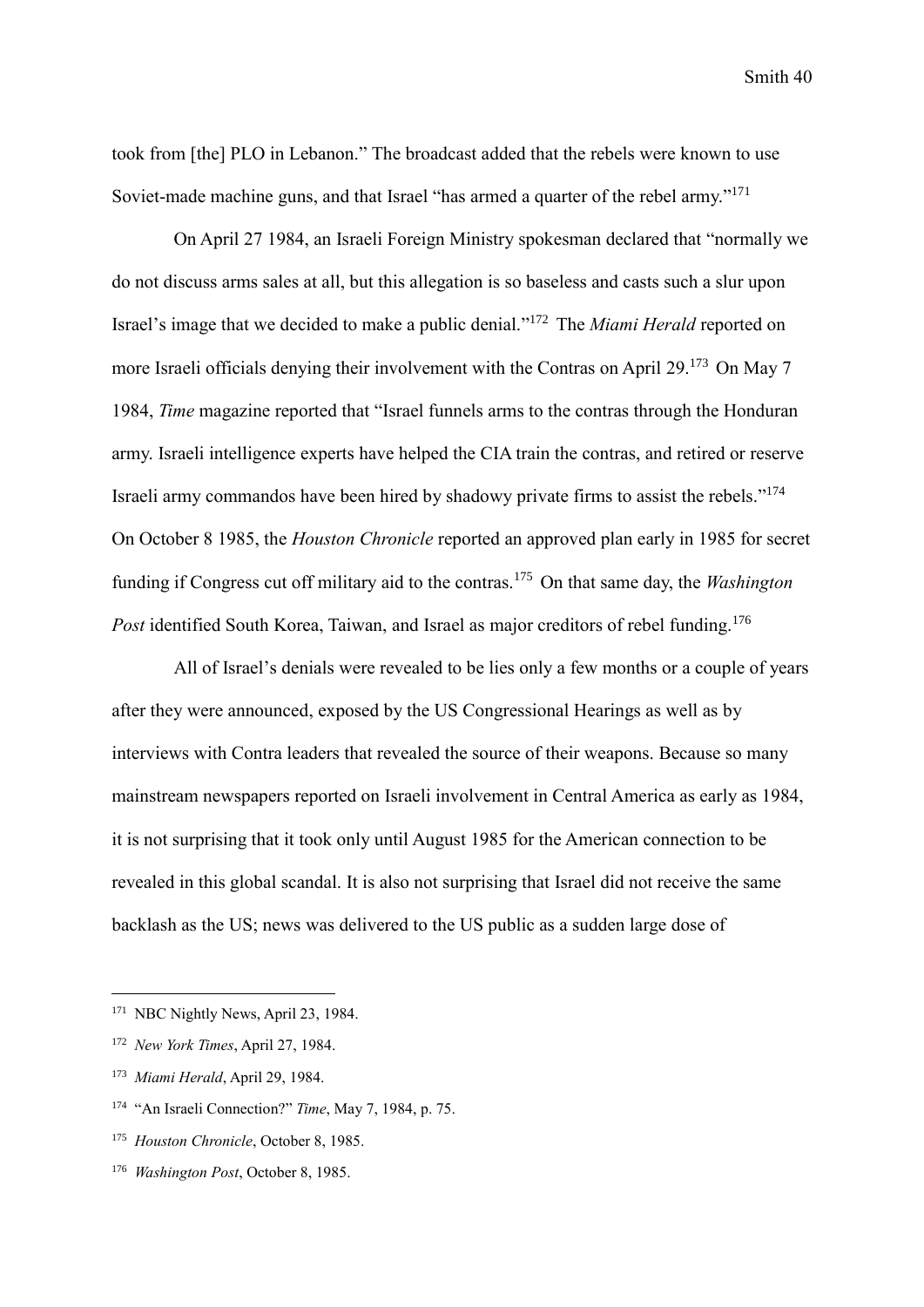information in 1986 while the Israeli public was exposed to the allegations in small doses spread throughout the 1980s.

# **Conclusion**

Israeli agency in the Iran-Contra affair was demonstrated by its long standing histories in Nicaragua and Iran, its independent ambitions in these regions, and its ability to ignore the most powerful country in the world. For many decades, Israel independently built up economic and military ties to Nicaragua and Iran and felt threatened by the revolutions of 1979. Therefore, even though many of its goals coincided with the United States, they were not identical. The United States' inability to control its most significant Middle-Eastern ally is a fundamental piece of evidence that revealed Israel's international independence.

When categorising countries' loyalty during the Cold War, many automatically put Israel directly into the American camp as opposed to the Soviet camp or the Non-Aligned Movement. Although this categorisation is true for some aspects of Israel's history, it neglects the domestically orientated motives of Israel and its incentives. Many countries, like Israel, did not fit neatly into the bipolar sets that Cold War ideology designates. When it came to Iran, Nicaragua, and arms deals, Israel acted more like a non-aligned country than one fighting the American war against communism.

Israel was an American ally; but it also independently pursued its own ambitions. The myth of Cold War bipolarism and the complexities of international arms deals can be deconstructed by understanding Israel's agency and the major role it played during the Iran-Contra affair.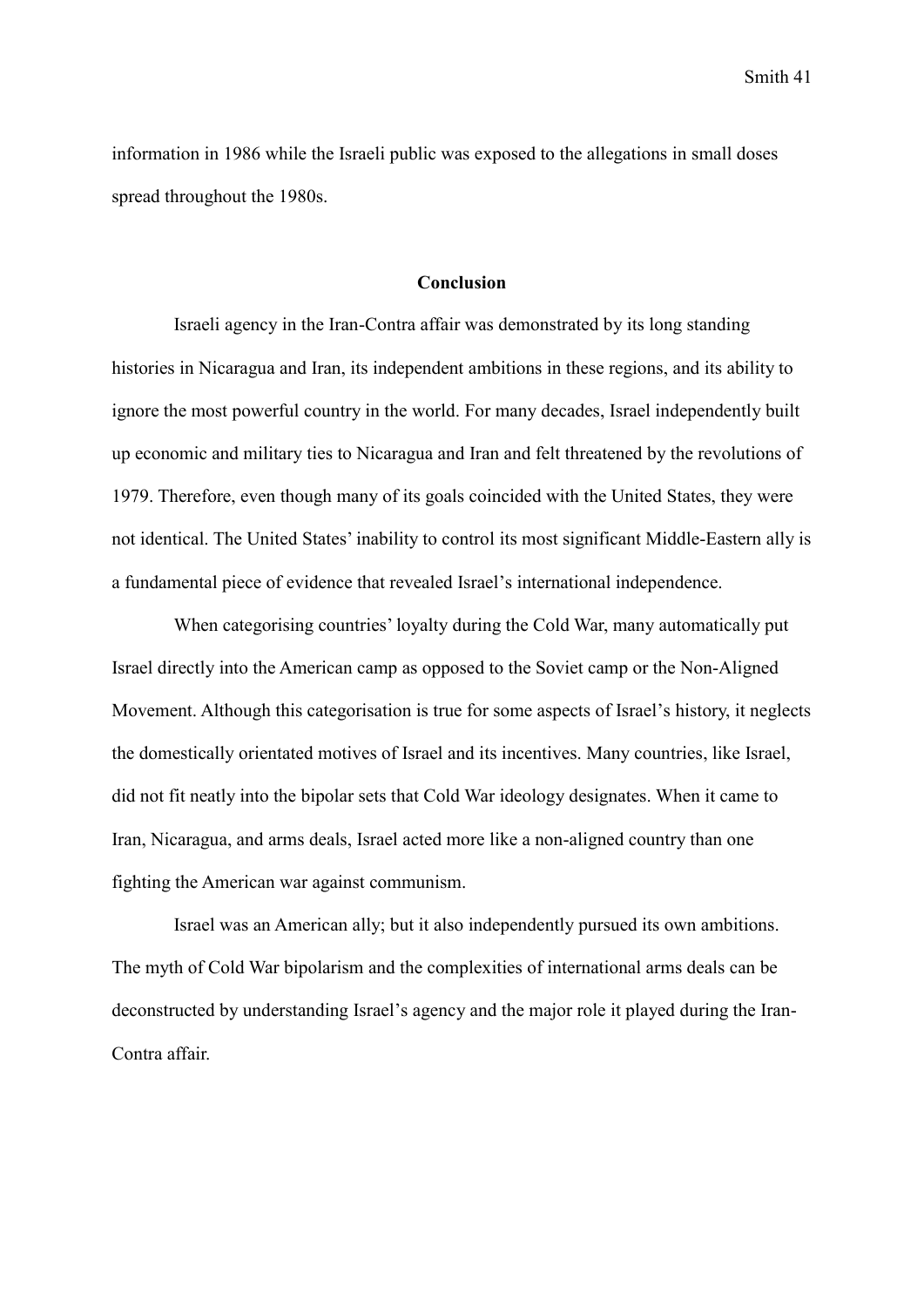#### **Bibliography**

#### Primary Sources:

- ABC News. "Journalist Bill Stewart's Murder By Somoza Guardia." Report. June 20, 1979. https://www.youtube.com/watch?v=AwhCXqe6Vm0
- Alpern Aaron, "Mapam Links With Sandinistas," *Progressive Israel.* 5 November-December 1984.
- Amnesty International. Annual Report for 1974-75. London: 1975.
- Arnson, Cynthia. "Israel and Central America," *New Outlook.* March-April 1984.
- Arnson, Cynthia "Arms Race In Central America," *The Nation.* March 10, 1979.
- Bendana, Alejandro. "Crisis in Nicaragua," *NACLA Report on the Americas.* November-December 1978.
- Butler, Major General Smedley D. "America's Armed Forces," Part 3, "'Happy Days Are Here Again': The Navy." 1935.
- Casey, William memorandum to McFarlane, Robert "Supplemental Assistance to Nicaragua Program." March 27, 1984.
- Central America Report, December 14, 1984.
- Central Intelligence Agency, "Arms Transfers to the Persian Gulf: Trends and Implications," *Appendix C. Washington, D.C.: National Archives and Records Administration CREST database*, August 1982.
- "Costa Rica," *Israeli Foreign Affairs* 1/11. November 1985.
- Costa Rica: Project Paper, Northern Zone Infrastructure Development : *Loan Number 515-T-041, Project Number 515-0191.* [Washington, D.C.]: The Agency, 1983.
- Council on Hemispheric Affairs. *Human Rights in Latin America 1983*. Washington, DC, February 1984.
- De Bare, Ilana and Glickman, Paul. "Discrimination or Disinformation? US Accuses Nicaragua of Anti-Semitism," *Nicaraguan Perspectives* 7, Winter 1983.
- Dutton, Robert. *Joint Hearings*, vol. 100-3, May 27, 1987.
- Edelman, Marc. "Lifelines: Nicaragua and the Socialist Countries," *NACLA Report on the Americas* 19/3. May-June 1985

Epstein, Alan. "A Jewish 'Witness for Peace,'" *Genesis 2*. February-March 1985.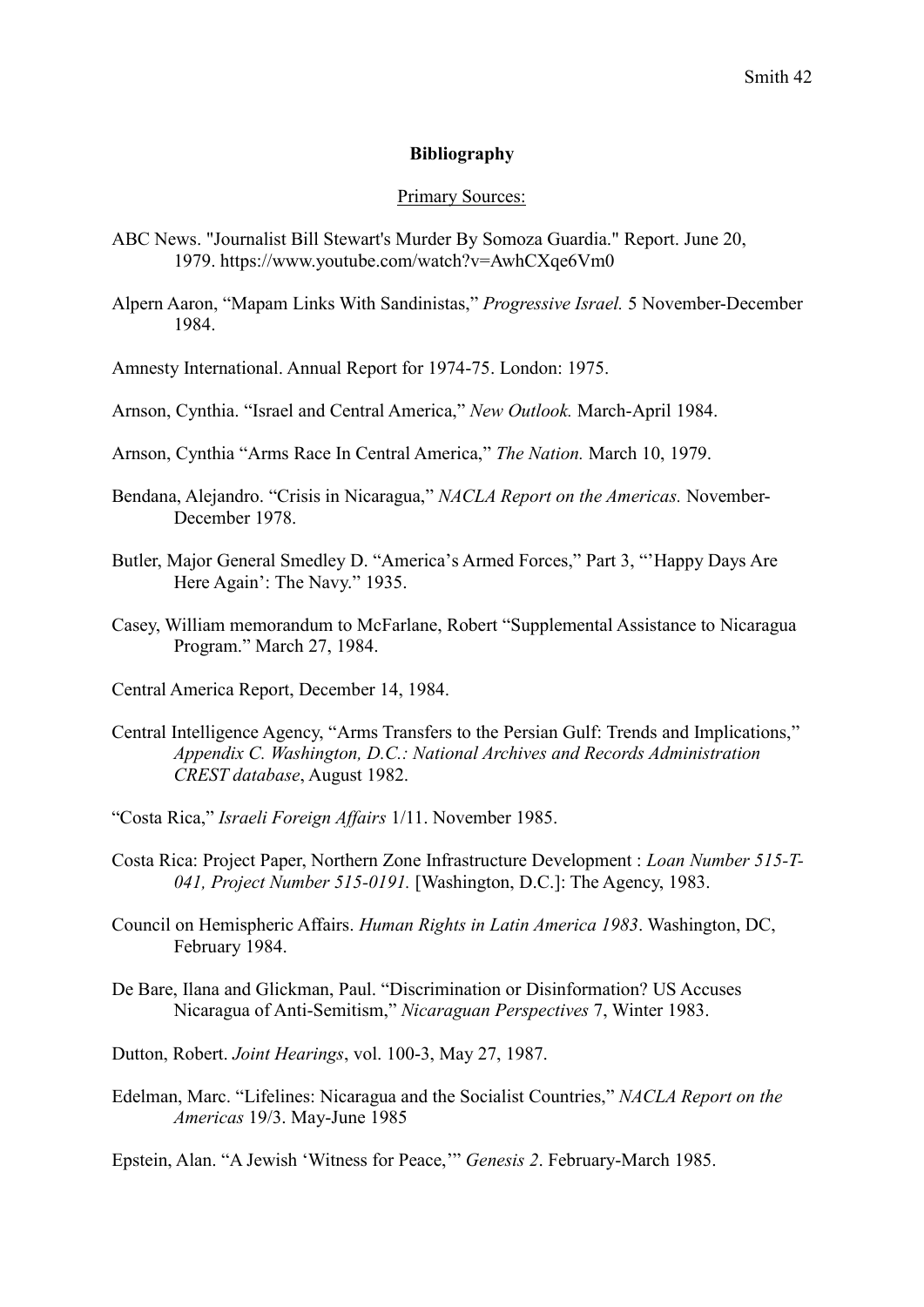- Jonathan, Marshall. "Israel, the Contras and the North Trial" *Middle East Research and Information Project*. 1989. Accessed August 29, 2015. http://www.merip.org/mer/mer160/israel-contras-north-trial.
- Middle East arms sales proposals: hearings ... *Ninety-fifth Congress, second session* on proposed U.S. sales of fighter aircraft to Saudi Arabia, Egypt, and Israel, May 3, 4, 5, and 8, 1978, 36. See more at: http://catalog.hathitrust.org/Record/011338579.
- New Jewish Agenda, *Report of the Jewish Human Rights Delegation to Nicaragua*. New York: New Jewish Agenda, 1984.
- Nomination of William J. Casey: Hearings, *Ninety-second Congress, first session*, on the nomination of William J. Casey to be a member of the Securities and Exchange Commission. February 10 and March 9, 1971.
- North, Oliver. "Opening Statement to Joint Iran Contra Congressional Committee." *American Rhetoric: Online Speech Bank*, 1986, http://www.americanrhetoric.com/speeches/olivernorthfrancontrahearing.htm.
- North, Oliver. *Memorandum*, "Possible Peres Discussion Items with the President," September 15, 1986, attached to memo from North to John Poindexter, "Follow-on Meeting with Amiram Nir," September 15, 1986.
- "Panorama," *BBC*, February 1, 1982.
- Reagan, Ronald. "Acceptance of McFarlane's Resignation" Primary source letter of Reagan accepting McFarlane's resignation letter," *Reagan Library*. http://www.reagan.utexas.edu/archives/speeches/1985/120485d.htm
- "Sandinistas and Anti-Semitism: Reagan's Charges Are Challenged," *Latin America Regional Reports: Mexico and Central America.* May 4, 1984.
- The Israeli air strike: hearings before the Committee on Foreign Relations, *United States Senate, Ninety-seventh Congress*, first session, on the Israeli air strike and related issues, June 18, 19, and 25, 1981. See more at: http://catalog.hathitrust.org/Record/007608648.
- The Tower Commission report : the full text of the President's Special Review Board United States. *President's Special Review Board*. John G. (John Goodwin) Tower, 1987.
- "United Nations General Assembly Resolution 181." *Wikisource, the Free Online Library*. November 29, 1947. Accessed November 16, 2015. https://en.wikisource.org/wiki/United\_Nations\_General\_Assembly\_Resolution\_181.

United States and Nicaragua. Torrijos-Carter Treaties. 1977.

United States policy toward Iran: hearings before the Committee on Foreign Relations, *United States Senate, One hundredth Congress, first session*, January 14, 16, 23, and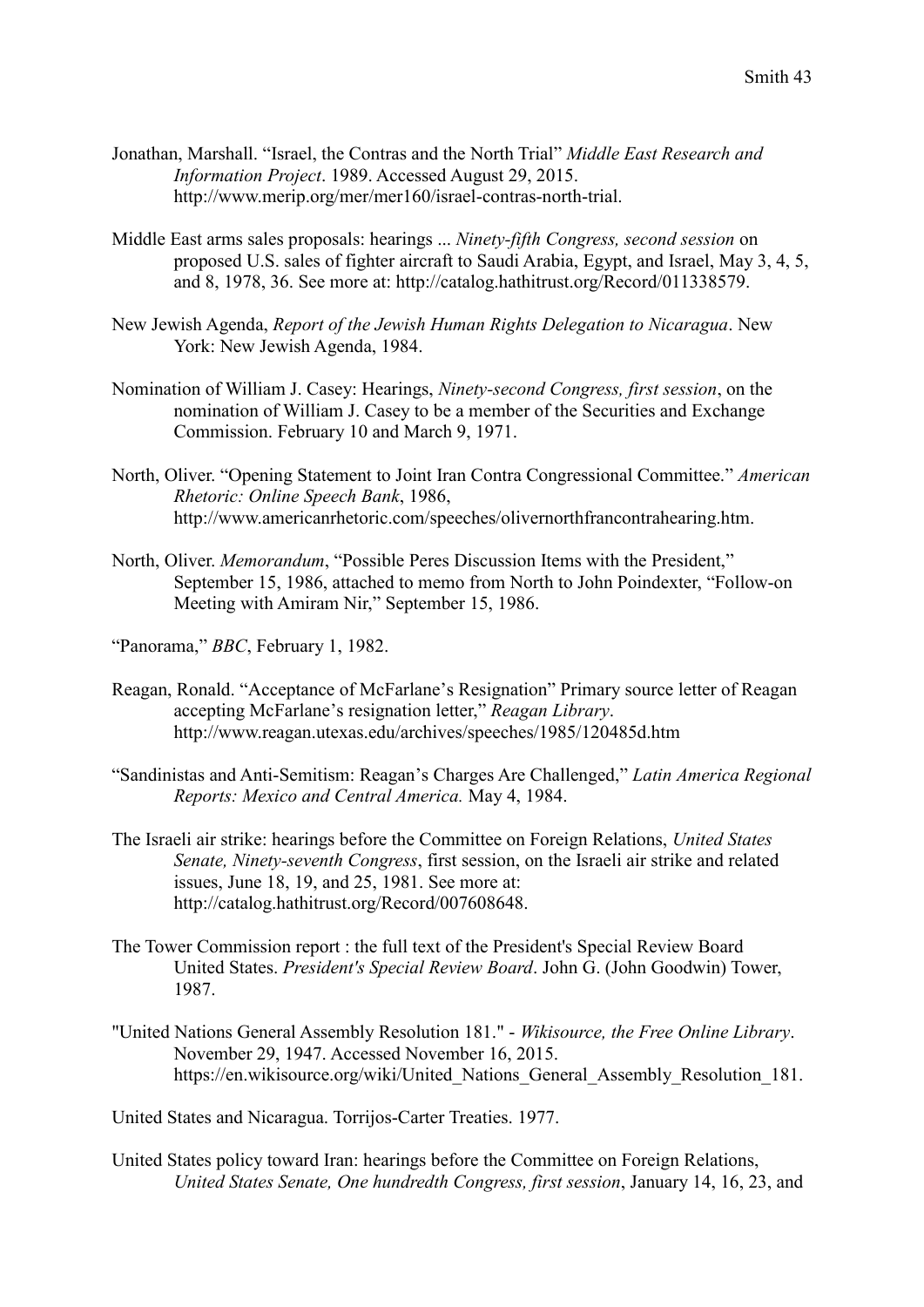27, 1987. See more at: http://catalog.hathitrust.org/Record/009863274.

United States Vs. Oliver L. North, *Stipulation of Facts*. March 10, 1989.

- US Department of State, *The Sandinistas and Middle East Radicals*. Washington, DC, August 1985.
- U.S. policy toward Nicaragua: aid to Nicaraguan resistance proposal: hearing before the Committee on Foreign Relations, *United States Senate, Ninety-ninth Congress, second session* ... February 27 and March 4, 1986. See more at: http://catalog.hathitrust.org/Record/007608843

#### Primary Sources (newspapers):

Guardian, October 11, 1985.

- Houston Chronicle, July 11, 1985.
- Houston Chronicle, October 8, 1985.
- Los Angeles Times, July 29, 1981
- Los Angeles Times, March 14, 1985.
- Miami Herald, November 18, 1978.
- Miami Herald, April 29, 1984.
- NBC Nightly News, April 23, 1984.
- New York Times, March 4, 1980.
- New York Times, April 23, 1984.
- New York Times, April 27, 1984.
- New York times, November 22 1986.
- New York Times, October 26, 1988.

Time, May 7, 1984.

- Washington Post, August 19, 1984.
- Washington Post, August 29, 1983.
- Washington Post, October 8, 1985.

Secondary Sources: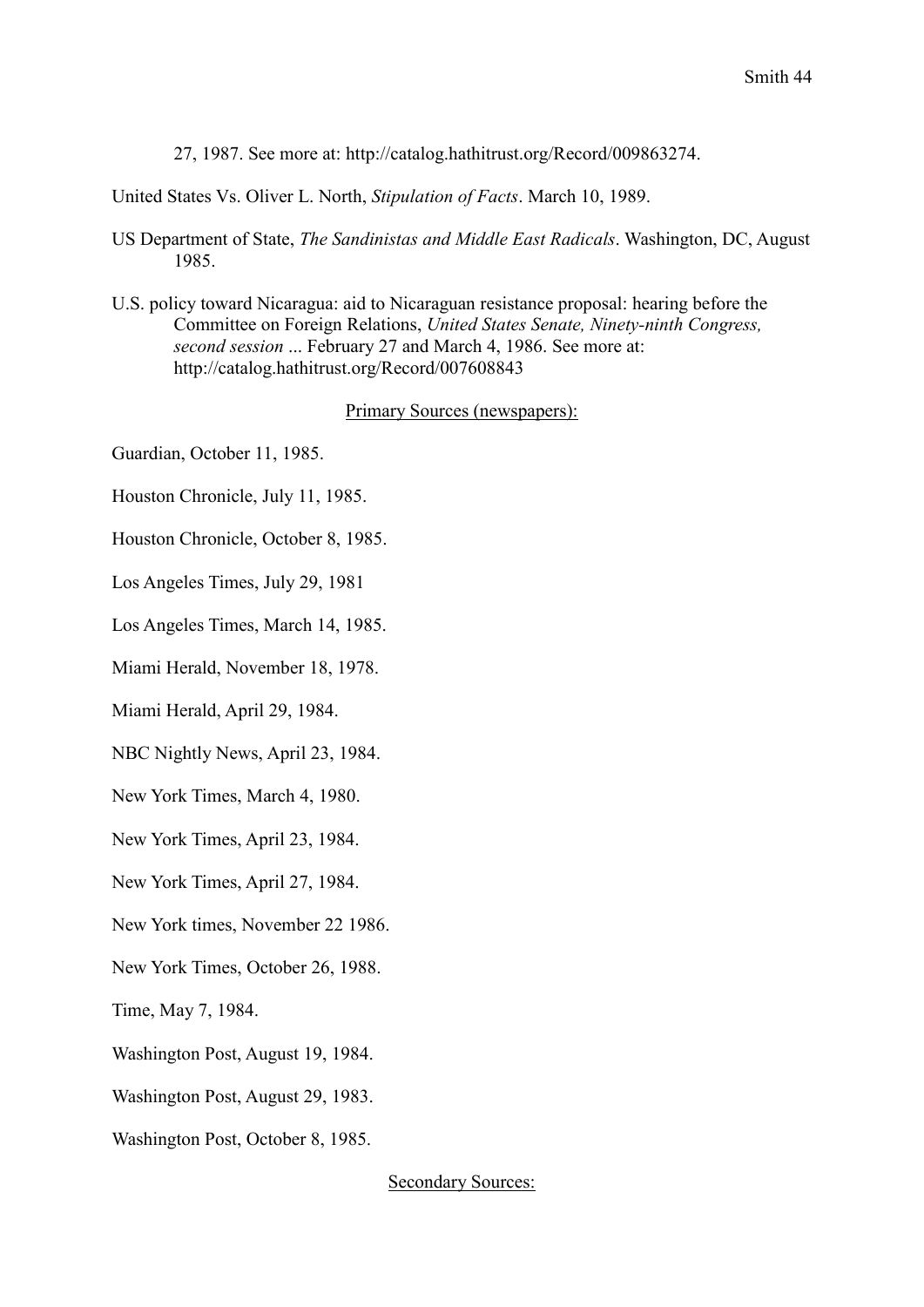Abrahamian, Ervand. *The Iranian Mojahedin*. New Haven: Yale UP, 1989.

- Abrahamian, Ervand*. Iran between Two Revolutions*. Princeston: Princeton University Press, 1982.
- Bakhash, Shaul. *The Politics of Oil and Revolution in Iran*. Washington, DC: The Brookings Institution, 1982.
- Bermann, Karl. *Under the Big Stick: Nicaragua and the United States Since 1848*. Boston: South End Press, 1986.
- Booth, John. *The End and the Beginning: The Nicaraguan Revolution*. Boulder, CO: Westview Press, 1985.
- Busby, Robert. *Reagan and the Iran-Contra Affair: the politics of presidential recovery*. St. Martin's Press: New York, 1999.
- Cantey, Seth. Review of "Iran-Contra: Reagan's Scandal and the Unchecked Abuse of Presidential Power" *Political Science Quarterly*, 2015, Vol.130(4) p125. See more at: http://muse.jhu.edu/books/9780700620364/9780700620364-15.pdf
- Craham, Margaret E. "Political Legitimacy and Dissent" in *Conflict in Nicaragua: a multidimensional perspective* ed. Jiri Valenta. Allen & Unwin: Boston, 1987.
- Christian, Shirley. *Nicaragua: Revolution in the Famil*y. New York: Random House, 1985.
- Chomsky, Noam and Herman, Edward S. *The Washington Connection and Third World Fascism*. Boston: South End Press, 1979.
- Cleveland, William and Bunton, Martin. *A History of the Modern Middle East.* Boulder: Westview Press, 2009.
- Diederich, Bernard. *Somoza and the Legacy of US Involvement in Central America.* New York: Dutton, 1981.
- Edmisten, Patricia Taylor. *Nicaragua Divided.* Pensacola: University of West Florida Press, 1990.
- Friedman, Lara. "Israel's Unsung Protector: Obama." *The New York Times*. April 10, 2016. Accessed April 12, 2016. http://www.nytimes.com/2016/04/12/opinion/international/israels-unsung-protectorobama.html.
- Gaston, Lara. "Scholarship Remembers Portlander Murdered by Contras." *Vanguard*. May 15, 2002. Accessed August 28, 2015. http://psuvanguard.com/scholarshipremembers-portlander-murdered-by-contras/.
- Golan, Matti. *Shimon Peres: A Biography*. New York: St Martin's Press, 1982.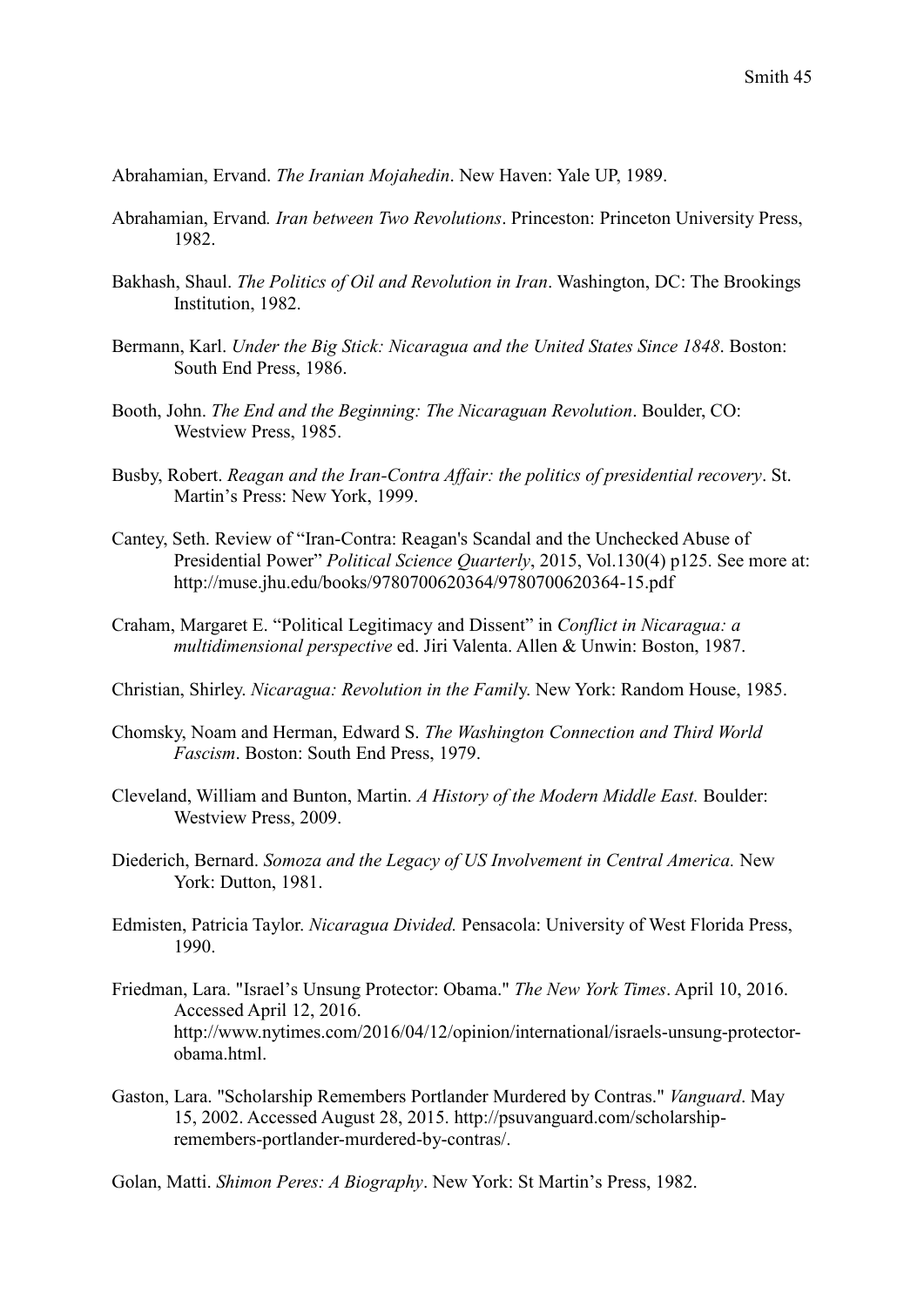- Goldfield, Steve. *Garrison State: Israel's Role in US Global Strategy.* San Francisco: Palestine Focus Publications, 1985.
- Hunter, Jane. "Israeli Arms Sales to Central America: An Overview." *WRMEA*. January 1987. Accessed December 2, 2015 http://www.wrmea.org/1987-january/israeli-armssales-to-central-america-an-overview.html.
- Hunter, Jane. "Reagan's Unseen Ally in Central America," *Israeli Foreign Affairs.* December 1984.
- Jamail, Milton and Gutierrez, Margo*. It's No Secret: Israel's Military Involvement in Central America.* Belmont, MA: Association of Arab-American University Graduates, July 1986. See more at: http://www.merip.org/mer/mer140/israel-centralamerica?ip\_login\_no\_cache=464c22e0a4d61c4ee9adf8fa931c1154.
- Kaufman, Edy, Shapira, Shapira, and Barromi, Joel. *Israel-Latin American Relations*. New Brunswick, NJ: Transaction Books, 1979.
- Keddie, Nikki R. *Modern Iran: Roots and Results of Revolution*. New Haven: Yale University Press, 2003.
- Khalaf, Samir. *Civil and Uncivil Violence in Lebanon: A History of the Internationalization of Communal Conflict*. Columbia University Press: New York, 2002.
- Kornbluh, Peter. "The US Role in the Counterrevolution" in *Revolution & Counter Revolution in Nicaragua*, ed. Thomas W. Walker, Boulder: Westview Press, 1992.
- Kopilow, David J. Castro. *Israel and the PLO*. Washington, DC: Cuban American National Foundation, 1984.
- LeFeber, Walter. *Inevitable Revolutions: The United States in Central America*. New York: W.W. Norton & Co., 1984.
- Lowenthal, Abraham. "The United States and Latin America: Ending the Hegemonic Presumption," *Foreign Affairs.* October 1976.
- Marshall, Jonathan, Scott, Peter Dale, and Hunter, Jane. *The Iran Contra Connection Secret Teams and Covert Operations in the Reagan Era*. South End Press: Boston, 1987.
- Norton, August Richard. *Hizbollah of Lebanon: From Political Realism to Mundane Politics.* New York: Council of Foreign Relations, 1999.
- "Nicaragua 201 Israel." *Nicaragua 201 Israel*. Accessed August 14, 2015. http://www.cascoscoleccion.com/nicaragu/nica201.htm.

Pelletiere, Stephen C. *The Iran-Iraq War: Chaos in a Vacuum*. New York: Praeger, 1992.

Peters, Joel. *Israel and Africa: The Problematic Friendship*. British Academic Press: London,